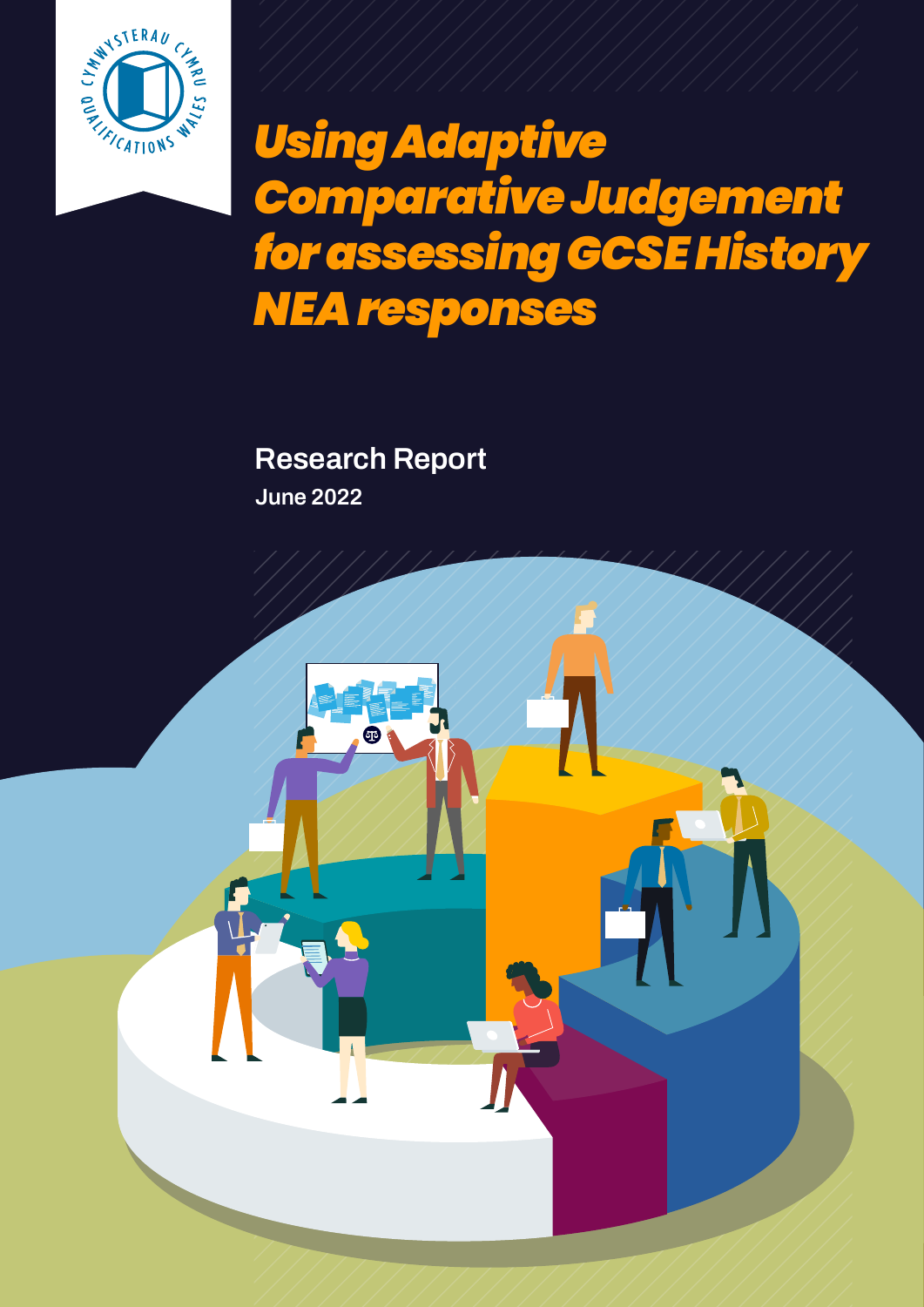

*Using Adaptive Comparative Judgement for assessing GCSE History NEA responses. Research Report.*  Author: Vasile Rotaru, Senior Research Officer Qualifications Wales

#### **Acknowledgements**

I would like to express my gratitude to Tom Anderson (Head of Research and Statistics at Qualifications Wales) for his substantial contribution to the concept and design of the research, as well as for his help in critically revising the findings and the subsequent drafts of this report.

I would like to thank two members of the QW Research and Advisory Group - Dr. Joshua McGrain (Associate Professor in Educational Assessment at Oxford) and Anne Pinot de Moira (Honorary Norham Fellow at University of Oxford, Department of Education) - for comments and suggestions that greatly improved the report.

I am most grateful to Mark Hogan for his help with my questions on the statistical aspects.

My thanks also go to the teachers who participated in this research for their willingness to contribute and for their open discussions.

I would like to thank RM education for providing free access to the RM Compare™ software.

#### *The acknowledgements do not imply endorsement of the current study and its findings.*

Published in May 2022 by Qualifications Wales

<sup>© 2022</sup> Qualifications Wales

To cite this publication: Rotaru, V. (2022) Using Adaptive Comparative Judgement for assessing GCSE History NEA responses. Qualifications Wale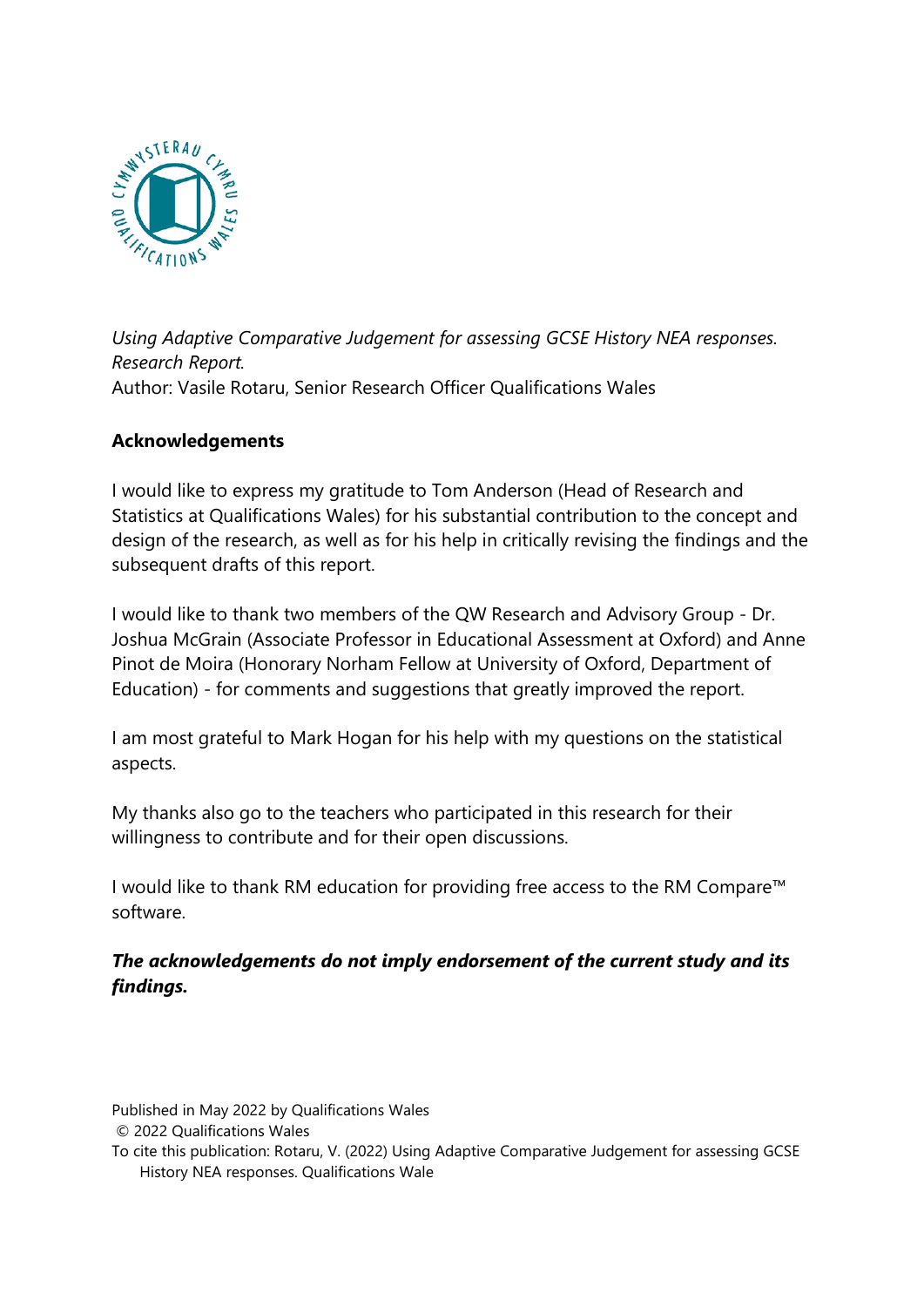# **Table of contents**

| 1.   |        |                                                                             |
|------|--------|-----------------------------------------------------------------------------|
| 2.   |        |                                                                             |
| 3.   |        |                                                                             |
| 4.   |        |                                                                             |
| 4.1. |        |                                                                             |
| 4.2. |        |                                                                             |
| 4.3. |        |                                                                             |
| 4.4. |        |                                                                             |
| 5.   |        |                                                                             |
| 6.   |        | Participants' experience of CJ and the aspects they considered when         |
| 6.1. |        |                                                                             |
| 6.2. |        |                                                                             |
| 6.3. |        |                                                                             |
|      | 6.3.1. | Evaluation and analysis of the reliability and usefulness of the sources.25 |
|      | 6.3.2. |                                                                             |
|      | 6.3.3. |                                                                             |
|      | 6.3.4. |                                                                             |
|      | 6.3.5. |                                                                             |
|      | 6.3.6. |                                                                             |
|      | 6.4.   |                                                                             |
|      | 6.4.1. |                                                                             |
|      | 6.4.2. |                                                                             |
|      | 6.4.3. |                                                                             |
|      | 6.4.4. |                                                                             |
|      | 6.5.   |                                                                             |
| 7.   |        |                                                                             |
|      | 7.1.   |                                                                             |
|      | 7.1.1. | Effects on the validity and creativity of the responses36                   |
|      | 7.1.2. |                                                                             |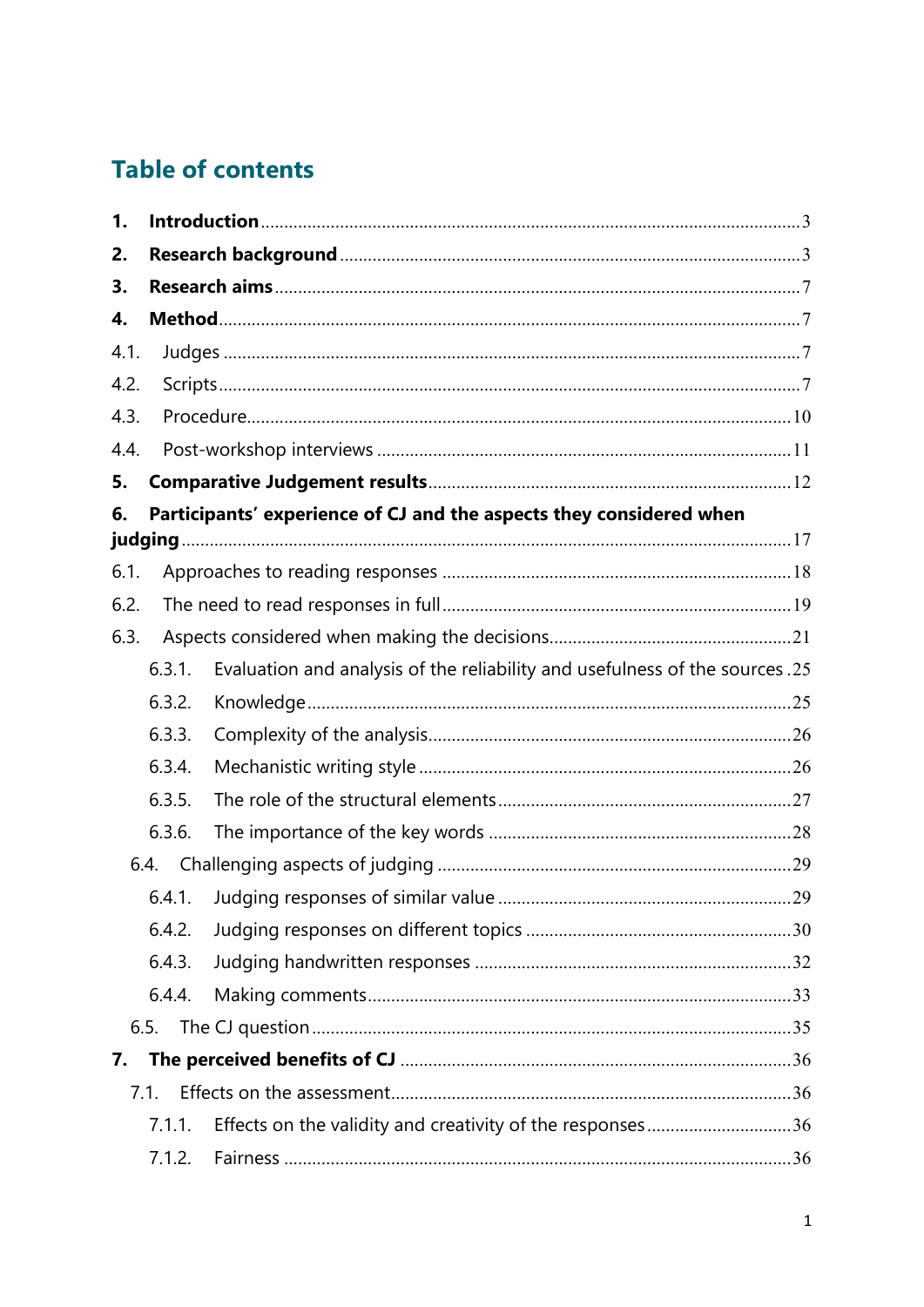|      | 7.1.4. |                                                              |  |  |
|------|--------|--------------------------------------------------------------|--|--|
|      |        |                                                              |  |  |
|      |        |                                                              |  |  |
| 8.   |        | Implementing CJ as an alternative to conventional marking 43 |  |  |
| 8.1. |        |                                                              |  |  |
| 8.2. |        |                                                              |  |  |
| 8.3. |        |                                                              |  |  |
| 8.4. |        |                                                              |  |  |
| 8.5. |        |                                                              |  |  |
| 8.6. |        |                                                              |  |  |
| 9.   |        |                                                              |  |  |
| 10.  |        |                                                              |  |  |
|      |        |                                                              |  |  |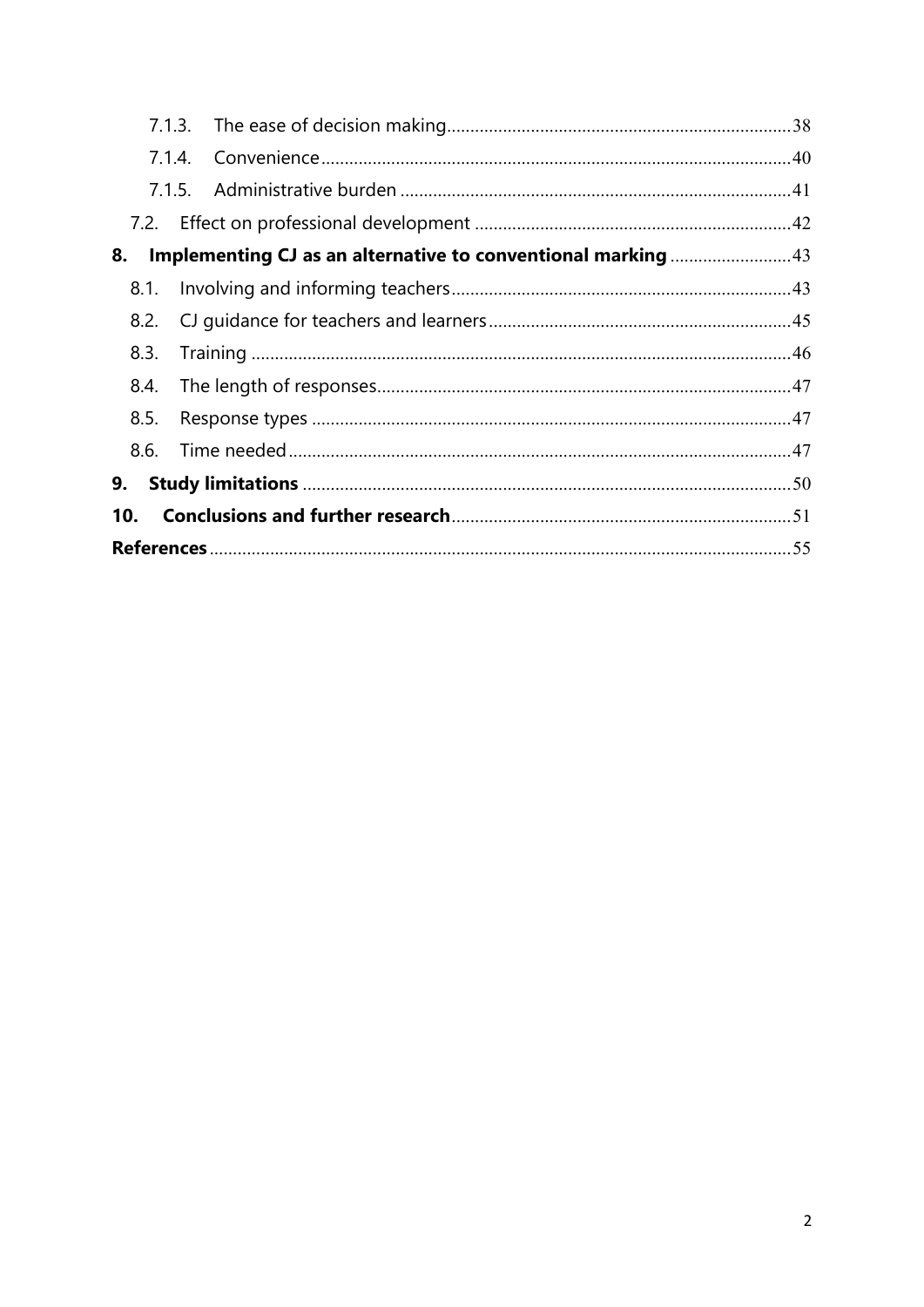# <span id="page-4-0"></span>**1. Introduction**

Comparative Judgement (CJ) is a method in which a group of judges repeatedly compare stimuli drawn from the same set. Usually, the stimuli are presented in pairs; for example, comparing pairs of essays written by the learners from the same class. For each pair, judges would choose a winner based on any 'quantitative or qualitative attribute about which we can think "more" or "less" for each specimen' (Thurstone, 1927, p.273), which loosely could also mean "better", "greater", "more appealing" etc.

Research undertaken by Qualifications Wales aimed to explore the opinions of History teachers about CJ as an alternative method to traditional marking and to investigate their decision making when judging. Therefore, this study is primarily qualitative although the CJ results could add to the existing findings on the reliability and validity of CJ.

# <span id="page-4-1"></span>**2. Research background[1](#page-4-2)**

The CJ method is based on the law of comparative judgement developed by the psychologist Louis Thurstone (Thurstone, 1927). He assumed that each time a person compares a pair of stimuli, each stimulus gets placed on a scale or continuum by a 'discriminal process'. This is a 'kind of process in us by which we react differently' to stimuli and categorise them according to degrees of possessing a certain attribute. By placing the stimulus on the continuum, we assign to it an instant value. This is not an exact value, but by repeatedly comparing a stimulus we get a set of values which form a normal distribution. The mean value of the distribution is the approximate scale value of the stimulus (Thurstone, 1927). The values of all stimuli are on an interval scale where the rank order of the stimuli and the differences between scores are taken to be meaningful. This value is used to rank order a stimulus in relation to other stimuli.

The current research focuses on the use in educational assessment of a form of CJ, in which a group of judges is asked to compare pairs of objects drawn from the same set. Alternative approaches to using CJ or using comparisons exist as well. For example, judges can be asked to compare and place a set of responses into a rank order, instead of comparing the pairs (see Bramley, 2005). CJ can also be used to design a two-stage assessment in which a group of judges initially calibrate a set of responses, and afterwards selected responses from this set are used as anchor points on a scale, against which markers compare the responses (McGrane et al., 2018).

<span id="page-4-2"></span><sup>&</sup>lt;sup>1</sup> In the Winter/Spring of 2022, the Frontiers in Education Journal, and the Research Matters (a publication of the Cambridge Assessment Network) published a number of articles on CJ which are relevant to this study. As these articles have been published after this report was finalised, they are not included in this report's literature overview and findings comparisons.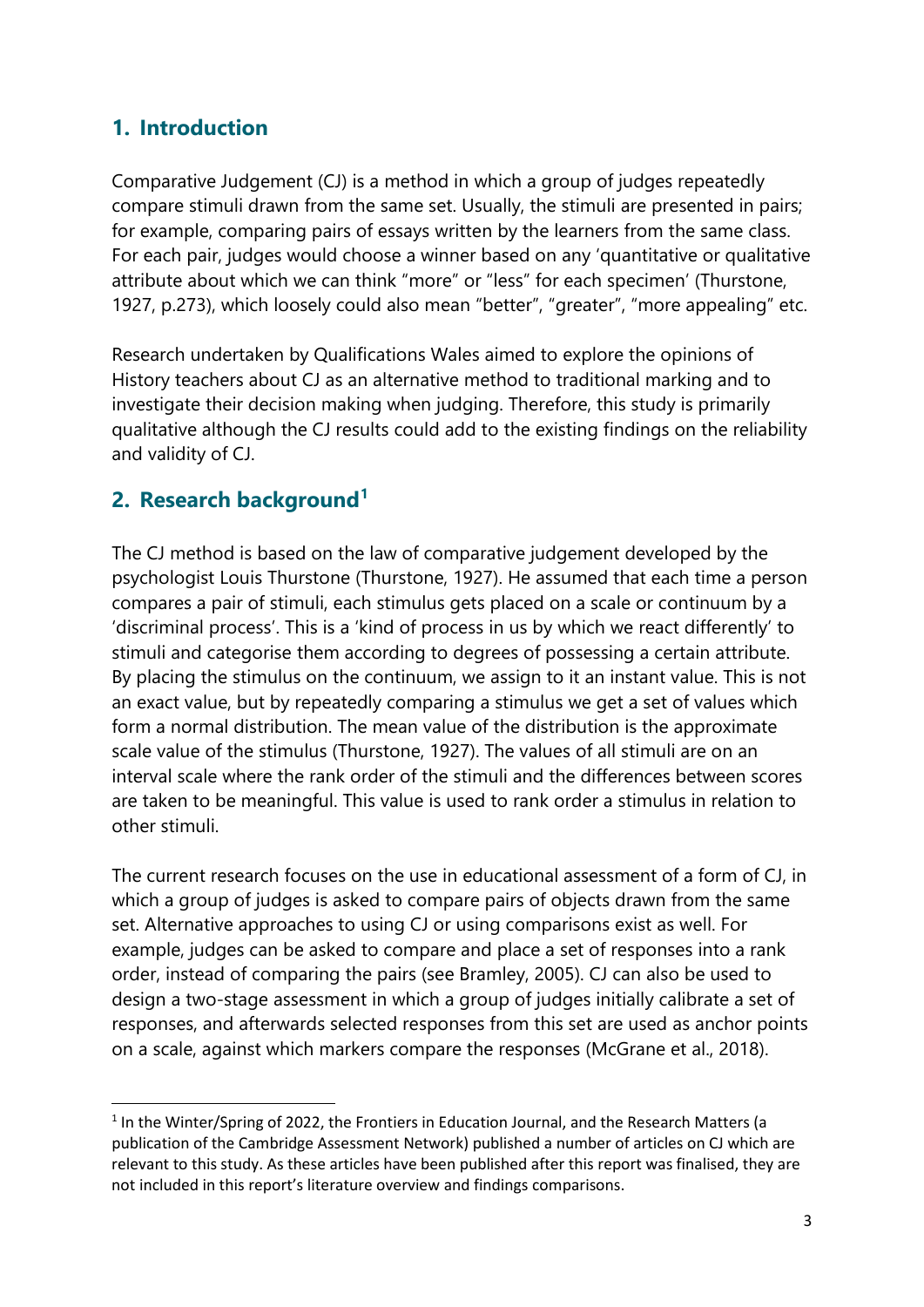CJ implementation requires that judges compare enough pairs to determine with sufficient reliability the values of the stimuli (Thurstone, 1927). The pairs could be selected at random or by using an adaptive approach. Adaptive Comparative Judgement (ACJ), which is used in this study, does not pair objects that are further apart (that is an object which almost certainly has a greater parameter value than the other), as a decision on such a pair does not add useful information for the ranking purpose. As most of the time we do not have any information about an object's value, the pairs are initially picked at random. Once the judging process provides some information about the value of the objects, an algorithm guides the selection of pairs. With each round of this adaptive selection, better object separation occurs to the extent that reliable results can be achieved with a relatively reduced number of comparisons (see Pollitt, 2012), and in about ten rounds earlier than is the case in the non-adaptive (purely random) selection of pairs (Kimbell, 2021).

According to Marshal et al. (2020) the use of CJ in educational assessment has been increasingly researched. CJ has been explored, piloted and used in assessment (both on formative and summative tasks) and in maintaining standards when awarding qualification grades.

Findings suggest that for certain types of assessments, CJ has some potential as an alternative to conventional marking and external moderation. Tarricone and Newhouse (2016, p.13) even argued that CJ is a 'highly reliable alternative to traditional analytical marking' which may improve the validity and reliability of traditional high-stakes examinations.

Regarding validity, in practical craft skills (wood and metal-based decorative processing techniques) it has been shown that the use of CJ allows learners more freedom of creation (by not requiring them to follow rigid assessment criteria) and enhances the capacity of assessment criteria to change in response to how students align their work with evidence of capability (Seery et al., 2012). Likewise, it has been shown that in mathematics the CJ assessment approach encourages the design of less structured and more problem-based tasks compared to the typical mark scheme-based tasks (Jones and Inglis, 2015).

A factor that has made CJ gain interest were the findings that it is more reliable than traditional marking (Kimbell, 2021). For example, an overview by Bramley (2015, p.6) found that nine publications describing studies which had 9 to 15 comparisons per script, indicated reliability levels that ranged from 0.86 to 0.97, with one exception of 0.73. These studies included such subjects as Maths, Chemistry, Design, and different forms of writing.

However, the studies are not conclusive about the potential benefits of CJ. For example, the validity of CJ when assessing different competences was questioned,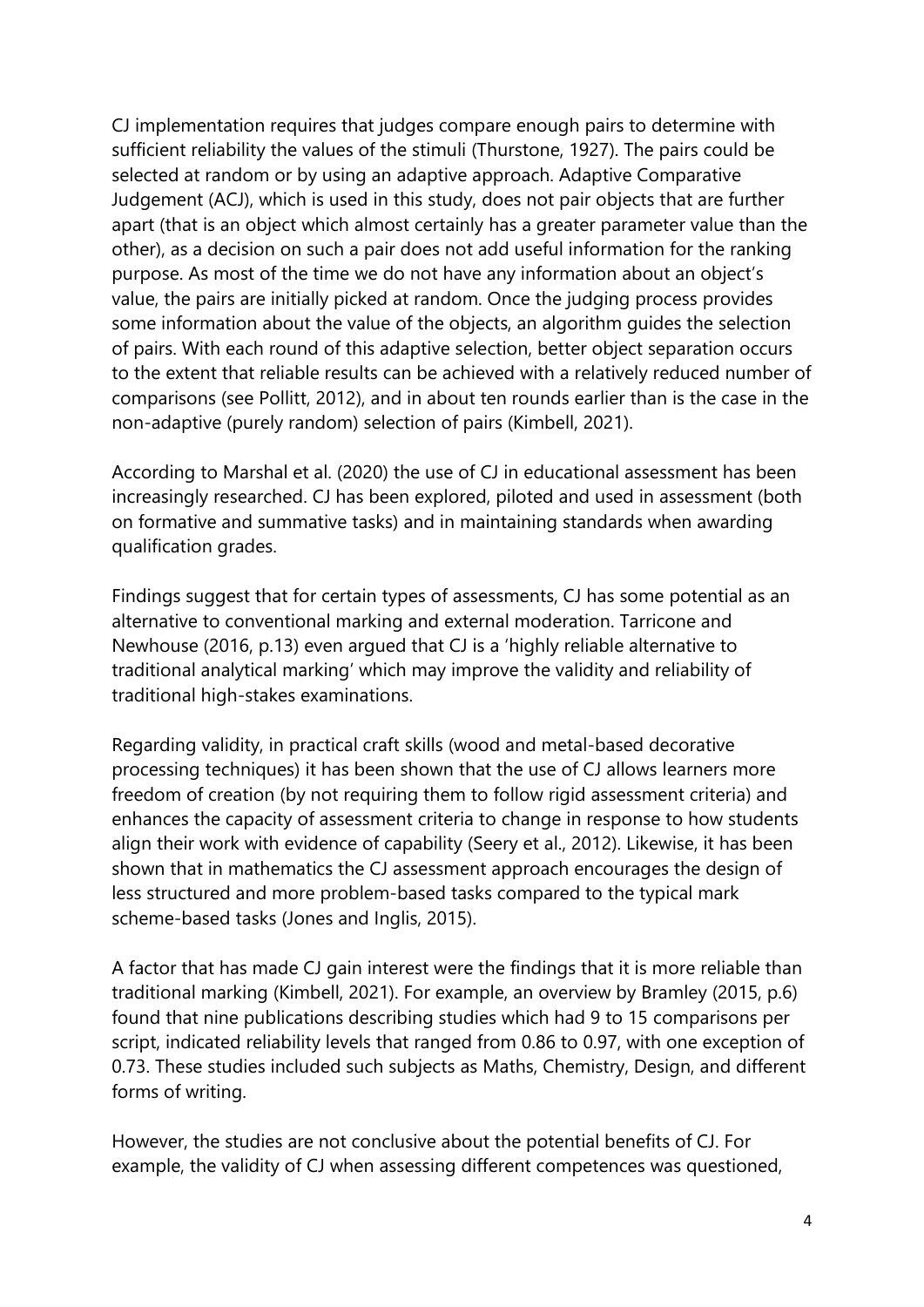because a single holistic judgement could not encapsulate 'the uneven nature of candidates' performances' (Barkaoui, 2011 cited in Whitehouse and Pollitt, 2012). Similarly, although CJ assessment usually has high reliability indices, it has been pointed out that adaptivity tends to overestimate the reliability coefficient (Bramley 2015). It has been suggested that this problem can be remedied by finetuning the selection algorithm, while also ensuring that around 15 judgement rounds are conducted (Kimbell, 2021).

Most of the existing research evaluates the merit of CJ assessment using the results of judging (e.g. correlation/reliability coefficients, average judging time). A few studies explore judges' opinions of the method or their approach to judging. In some of them researchers surveyed judges (Jones and Inglis, 2015; Marshal et al., 2020; Pollitt, 2012), in others they explored comments that judges left about the scripts or their judgements (Daal, 2016; Jones et al., 2015; Whitehouse, 2013). To our knowledge, only two studies (Coertjens et al., 2021 and Newhouse, 2014) have explored qualitatively the opinions of judges. Not all of the judges in these studies would conventionally assess on a regular basis (or at all) responses similar to those judged.

However, if CJ is to be used in assessment, we consider that a more in-depth investigation of the opinions of assessors is needed to examine how CJ would fit into a given assessment paradigm and how it would address the constraints that assessors face.

Because the use of CJ implies a change of the assessment approach, a useful aspect to explore relates to the markers' openness to accept CJ and the factors that could help, or conversely hinder, a buy-in. Closely related to this is also the need to explore what type of ongoing support judges might require when using CJ in assessment. Another aspect worth exploring is whether the CJ decision-making process allows judges to pay attention and assess the features that are assessed through conventional marking. Markers' perceptions of the method could be helpful in exploring these aspects.

In addition, it would be useful to investigate if CJ could be a viable, or even a better, assessment tool in terms of manageability, validity and reliability than conventional marking for summative assessment of extended writing responses. The general qualifications system in Wales relies on constructed responses, including extended response items (some of which are marked by teachers internally), as opposed to using multiple-choice or closed response questions. Such an approach is often thought to ensure greater validity of the assessment (see, for example, Murphy and Yancey, 2009; Kimbell, 2021). However, in the case of extended writing, research suggests that the assessment can be affected by a relatively low marking accuracy. For example, Rhead et al. (2018, p.4) have shown that the probability of receiving the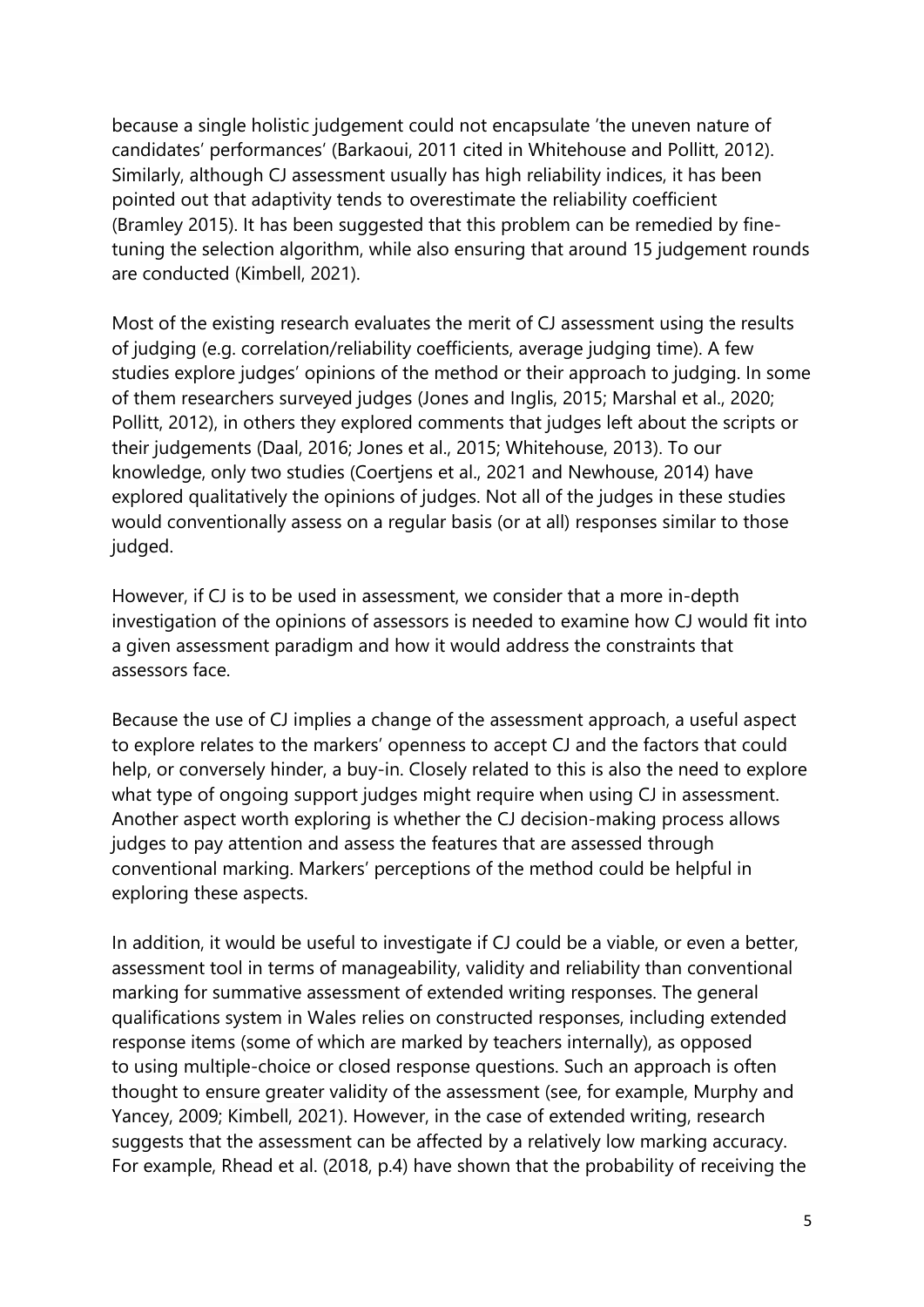$\theta$ 'definitive grade<sup> $2$ </sup> varies considerably across qualifications in England. The marking consistency was the lowest for exams that contained extended writing answers: 0.52 for English language and literature qualifications, with history having the second lowest consistency. On the other hand, the reliability of marking for mathematics was 0.92. In another study, the reliability of marking AS History source-based exam writing questions was in the range of 0.52 to 0.62 (Holmes et al., 2018, p.17).

It is likely that teacher-led assessment, as contrasted with external marking, has a further effect on marking accuracy because of the additional aspects that teachers might face or consider when marking (e.g. biases developed from teachers knowing the students, or because qualifications outcomes are used in school accountability processes) (see for example, Kellaghan et al., 2019, p.263-264).

There has been research that showed that CJ could be a valid method for GCSE or A level writing tasks (Bramley and Vitello, 2019; Steedle and Ferrara, 2016; Whitehouse and Pollitt, 2012; Pollitt and Crisp, 2004)<sup>[3](#page-7-1)</sup>. For example, Whitehouse (2013) showed that judges assessing AS level Geography scripts used the mark scheme and assessment objectives (AOs) when judging, even if not provided with the mark scheme. These studies have used actual or modified exam item responses, but in all of them the scripts were relatively short. However, extended writing response items could have at least three handwritten pages. For example, GCE AS/A level History response should be between 3,000 and 4,000 words; the KS4 National/Foundation Welsh Baccalaureate Individual Project should be presented in written form of 1,000 – 2,000 words.

Lengthier scripts could make judgements more difficult, which could affect the efficiency of CJ as more content has to be considered to make a judgement. For example, Jones et al. (2015) assessed an entire GCSE Mathematics paper using CJ, with the length of some scripts going up to 47 pages. They found that scripts' length (and, in our opinion, probably the nature of these responses) made it more difficult to form a global judgement and rendered judging difficult, stressful, and less efficient.

<span id="page-7-0"></span> $2$  In the cited study the term 'definitive' refers to the mark given by a panel of senior examiners at item level for each seeding response.

<span id="page-7-1"></span> $3$  To note, some studies used extended responses to explore the use of CJ in maintaining standards (see examples cited in Steedle and Ferrara, 2016).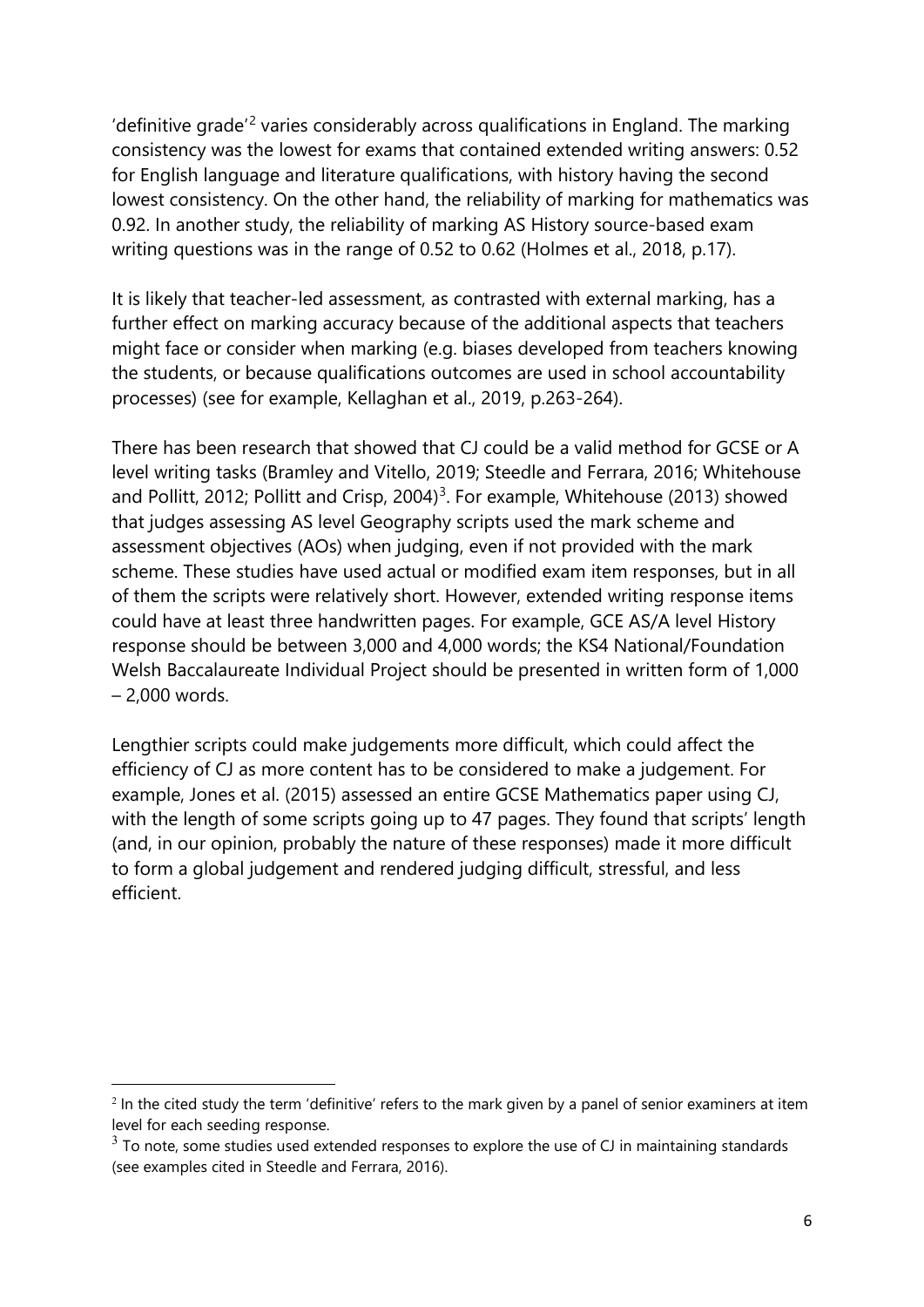# <span id="page-8-0"></span>**3. Research aims**

The aims of this study were to:

- explore teachers' opinions about using CJ to mark extended writing responses (defined as responses that have at least three handwritten pages) including information about how the judgements were made;
- collect information relevant to the validity, reliability and manageability (e.g. time needed for judging compared to marking) of using CJ for the summative assessment of extended answers.

# <span id="page-8-2"></span><span id="page-8-1"></span>**4. Method**

#### 4.1.Judges

Twenty-two history teachers who had marked either GCSE History or A level History were recruited to take part in a CJ workshop in January 2020 via an invitation letter sent to all schools in Wales. None of the participants knew about CJ before the workshop. The workshop took place in Cardiff and most of the teachers were from south and south-west Wales. However, as can be seen in Table 1, participants had a good range of marking experience (GCSE or A level) and represented the main centre types in Wales.

|                                  | <b>Years of experience</b> |         |         |       |       |
|----------------------------------|----------------------------|---------|---------|-------|-------|
| <b>School type</b>               | $1 - 2$                    | $3 - 4$ | $5 - 6$ | $7 +$ | Total |
| Maintained                       |                            |         |         | 1つ    | 14    |
| Independent                      |                            |         |         |       |       |
| <b>Further Education College</b> |                            |         |         |       |       |
| <b>Total</b>                     |                            |         |         |       |       |

**Table 1: Teachers' marking experience and type of school**

#### <span id="page-8-3"></span>4.2. Scripts

Participants judged 23 GCSE History Non-Examination Assessment (NEA) part (a) responses that had been conventionally marked in 2019.

NEA is a compulsory component of GCSE History. It complements the external examinations and it is worth 40 marks, which is 20% of the GCSE History qualification. The completed NEA comprises two pieces of written work which are marked separately. The part (a) task asks candidates to analyse and evaluate historical sources addressing the chosen topic area and it is worth 14 marks. The part (b) task asks candidates to discuss an issue of historical debate that arises from the chosen topic area and is worth 26 marks.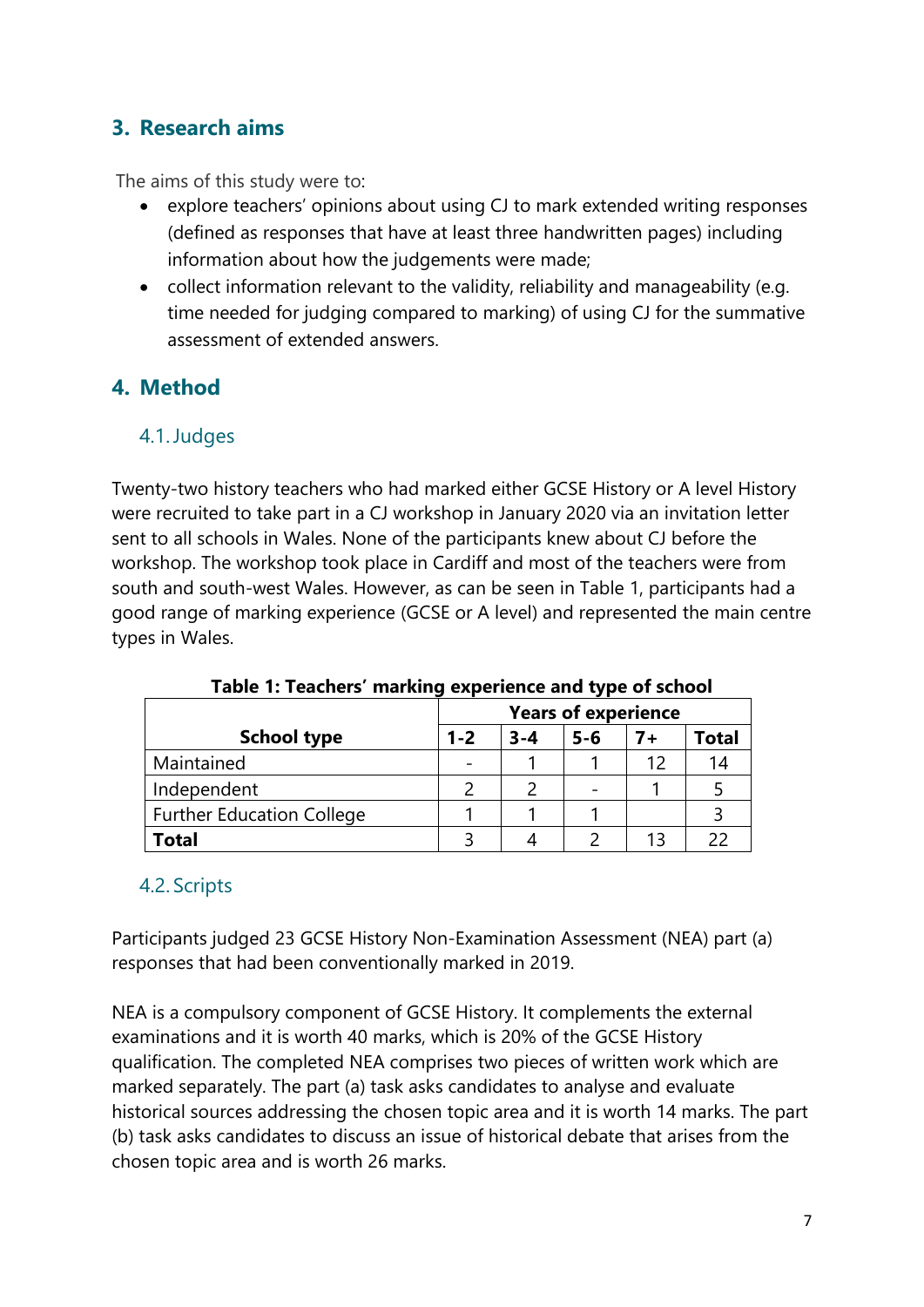Each centre selects the topic area that will be covered when completing the NEA unit. The part (a) responses are assessed across three AOs:

- AO1 Demonstrate knowledge and understanding of the key features and characteristics of the periods studied (2 marks)
- AO2 Explain and analyse historical events and periods studied using secondorder historical concepts (4 marks)
- AO3 Analyse, evaluate and use sources to make substantiated judgements, in the context of the historical events studied (8 marks).

The NEA tasks are accompanied by a pack of documents containing up to 25 sources (photographs, cartoons, speeches, etc.). The pack includes contemporary and later sources, which outline at least two interpretations of the topic. Candidates use the source pack as the basis for their 8-to-10-week research, which is conducted under limited supervision. The part (a) NEA task then requires students to select four sources and analyse how useful and reliable they are in explaining a certain aspect of the studied topic. Learners must complete the entire controlled assessment within five hours of formal supervised time, and part (a) should take up to two hours to complete. Candidates can handwrite or type the responses. It is advised that part (a) responses should be about 1,000 words, but this is not a mandatory limit.

Once part (a) response is completed, teachers mark it and internally moderate the marking, and then the awarding body selects a certain number of responses at random to be externally moderated.

For the CJ workshop, we asked three participants – from a comprehensive Englishmedium school, a bilingual (English/Welsh-medium) school and an independent school – to submit responses from an entire class via a secure website. The responses from two schools addressed the question of how useful and reliable the selected sources were in showing John F. Kennedy's foreign policy. The responses from the other school examined how useful and reliable the sources were in showing how difficult life had been for the inhabitants of the East End of London in the second part of the 19th century.

In total, 67 responses were submitted, of which 34 were handwritten. Responses from one school were all typed and a small number of the responses from the two other schools were also typed. Most of the typed responses were between 1,500 –2,000 words long; a much smaller proportion had over 2,000 words; and only a few had around 1,200 words. Almost all these responses were three or four pages. The length of the handwritten responses varied from five to ten pages. Almost half of them had eight pages, and about a quarter had six pages.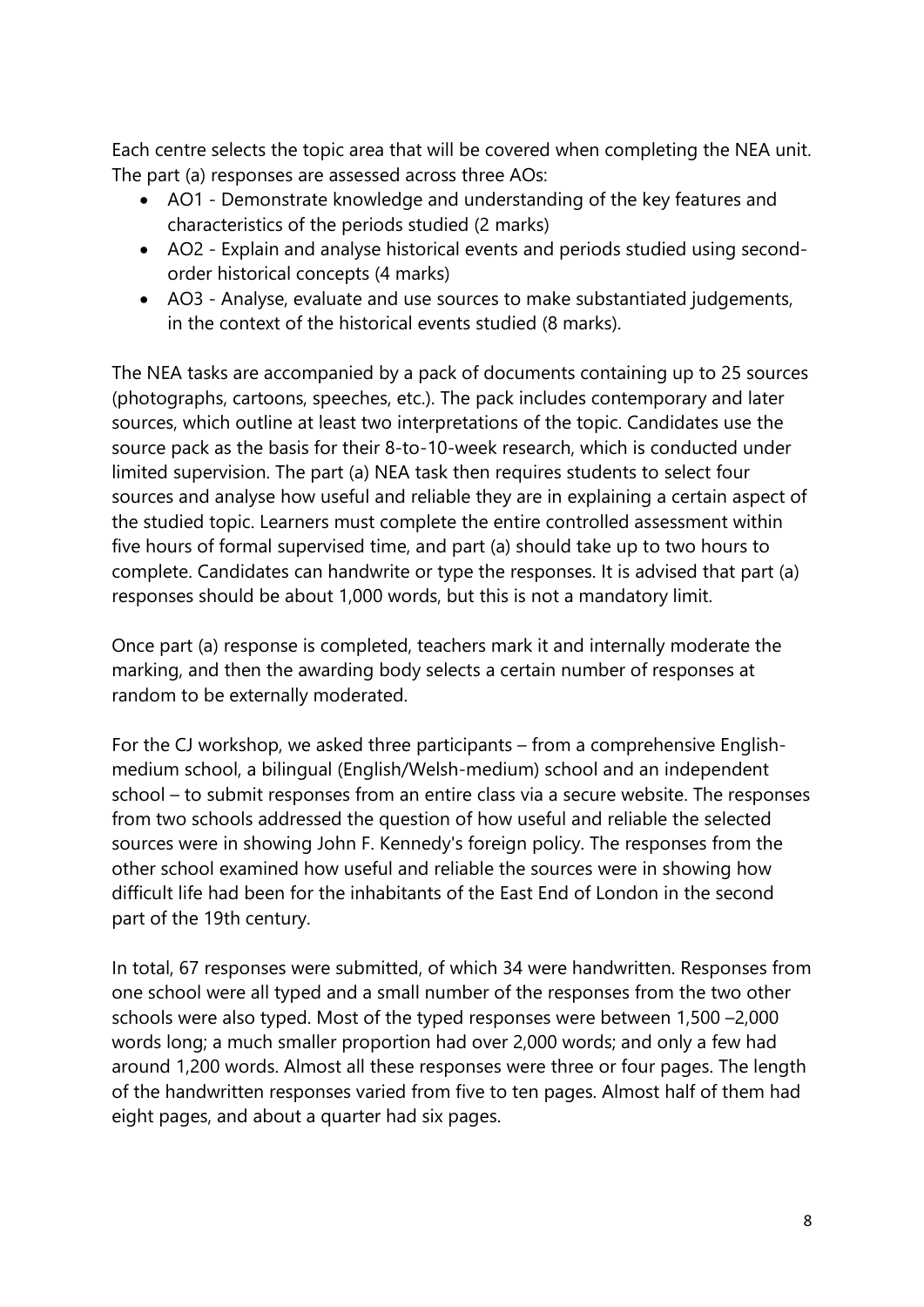The range of marks available for part (a) response is 0 to 14. The distribution of the marks in the submitted sample varied from 7 to 14 with a median of 11, so did not represent the full mark range available on the task. Across the three schools, the average mark ranged from 10.7 to 12.1.

To reach an acceptable number of judgements for each response, only 23 responses, hereinafter scripts, were selected for the CJ exercise, of which 11 were handwritten (Table 2).

|                       | Initial sample | Selected scripts |
|-----------------------|----------------|------------------|
| Total number          | 67             | 23               |
| Of which, handwritten | 34             | 11               |
| Median mark           | 11             | 11               |
| Mean mark             | 11.4           | 11.04            |
| Range of marks        | $7 - 14$       | $7 - 14$         |
| Standard deviation of | 1.93           | 2.36             |
| marks                 |                |                  |

#### **Table 2: Initial sample of responses and selected scripts**

We selected the scripts at random but aimed to have a representative sample across each mark group within each class. We also aimed for responses with the lowest marks to be over-represented, to account for a small number at the lowest mark values. The mark distribution of the selected scripts is slightly different from the initial sample, although the median mark was the same as in the initial sample (11), while the average was close to the initial sample – 11.04 with a higher standard deviation of 2.36 (attributable to the oversampling of lower scoring scripts). The typed scripts' length varied from 1,147 to 1,810 words, and the handwritten scripts had a similar distribution of the number of pages to the initial sample.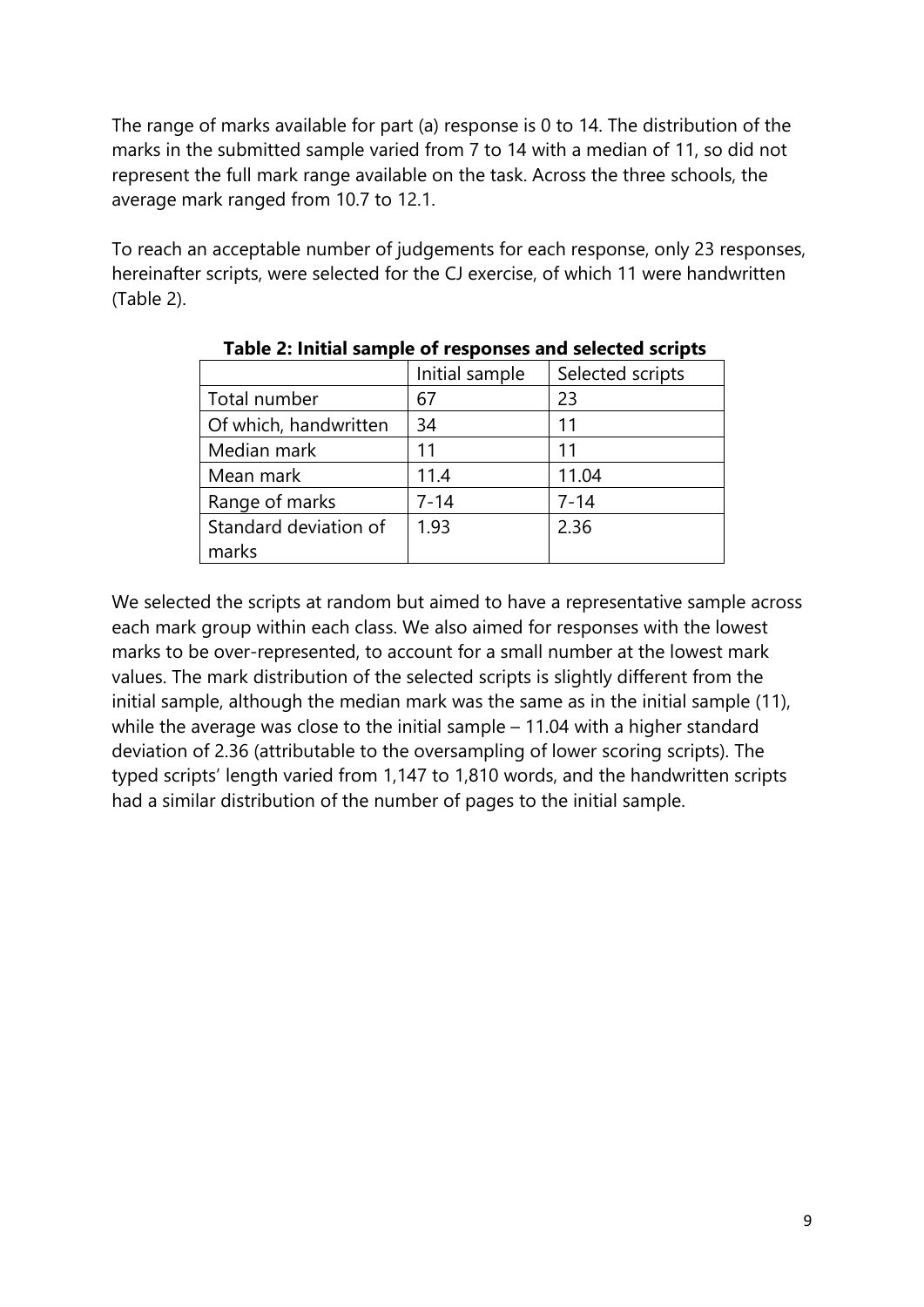

**Figure 1: Distribution of marks initial and selected samples**

All scripts were anonymised, and the existing annotations and marks were removed to ensure judges' opinions were not affected by them.

# <span id="page-11-0"></span>4.3. Procedure

Participants attended a one-day workshop. During the first part of the workshop, they learned about CJ and conducted a trial judging session in which they compared the handwriting legibility of the selected responses. Not only did this act as a training exercise but it also provided information allowing us to assess whether handwriting introduced bias into judgement of quality (see section 5). In total they conducted 20 judgements rounds, achieving a reliability coefficient of 0.82.

The judging of responses was conducted in the second part of the workshop and lasted for about four hours. The question that judges were asked to consider was formulated similarly to the question in Pollitt and Crisp (2004): *Which script represents a pupil who is better at History?* 

We had informed participants about the topics of the responses and sent them the relevant sources before the workshop. On the day, we provided them with the mark scheme and instructed that they could use it as a guide when deciding the winner but that this was not mandatory. Participants were instructed to make the judgements at a convenient pace and to not worry about needing to complete a certain number of judgements or worry about being behind others in completing the task. We instructed them to make the judgement whenever they felt they were ready to do so.

Participants were divided into two equal groups using stratified randomisation to ensure a similar distribution of teachers with the same years of marking experience.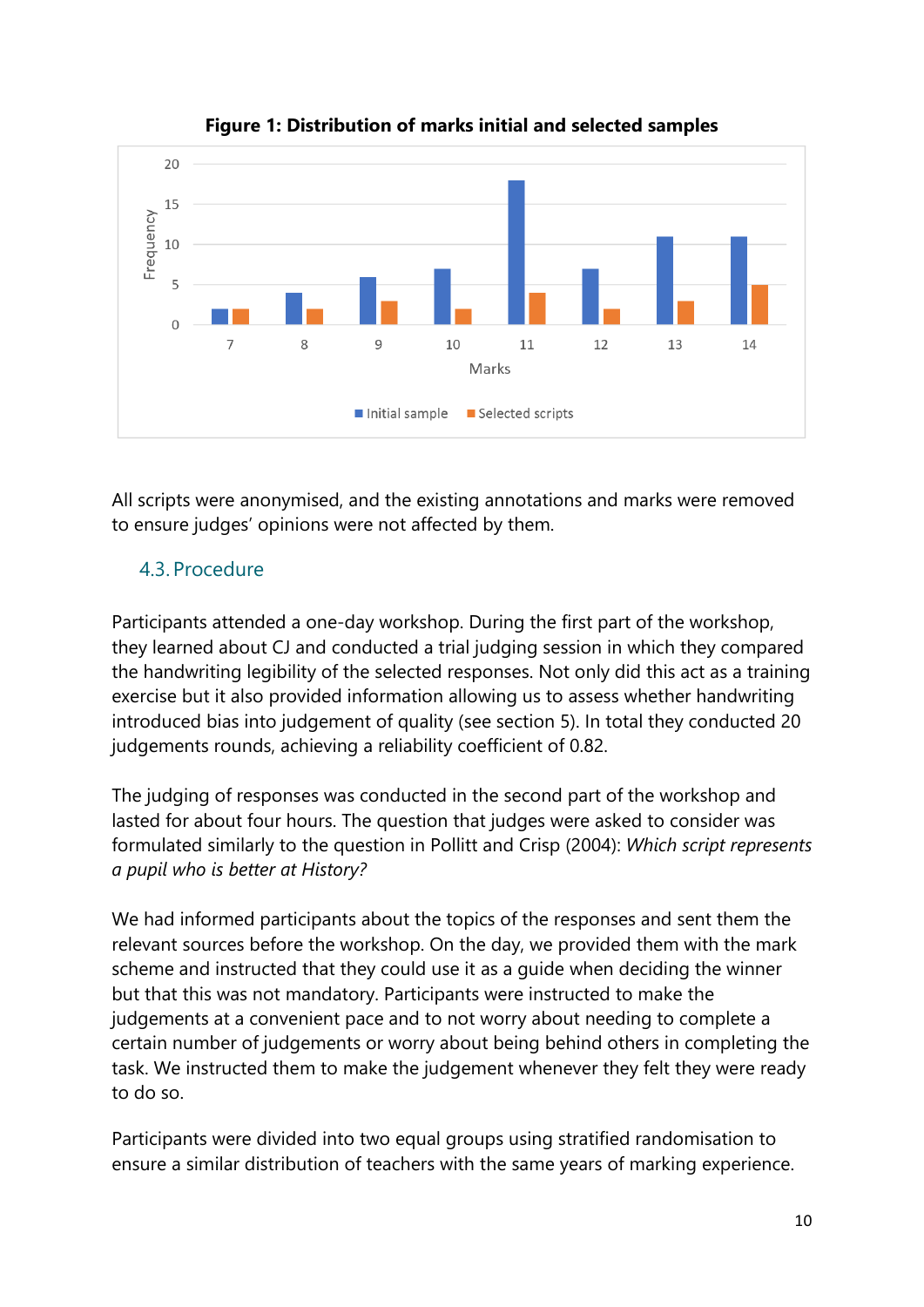One group (hereinafter Group F) was asked to judge the responses and provide feedback or comments on each response. We instructed that the comments could be short sentences or even a group of words that would describe the response and that the comments did not need to be similar to the annotating made during marking. Participants could see and add to their comments when encountering a script, the next time, but they could not see the comments made by other judges. The other group (hereinafter Group NF) judged the same responses but did not have to provide any feedback/comments.

Judgements were conducted using the RM Compare™ software. It presents pairs of students' responses online via an internet browser and the judge selects either the left or right response by clicking the relevant assigned key on the keyboard. In the first judgement round, the software selects the pairs at random. In the next three rounds, it pairs the responses using the Swiss Tournament method. Under this method, in the first out of the three rounds, the winners and losers are paired respectively with winners and losers, and in the next two rounds, the method pairs the scripts that have the same number of wins. After the four rounds are completed, the software pairs the scripts using an algorithm. The algorithm selects the scripts that have the closest quality parameter values, which are estimated anew in each round, based on the judgements made by all judges (for a more detailed description see Rangel-Smith and Lynch, 2018). Therefore, the more rounds that are conducted, the harder it should be to make the judgements, as the paired scripts should have increasingly closer values. The selection of scripts based on the results from previous judgements makes the judgements adaptive, hence the method is called Adaptive CJ (Bramley and Vitello, 2019). In our case, the responses were also chained, i.e. during the adaptive phase, the software selected one response from the previous judgement to be part of the next pair.

Participants did not have any noticeable difficulties navigating the CJ software and got used to it quickly. The only inconvenience mentioned by many was the need to scroll up the page to press the 'next page' button. Participants thought that having this button positioned at the bottom of the page would make the interface more user-friendly.

#### <span id="page-12-0"></span>4.4. Post-workshop interviews

After the workshop, we conducted semi-structured interviews with each participant. Out of 22 participants, we interviewed 10 during the first week after the workshop, and the rest in the following two weeks. Twenty participants were interviewed faceto-face and two were interviewed over the phone.

At the beginning of the interview, participants were asked to make two judgements while thinking aloud about how they choose the winning response. The think aloud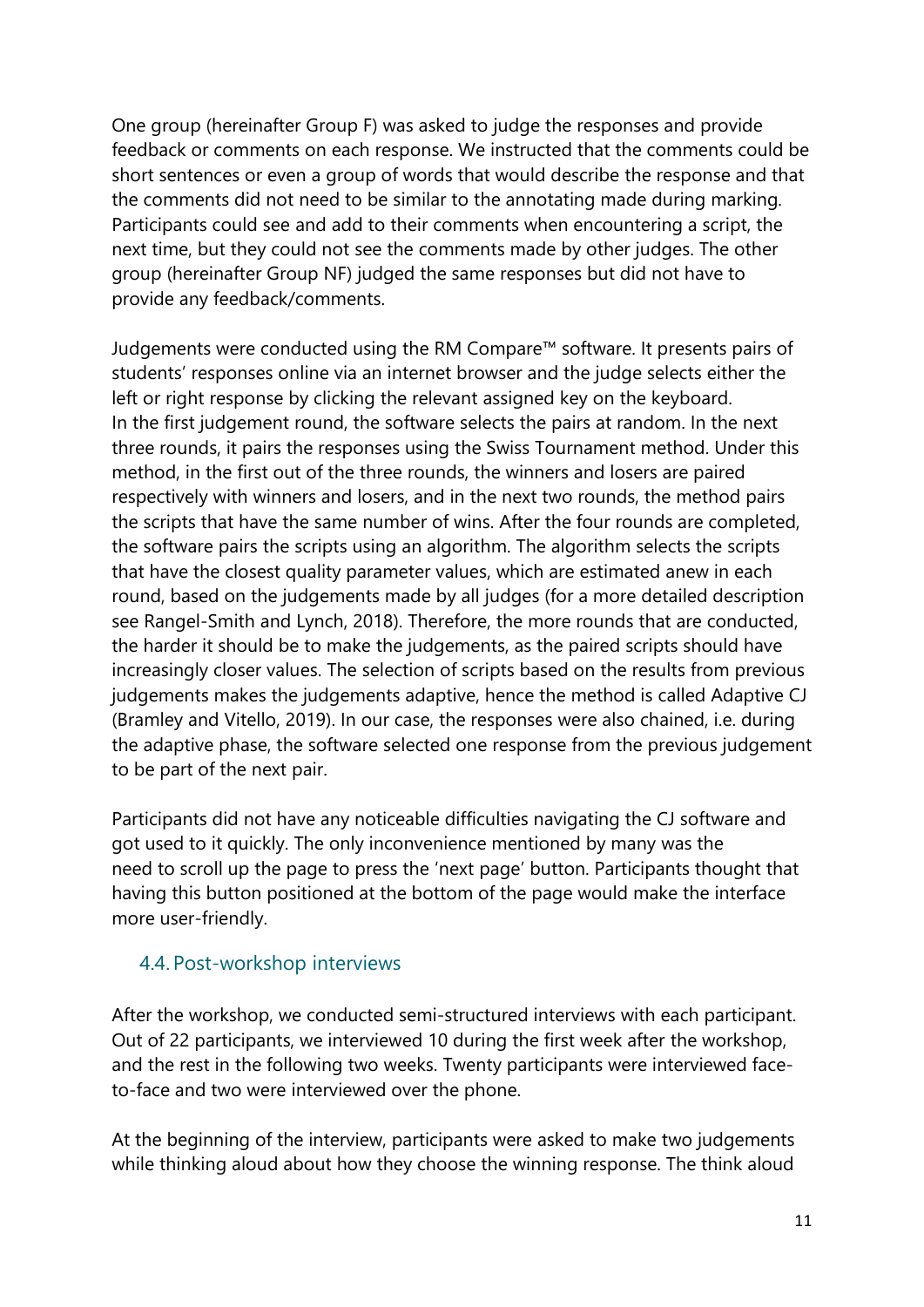method asks participants to verbalise their thinking while solving a task. In this study it was used to triangulate what participants recalled about conducting judgements with observing the aspects they considered during the interview judgements. For example, the aspects mentioned when evaluating scripts during the think aloud part were corroborated with the responses during the interview. For this exercise, six scripts that were ranked above the average in the CJ exercise and had similar parameter values were selected. The intention was to select responses that would not be very easy to compare, with the hope of eliciting more comments from participants during the think aloud session.

After the think aloud session, participants were asked questions about their judging experience during the workshop and their views on CJ. When considering the usefulness of CJ, participants were asked to imagine an assessment system in which teachers would judge responses from other schools, as this avoids biases related to knowing the learners. The participants were also told to imagine that the whole exercise would not take more time than they spend on marking NEA responses. This instruction was given to avoid participants elaborating on this aspect, for which they would not have enough information to make an accurate judgement when considering the costs and benefits of the method.

# <span id="page-13-0"></span>**5. Comparative Judgement results**

This section briefly presents and discusses the quantitative results of the judgement sessions. Even though the focus of the study was to explore teachers' opinions, comparative judgement results will help put those opinions in context and allow comparisons with similar studies.

#### 5.1 Number of judgements

At the time of the study, the RM Compare™ software limited the number of judgements to 21 per judge. Most participants conducted 21 judgements and stopped, as the system would not allow them to make any more judgements; two participants made 17 judgements; one participant made 20 judgements; and another was somehow able to bypass the imposed limitation and make 28 judgements. There were 230 judgements made in each group (460 judgements in total); therefore, each script was judged on average 10 times. The range of judgements per script was 17 to 25 in Group NF, and 18 to 24 in Group F.

#### 5.2 Judging times

The mean time for one judgement was 7 min 34 sec in Group F and 8 min 05 sec in Group NF (or 8 min 52 sec if excluding the times of a judge whose average judging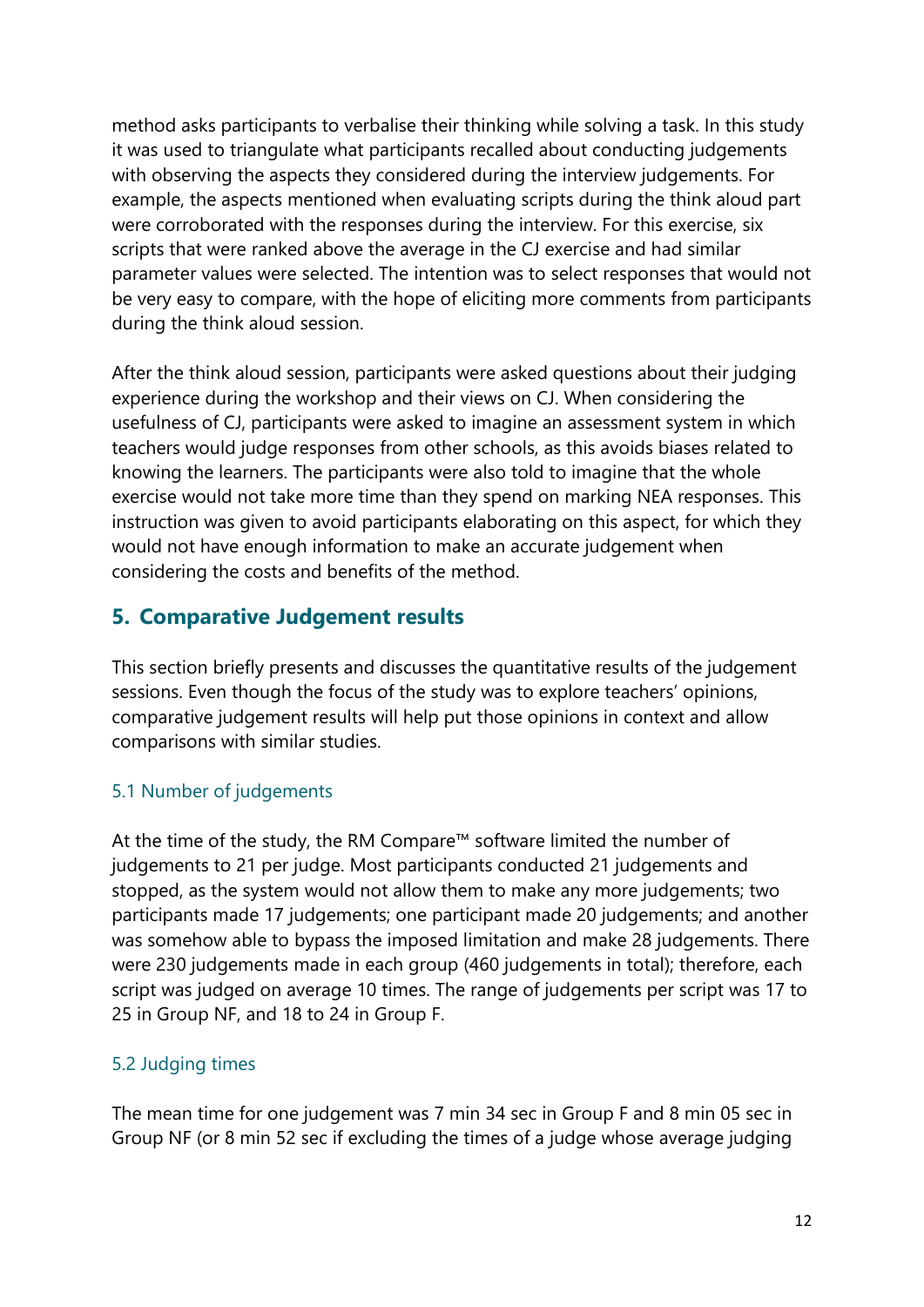time was 2 min 8 sec<sup>[4](#page-14-0)</sup>). These means are shown as crosses in Figure 2 below. The median judging time for Group F was 6 min 34 sec and 8 min 01 sec for Group NF. The average of judge averages was respectively 7 min 35 sec and 8 min 27 sec (including the 2 minute 8 second outlier). Figure 2 shows that there was quite a large overlap between the average time for each judge in both groups. The data shows that participants in Group NF were overall slower and had a wider spread of judging times than those in Group F, which confirms the subjective perceptions of most participants that providing feedback helped speed up the judgement process (see section 6.4.4).



**Figure 2: Average judging time for each judge (minutes)**

The time for one judgement is measured as the time elapsed between generating the pair allocation and recording the decision. To avoid the recording of idle time, we encouraged participants to log off from their accounts when taking a break (the software would only automatically log off participants after about 24 minutes of inactivity). But some participants would still occasionally enter a conversation (as far as we can tell not related to the judgement they had to make) with adjacent colleagues without logging off. This means that the mean judging time was probably lower than stated above.

<span id="page-14-0"></span><sup>4</sup> Despite their speed, the participant who spent an average of two minutes judging each pair was consistent with the other judges. Infit and reliability for all judges and scripts is discussed in greater detail later.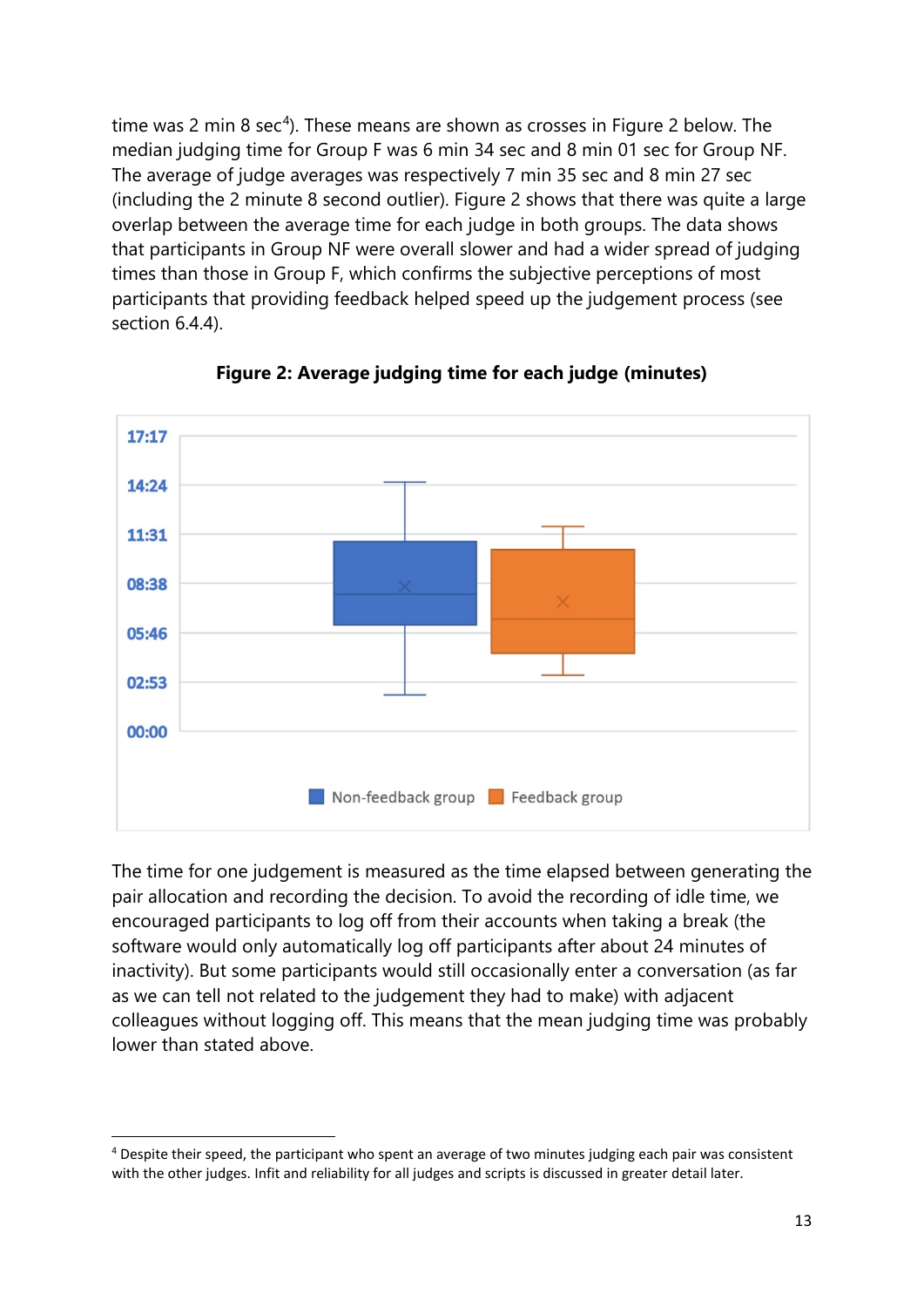#### 5.3 Reliability and misfit values

The Bradley-Terry statistical model behind the RM Compare™ software calculates the reliability and the infit values as well as other statistics pertinent to CJ. The judges in Group F achieved a reliability coefficient of 0.88 (+/-0.02). The judges in Group NF achieved a lower 0.74 (+/-0.02) reliability. Although the reliability indices for both groups were high, they were not as high as in other studies. For comparison, in a study judging geography essays with a length of no more than two pages (probably handwritten) and which could be given a maximum of 15 marks, the reliability was 0.97 after 12.5 rounds (roughly 6.2 judgements per script) and more than 0.9 after only seven rounds (Whitehouse and Pollitt, 2012). Another study compared responses to one question from the writing section of a GCSE English Higher Tier. Responses ranged from one to several pages and could be given a maximum of 40 marks. After about 14 judgements per script, a reliability of 0.97 was reached (Bramley and Vitello, 2019). It is possible that the lower reliability in our study was caused by participants having to judge responses from two different tasks. The effect of having to judge writing responses based on different tasks on reliability should be further explored.

It is also possible that the reliability coefficients in our study are lower because they are not inflated. Rangel-Smith and Lynch (2018), following Bramley's (2015) criticism that adaptivity inflates the reliability coefficients, explored the issue and suggested ways to fine-tune the pairing algorithm to address the issue. RM has implemented the recommendations and it is now suggested that 15 rounds of judgements should remove the reliability inflation (Kimbell, 2021). In our study, 20 judgements' rounds were conducted.

The statistical model also calculates the differences between the expected and the observed outcomes in a given judgement for each judge and script. These differences can be standardised in two ways and are called infit and outfit values, and are based on Rasch's logistic model which is equivalent with the model formulated by Thurstone (Pollitt 2012). Infit values are used to identify judges that were not consistent with the rest of the group, or to identify scripts that made judges less consistent when judging them, which is what Pollitt (2012) calls misfitting. As a convention, Pollitt (2012) indicated that infit values within two standard deviations of the average are considered acceptable, and those that are greater than two standard deviations are considered significant differences or misfitting. Judges whose infit values go beyond the acceptable limits take more unexpected decisions than the rest of the group. This could be interpreted as them having a different understanding of what good quality work is (Bramley, 2007 p. 260). However, when such interpretations are made, it should be kept in mind that a misfit statistic is a relative measure as it quantifies the extent that the decisions made by a judge differ from the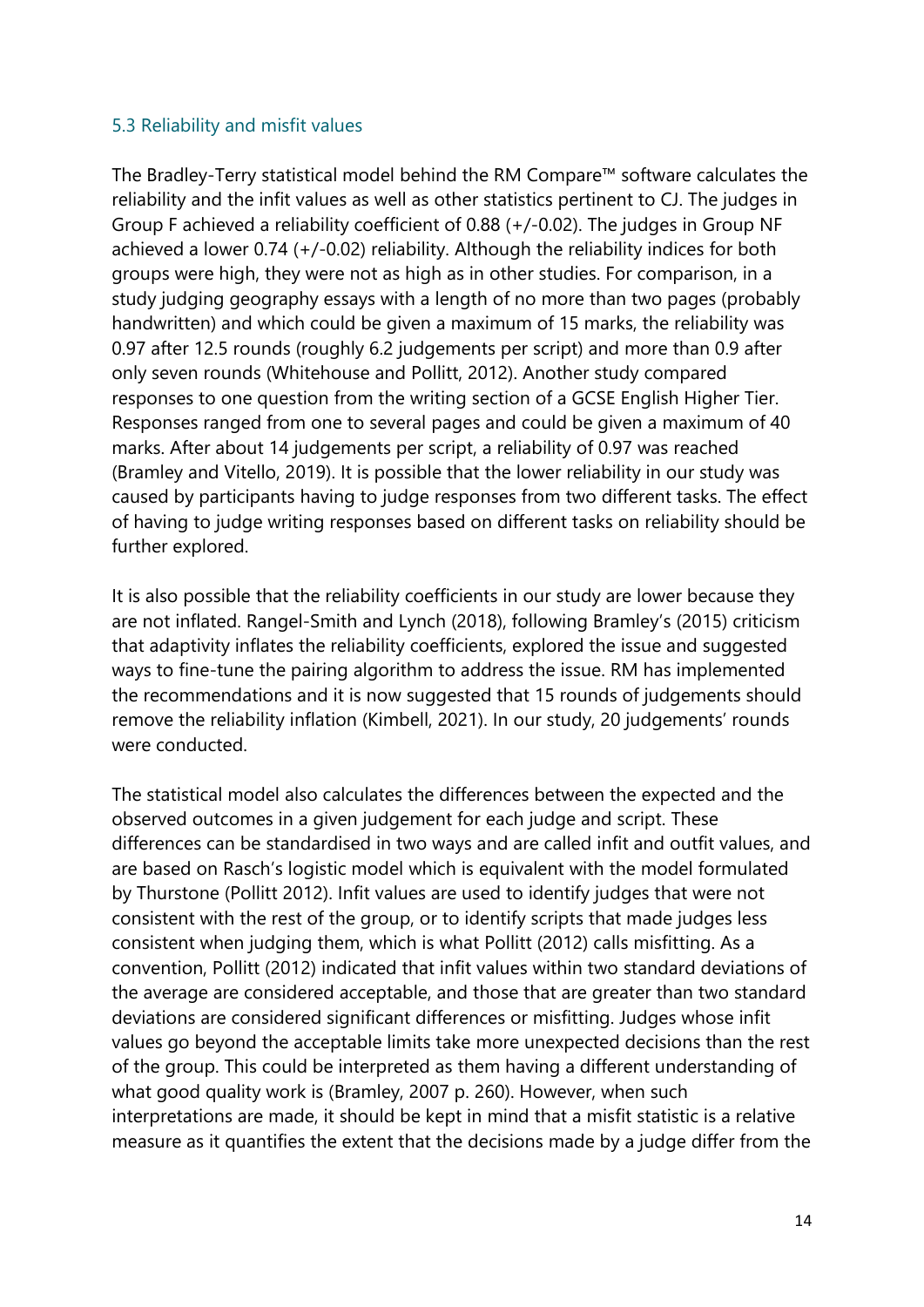decisions that other judges in the group made. As such, misfitting does not necessarily indicate poor judging (Pollitt, 2012).

The average infit value of the judges in Group F was 1.03 with a standard deviation (SD) 0.345. One participant had a higher than acceptable infit value – 1.87. This judge left very short and general comments, to the point that they might not have been useful to help with judging<sup>[5](#page-16-0)</sup>. This contrasts with what Daal et al. (2016) showed in their study where the one misfitting judge (higher infit values) had left more arguments per comment than other judges. Perhaps, the cause of misfitting is not the length of the comments, but the extent to which comments can usefully inform current or future judgements with extremes being correlated with more unexpected decisions. The infit values of the remaining judges ranged from 0.57 to 1.14.

The average infit value of the scripts in Group F was 0.99 with an SD of 0.3. All scripts had acceptable infit ranging from 0.59 to 1.54, except for one script that had a low infit of 0.08 and was ranked last, i.e. 23/23 (ranked 6/23 in Group NF). This script was given 12 marks. Please note that this is the only script that judges made no comment about. After obtaining the permission of the teacher who provided this script, we shared it with participants along with two other scripts that were also further away in the resulting ranking compared to mark ranking. We told teachers that the three scripts had some more pronounced differences in ranking and asked them to investigate if there was anything that would make them assess these scripts differently during CJ than when marking. Three participants replied, and the level of detail was not sufficient to gain any insights into the possible explanation for the misfitting. Judges' average infit value in Group NF was 1 (SD 0.22). One judge had a higher than acceptable misfit value of 1.47. The infit values of the remaining judges ranged from 0.76 to 1.42. The judge with the average judging time of 2 minutes and 08 seconds had an acceptable infit of 0.92.

The average infit value of the scripts for Group NF was 0.96 with a SD of 0.265. All scripts had acceptable infit values, ranging from 0.64 to 1.38, except for one script that had a low infit value of 0.08 and was ranked last (ranked 15/23 in Group F). This script was awarded 12 marks and is from a different school than the script with the low infit in Group F. The judges in Group F commented that this script exhibited good knowledge and contextual description but was weak on evaluation and analysis. This inconsistency could partially explain the difference of opinions on this script.

Both judges whose infit values were unacceptably high had more than seven years of marking experience. Their misfit values do not necessarily indicate that they did a

<span id="page-16-0"></span><sup>5</sup> Participants made 204 comments, that is, they made on average 9 comments per response, which means that judges left approximately one comment per judgement they made. Of the total number of comments, 20 were made in addition to the initial ones. Comments ranged from two words to 64 words.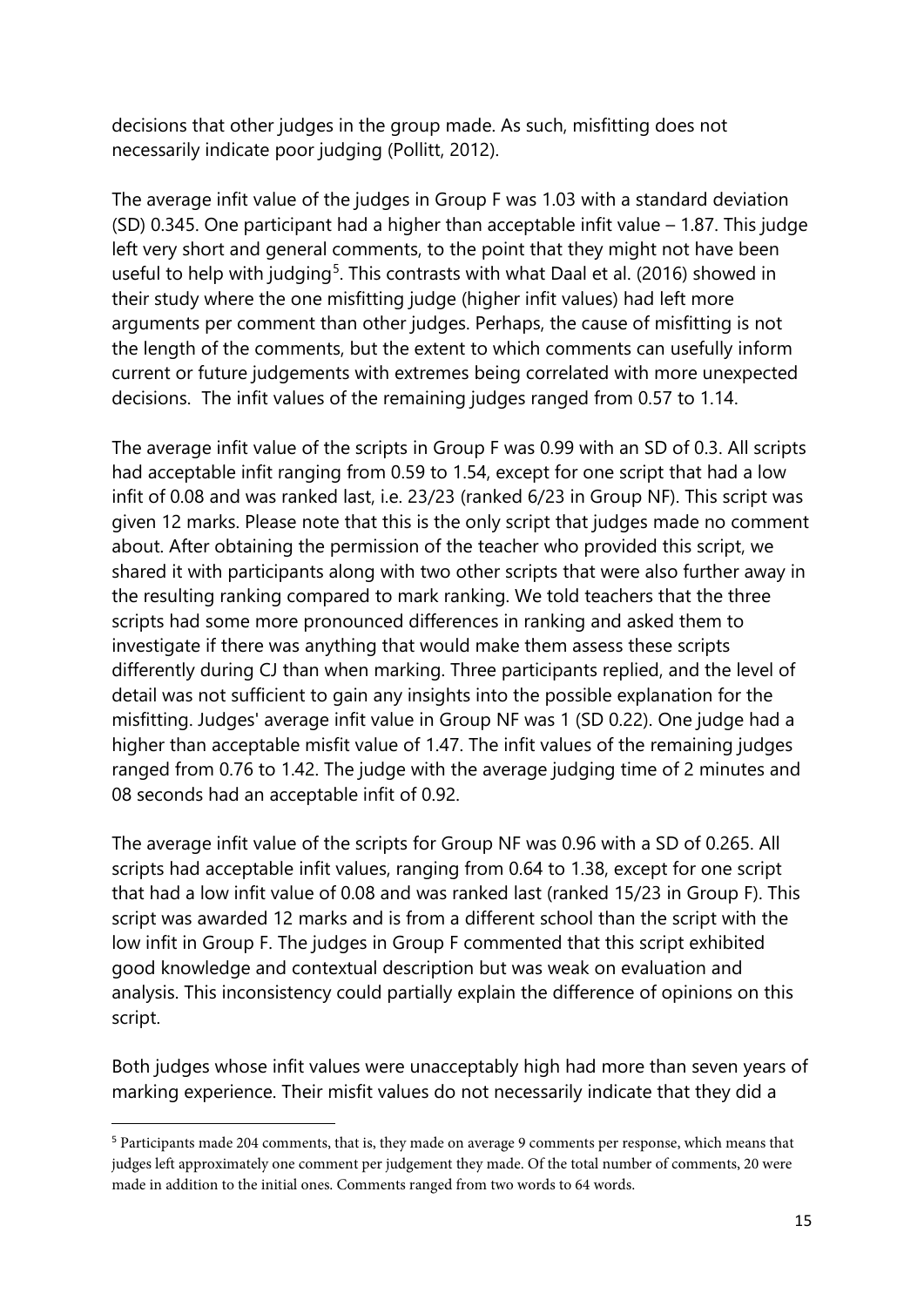worse job than the others, but that they had a different view about the quality of the responses. An interesting piece of data around the misfitting judges is that participants in this study would typically manage to conduct two to four judgements during the first four rounds, that is before the adaptivity and chaining would start. The judge with the unacceptable misfitting value in Group F conducted 11 judgements out of 21 during the first four rounds. On the other hand, the judge with the highest misfit value in Group NF conducted 5 out of 20 judgements in the first four rounds. Moreover, a judge from the same group conducted 11 out of 20 judgements in the first four rounds (similar to the highest misfitting judge in Group F) but had an acceptable infit of 0.9. Given this, the number of judgements done before adaptivity and chaining has a complex relationship with misfit.

Although some CJ studies (e.g. Newhouse, 2014; McMahon and Jones, 2015) use the two-standard deviation rule suggested by Pollitt, in Rasch analysis other rules are also used to identify misfitting values. For example, another approach is to consider the values that are outside of 0.70-1.30 range as misfitting (see for example, Hodge and Morgan, 2017). If this rule is used, then in group NF there would be two judges with infit values greater than 1.30 and two scripts below the 0.7 cut-off value. In Group F there would be one judge with the infit of 0.64 and two judges with the infit greater than 1.3. There would also be three scripts with infit values below, and three scripts with infit values above the cut-off points.

There was no correlation between the ranking of perceived legibility of the handwritten responses and their CJ rank, which suggests that the legibility of the handwriting did not affect the validity of the script comparisons.

The correlation between the rank order based on marks awarded to the scripts and the rank order based on CJ for Group F was 0.5 (p=0.014) and 0.73 (p<0.01) for Group NF. The correlation test performed was a two-tailed Spearman's rank correlation. To exclude ties for the mark-based ranking, in each mark group we ranked the highest response with the same number of marks that was ranked highest in the CJ, and so on. When ties are included, the correlation coefficients are much lower and not statistically significantly different from zero: for Group F the correlation coefficient was 0.25 (p=0.24) and for Group NF it was 0.31 (p=0.15). We computed the 95% confidence level of the Spearman's rank correlation coefficients by bootstrapping using RVAideMemoire package in R. For Group F the CI was from - 0.18 to 0.64 and for Group NF CI was from -0.18 to 0.71.

In the Whitehouse and Pollitt (2012) study mentioned above, the achieved correlation with traditional marking was 0.63 after about six judgements per script. In the Bramley and Vitello (2019) study, the Pearson correlation of CJ results with the principal examiners' marks was 0.74 (Bramley and Vitello, 2019). In a study involving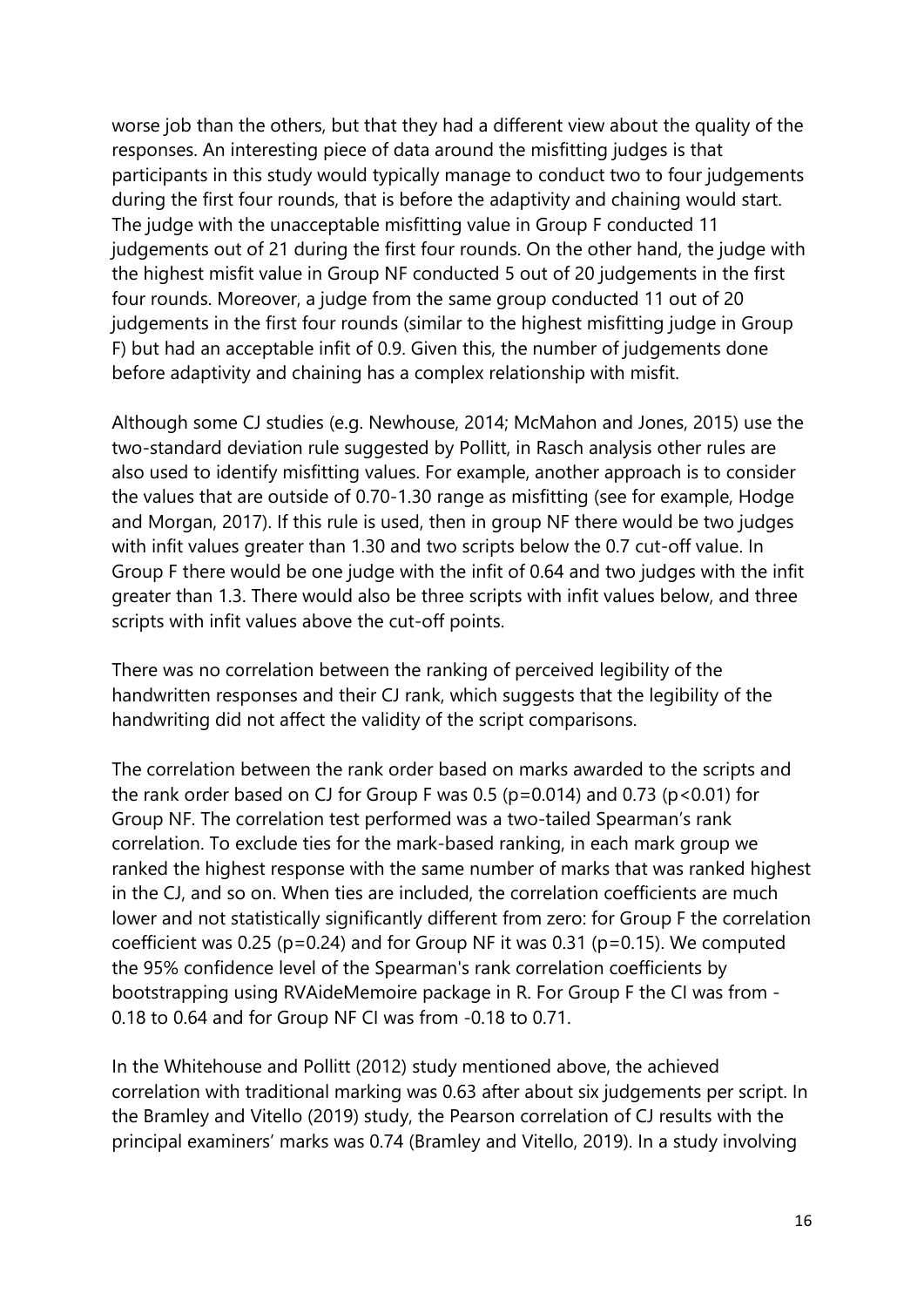shorter AS level History exam answers, the correlation varied from 0.84 to 0.86 (Holmes et al., 2018, p.22).

In this study the correlation test results are not conclusive. On the one hand, the correlation coefficients when ties are included suggest a weak relationship between the rank orders from CJ and marking. On the other hand, there is a large uncertainty around these coefficients indicating that correlation could be as high as 0.71 and as low as -0.18. This uncertainty is likely caused by the small sample sizes, the clustering of the scripts in a small range of marks and the large number of tied ranks in the mark scale.

A factor impacting the validity could be the length of the scripts. It is possible that the lengthier the scripts, the more difficult it is to achieve a higher correlation, assuming that more information should be evaluated and kept in mind when comparing the scripts holistically, in contrast to analytical marking where marks are given for different aspects and then combined into a final mark. Having to judge scripts on different topics could have impacted the validity as well. It is also possible that unlike annotating, which specifically targets assessment objectives, making open, unguided and brief comments made those comments diverge from the actual marking criteria which then gets exacerbated once the number of judgements increases. Therefore, further exploration on the validity of judging extended writing responses is needed.

The correlation coefficients (when excluding and including ties) were lower in Group F. Judges in both groups stated that they used the mark scheme and the assessment objectives to guide their decisions. As we discuss further, the only exception to this could have been the participants who never marked GCSE NEA or exams. When we divided participants into groups, we aimed that they were broadly representative of the type of school and years of experience. By chance, all teachers who had never marked GCSE were allocated to Group F. This could be a plausible explanation as to why the convergent validity was lower for this group. Another explanation for this discrepancy could be the fact that commenting affects the validity of judgements. Comments made earlier were sometimes used in decision making, and this could be another explanation.

# <span id="page-18-0"></span>**6. Participants' experience of CJ and the aspects they considered when judging**

Overall, almost all participants mentioned that they had enjoyed the exercise. Participants contrasted CJ with conventional marking and believed that CJ was a more engaging experience. As we will show in the next section, they thought marking was cognitively more difficult. In addition, the more structured approach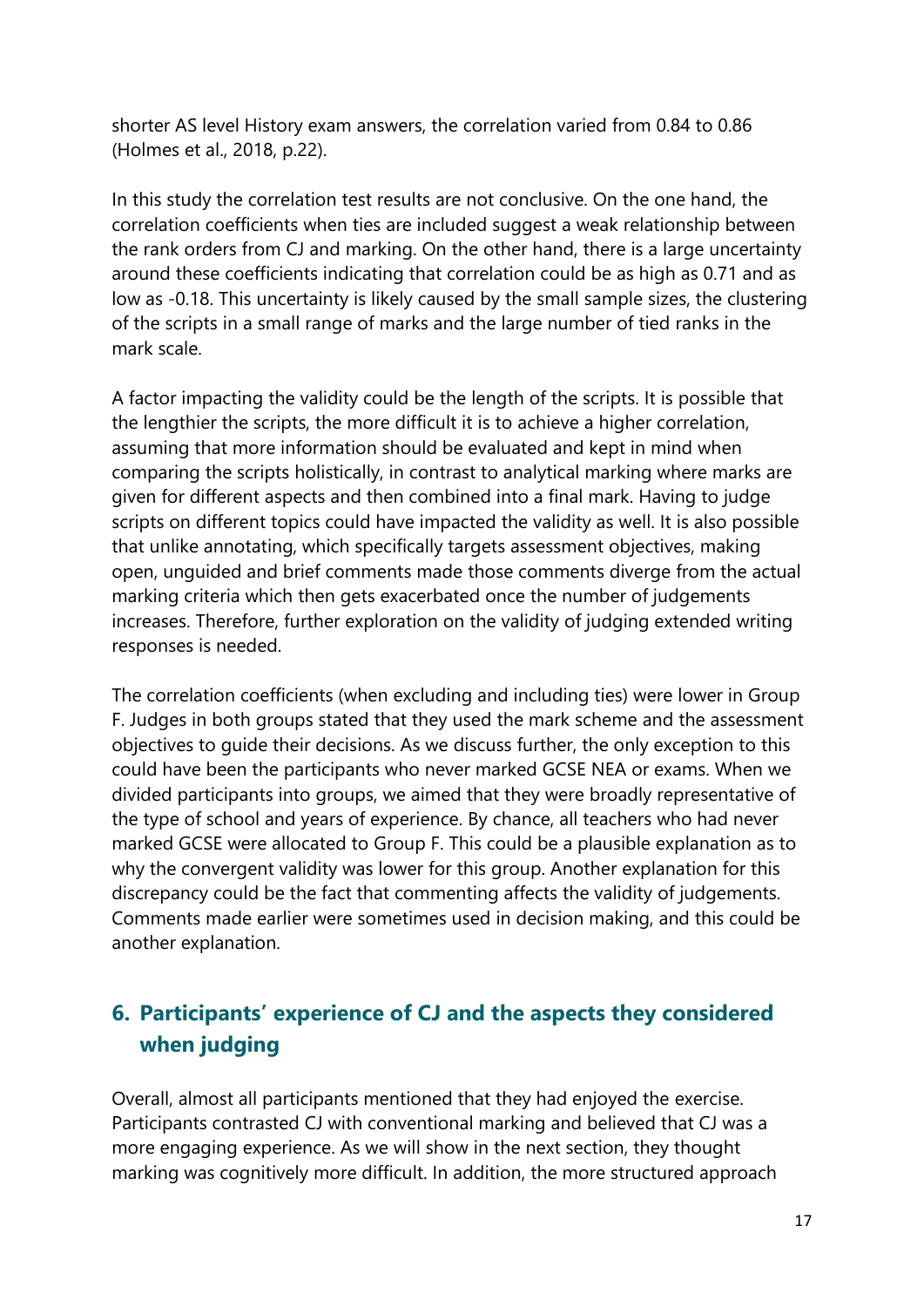makes marking feel at times 'boring', 'tedious', and 'tick-boxy'. Conversely, CJ was considered more engaging because of the holistic approach to assessing. Moreover, participants thought that CJ would encourage learners to write more creative and less formulaic responses, which would make assessing responses even more engaging, although we have not explored whether this would make judging more challenging.

*The more traditional form of marking does feel even more prosaic than it did before now, somehow.* 

*I was expecting myself to get a bit bored. Click, click, click. But actually,... once I got into the swing of it, I was okay.* 

Participants thought they got used to the new assessment approach quickly and that they got better at it as they made more judgements. They felt that the accuracy of their decisions remained the same throughout the day. However, some participants mentioned that the background noise in the room might have affected their concentration.

Participants felt that it was more difficult to judge by the end of the workshop. They considered this to be 'a natural slowdown' which would happen during marking as well, and which was not worse than when marking. In this regard, participants mentioned that it was necessary to make sure judges take breaks, which were considered even more important given that responses are on screen.

#### <span id="page-19-0"></span>6.1.Approaches to reading responses

Based on observations during the think aloud sessions and on participants' recollections during interviews, it was established that judges took several approaches in familiarising themselves with the two responses before making their judgement. Some participants read one response and then read the second one. Another group of participants would read a bit of each response consecutively. Most of these judges would usually read the analysis and evaluation of one or two sources from each response, although a few would read one page. This latter approach was used as a way of quickly finding the place where they had left off in the previous response. A third group of judges would first 'get a little bit of a feel' of at least one response before reading the response(s) in full. For example, they would read the introduction or the first page, go to the conclusion and then read the entire response.

When reading, the participants would sometimes use skim reading as a technique. In this case, they would select only some elements from each response, then decide which one was better. Most of the time, skimming consisted of reading more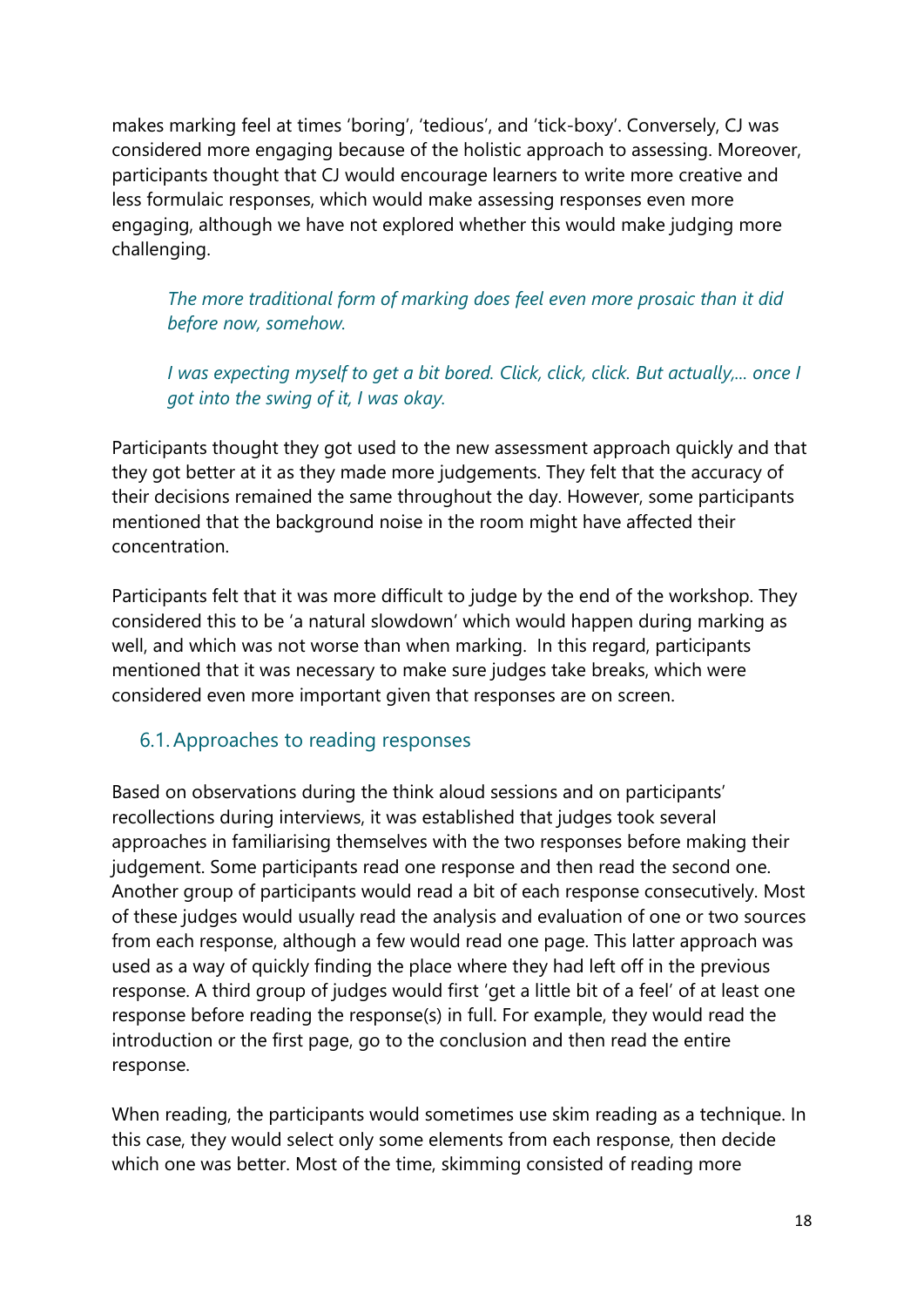attentively the introduction, the conclusion and one or two sources, while only scanning the rest of the response. This approach to skimming seems to assume a well-structured response and may not be as useful for less structured responses.

Another approach to skimming was to scan-read the entire response while selecting some content for more detailed reading. Participants said they use this latter approach when marking, although they felt that during marking, they needed to be more thorough because they needed to annotate. This type of skimming seems to rely on identifying the 'key' or 'buzz' words and then zooming into the text around those words.

When explaining their approach to skimming, many participants could not describe it as it was something they would do instinctively.

We do not have exact data to investigate whether different approaches to reading the responses had any effect on the quality of judgements. The way judges read the responses could be further explored to establish whether there is one most efficient way of reading the responses, regardless of personal preferences.

#### <span id="page-20-0"></span>6.2. The need to read responses in full

A decision that participants had to make was whether they could make the judgement after reading or skimming only a part of a response.

A small proportion of participants suggested that to make a fair decision, a judge needs to read both responses fully. These participants said that they would keep reading or, at least, skimming the responses in full, even if it was clear that one response was better than the other. They felt that the quality of a response can change, therefore it would not be fair to make a judgement after familiarising themselves with only a part of it.

#### *I could never ever just read a little bit and mark off that 'cause I don't think it's fair.*

There was some evidence that at least some of these participants would read the entire response out of habit, but with more judging experience they could change their approach.

*P: I have to read it all. But I'm 99.9% sure that B will be better.   I: So, why do you think you need to read it all? P: Because you need to just make sure. I … if I'm honest what I'll do now is how I would mark.*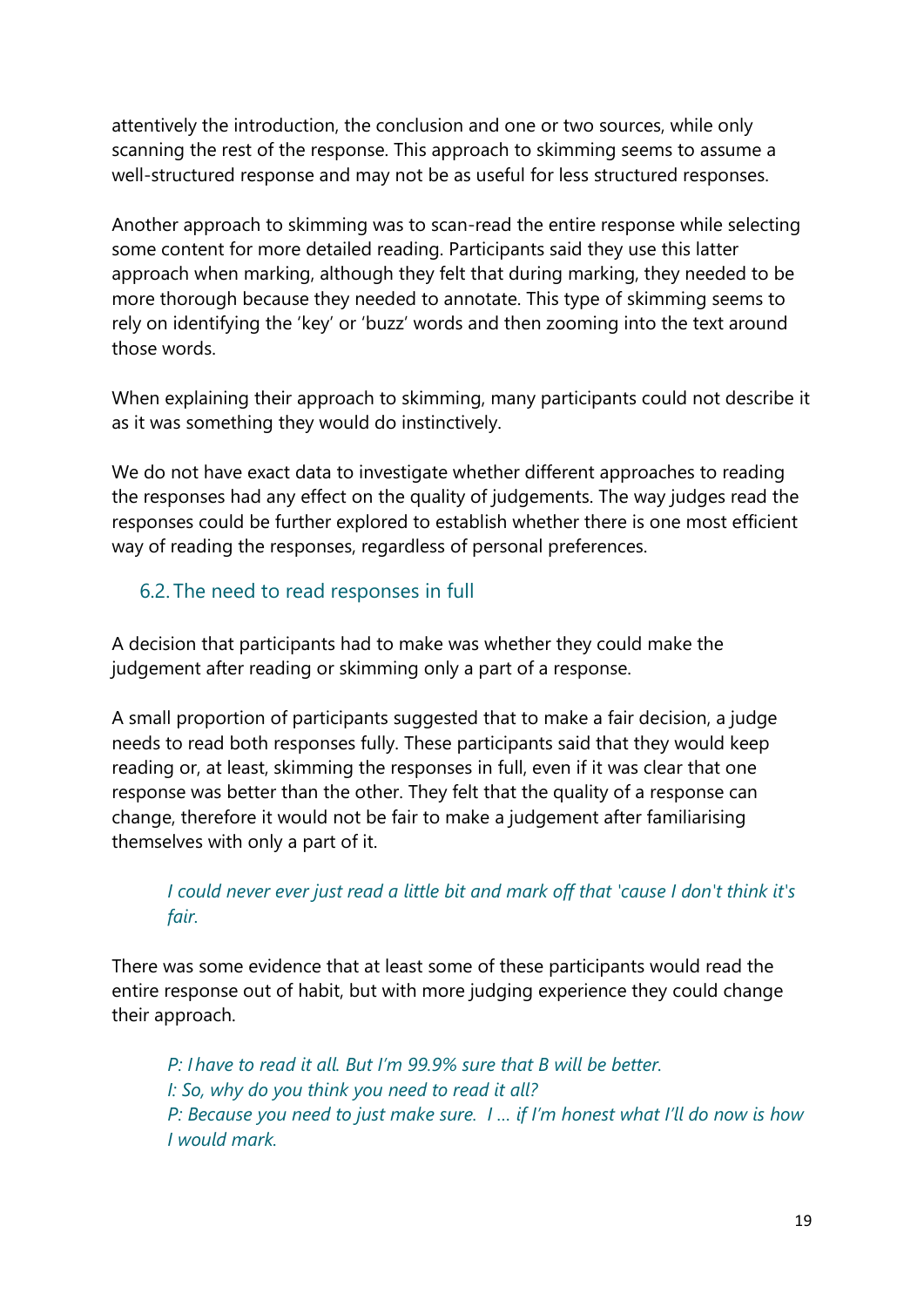But the vast majority of participants (including the two with unacceptable misfit) agreed that it was unnecessary to read or skim a response in its entirety when it was clear which one was better.

In such cases, these participants would either stop reading the response or would selectively read some additional elements (e.g. conclusion or another source). The decision to have this additional check seemed to depend not only on the strength of their conviction, but also on the preference of each judge.

#### *I would at this stage go to the judgement at the end just to see the quality of it before, and I'll see if there's a need to go back to the rest of the answer.*

Participants who considered that it was not always necessary to read each response completely said that they do not take the same approach when marking because they felt assigning a mark was different from deciding which response was better.

The conviction that one response is better than the other can be formed quickly. For example, during think aloud sessions, participants were already able to make a decision after only having read the analysis of one or two sources in the second response.

*Yeah, he's written eight sides, but even just read the first page and a half, you can tell this is better because he interacts with the source.*

*Two pages in, this one is significantly better than this one. I don't even need to read the rest, because I can see that.  And it's by the end of each paragraph you can see that they're doing that higher order thinking in terms of the analysis.*

*You get an idea from the first two sources. I'd say 95%, 99% of the time source three and four will be the same as source one and two.* 

The important question is whether the incomplete reading of the responses affects the quality of the judgements. Almost all participants were confident about the quality of their decisions. This was mainly because they considered their marking experience had helped them and because they felt comparing was easier than marking, which requires having to 'pinpoint actual marks'. The two standard deviation misfit statistics presented earlier and the correlation of CJ results with the marks seem to show that the incomplete reading, did not have a notably negative effect. However, more investigation of this phenomenon would be needed, especially considering that more misfitting was identified when applying the 0.7-1.3 rule-ofthumb.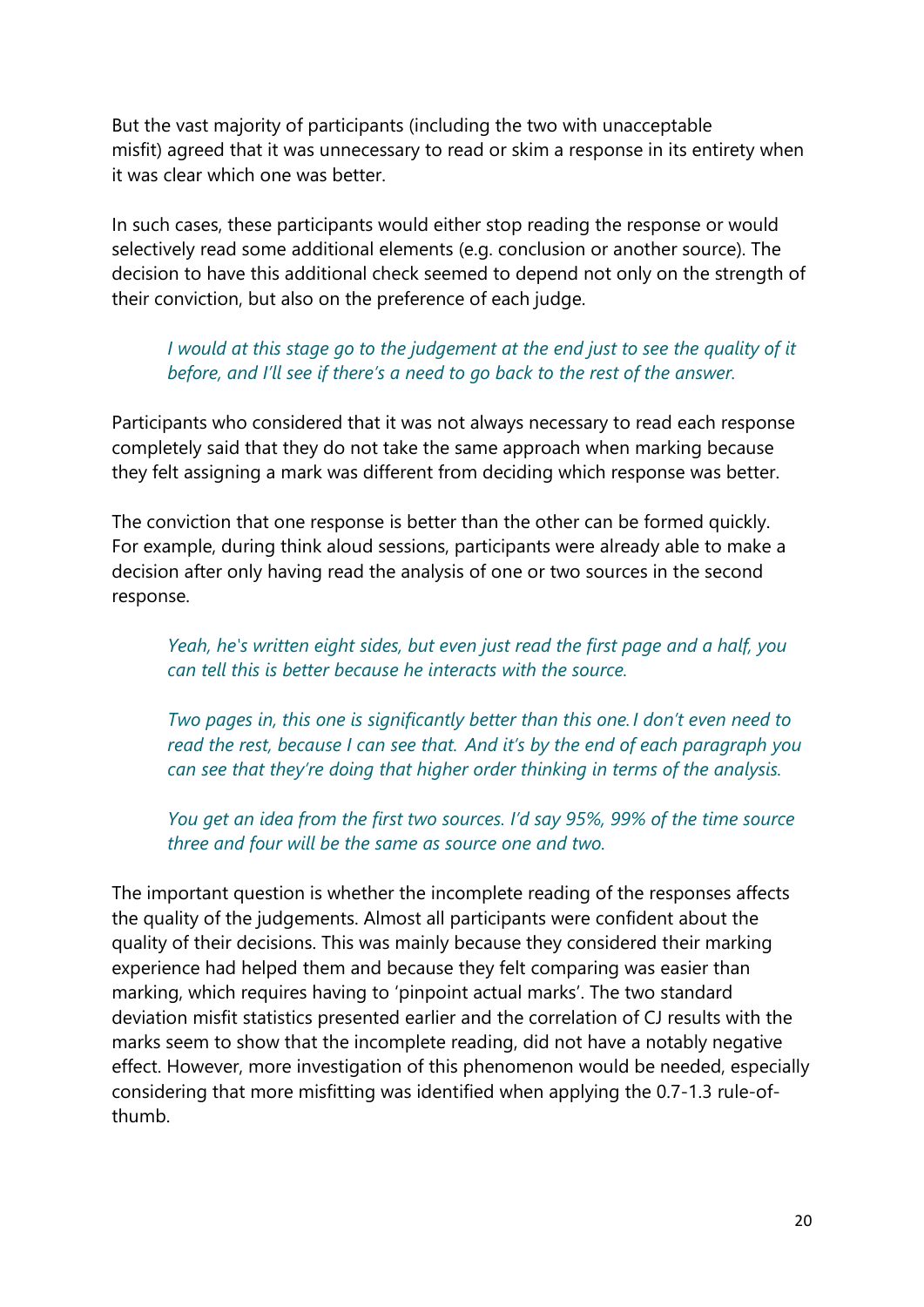Judging chained responses was a particular case of incomplete reading. All participants said that they would not read or look at the response that was shown the second time in a row unless the responses were of a similar quality, thereby making it harder to make a final decision. In this case, participants would return to the chained response to selectively check parts of it.

Participants liked chaining as they thought it helped them make quicker judgements. They also felt that chaining did not make their judgement biased.

The CJ software would always place the chained response first. For each group, a statistical test<sup>[6](#page-22-1)</sup> was performed to determine the strength of the statistical evidence that there was a bias in choosing the first response over the second response.

We removed the decisions from the first five rounds: in the first four rounds the chaining does not exist and in the fifth it is not yet evident. In the remaining rounds the first (chained) response in Group F was selected 84 out of 173 times or in proportion of 0.49 (99% CI: 0.388-0.584; P – 0.704) and in Group NF 97 out of 173 times or in proportion of 0.56 (99% CI: 0.463- 0.658; P – 0.110). In neither case was the p-value statistically significant at the 1% significance level. Therefore, there was no strong statistical evidence in this study that the chaining led to a bias in selecting the chained object more often (although the sample size may limit the analysis).

Pollitt and Crisp (2004), who also implemented chaining, mentioned that no bias had been found in any studies (most probably referring to educational field) implementing this approach. However, a study using paired comparison of objects related to economic and environmental goods showed that when the scripts are encountered more times (thereby offering the possibility of remembering them) the independent assumption of CJ was open to question (Brown and Peterson, 2009, p. 82). This issue needs to be further researched.

# <span id="page-22-0"></span>6.3.Aspects considered when making the decisions

Participants familiar with the mark scheme stated that they used it to decide which response was better. These participants would consider the same aspects that they would when marking. For example, participants would check whether learners answered the questions of utility and reliability of the examined sources; they would assess learners' understanding of the context; and the style of their exposition. However, because they knew the mark scheme well, they did not have to look at it during judgements.

<span id="page-22-1"></span> $6$  Test of binomial proportion assuming a normal approximation for which the assumptions (np>5 and nq>5) were satisfied.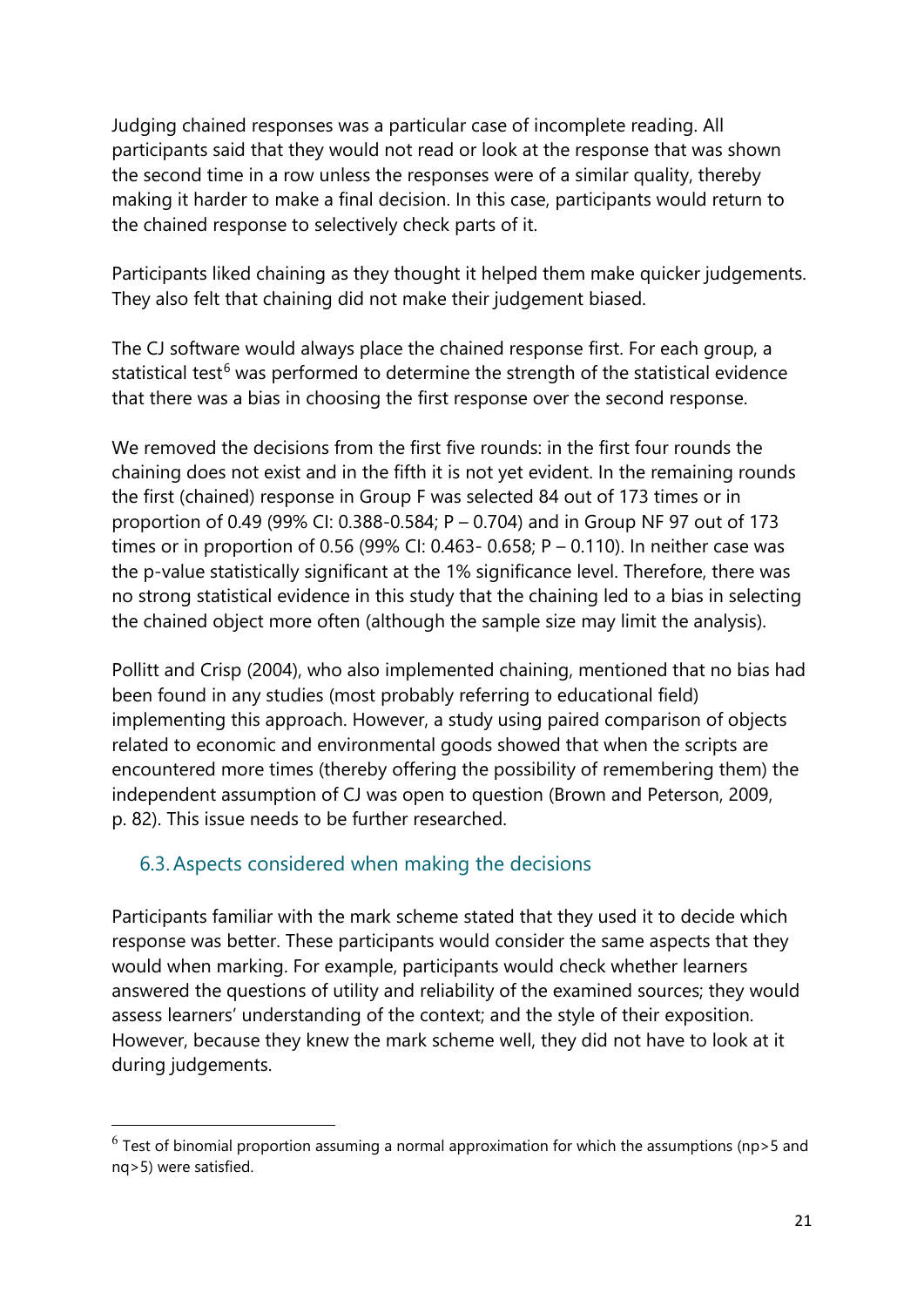*You're still doing the same thing, you're still reading it and you're still applying the mark scheme, so it's still the same process.*

*I didn't think we needed the marking scheme because we all knew what was entailed in the essay.* 

At least three of the participants out of the five who did not have any experience with marking GCSE responses did not use the mark scheme and judged the responses against their understanding of a well-written response. The infit values of these five participants were within the acceptable range.

*[The colleague who sat near me] and me were both from colleges where we don't have that mark scheme; we didn't know that mark scheme. We had a quick look over it before we started [judging], but we went with our gut and what we deemed to be a good historian, and that would be someone who can back up source material with their knowledge.*

Table 3 below presents the aspects that were included in the comments made by participants in Group F with additional data for judges who had never marked GCSEs. Participants from both groups also mentioned these aspects during interviews and some of them are further explored in the subsequent sub-sections.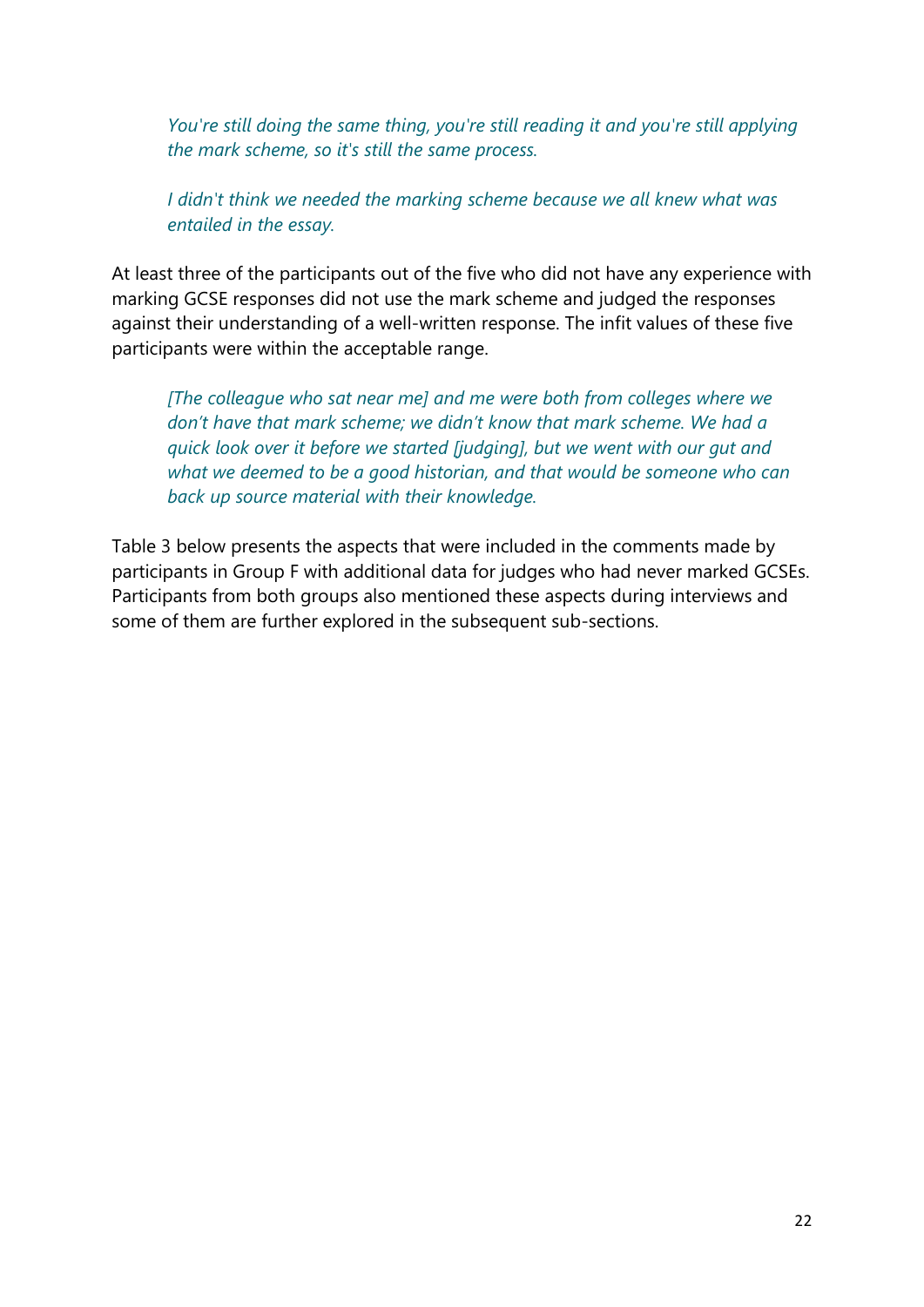| <b>Aspect</b>                                                                                                                 | of comments total | Total number Percentage of Number of Percentage<br>comments in<br>which the<br>aspect is<br>mentioned | comments of<br>made by<br>judges<br>who<br>marked<br>only A<br>levels | comments<br>in which the<br>aspect is<br>mentioned<br>by judges<br>$\bm{\mathsf{w}}$ ho marked $\bm{\mathsf{I}}$<br>only A<br>levels |
|-------------------------------------------------------------------------------------------------------------------------------|-------------------|-------------------------------------------------------------------------------------------------------|-----------------------------------------------------------------------|--------------------------------------------------------------------------------------------------------------------------------------|
| Evaluation                                                                                                                    | 82                | 40                                                                                                    | 28                                                                    | 34                                                                                                                                   |
| Knowledge/contextual<br>knowledge                                                                                             | 79                | 39                                                                                                    | 41                                                                    | 49                                                                                                                                   |
| Analysis                                                                                                                      | 53                | 26                                                                                                    | 30                                                                    | 36                                                                                                                                   |
| Conclusion                                                                                                                    | 52                | 26                                                                                                    | 18                                                                    | 22                                                                                                                                   |
| Reliability/utility                                                                                                           | 37                | 18                                                                                                    | 27                                                                    | 33                                                                                                                                   |
| Source content                                                                                                                | 21                | 10                                                                                                    | 6                                                                     | $\overline{7}$                                                                                                                       |
| (Non-<br>Mechanistic/formulaic answer                                                                                         | 18                | 9                                                                                                     | 10                                                                    | 12                                                                                                                                   |
| Introduction                                                                                                                  | 9                 | 4                                                                                                     | $\overline{2}$                                                        | $\overline{2}$                                                                                                                       |
| Structure                                                                                                                     | 5                 | 3                                                                                                     | 3                                                                     | $\overline{4}$                                                                                                                       |
| Reference to Assessment<br>Objectives (AOs)                                                                                   | $\overline{2}$    | 1                                                                                                     |                                                                       |                                                                                                                                      |
| Spelling                                                                                                                      | $\overline{2}$    | 1                                                                                                     | $\mathbf{1}$                                                          | $\mathbf{1}$                                                                                                                         |
| General comments (e.g.<br>attempts to answer the<br>question; valid, but generic;<br>not 100% focused on the<br>question set) | 40                | 20                                                                                                    | 15                                                                    | 18                                                                                                                                   |

#### **Table 3: Aspects mentioned in comments by Group F**

All of the aspects mentioned in the comments, except those referring to the mechanistic writing, introduction and structure are reflected in the mark scheme. Each judge (except one who left one/two words comments) referred to various aspects in their comments and did not seem to focus only on some aspects. It is likely that they mentioned the aspects that were most noticeable in the script they commented on.

As can be seen from Table 3, judges who had never marked GCSEs, and had only marked A level papers, were overall in line with the whole group regarding the aspects they mentioned in their comments. This can be expected considering that A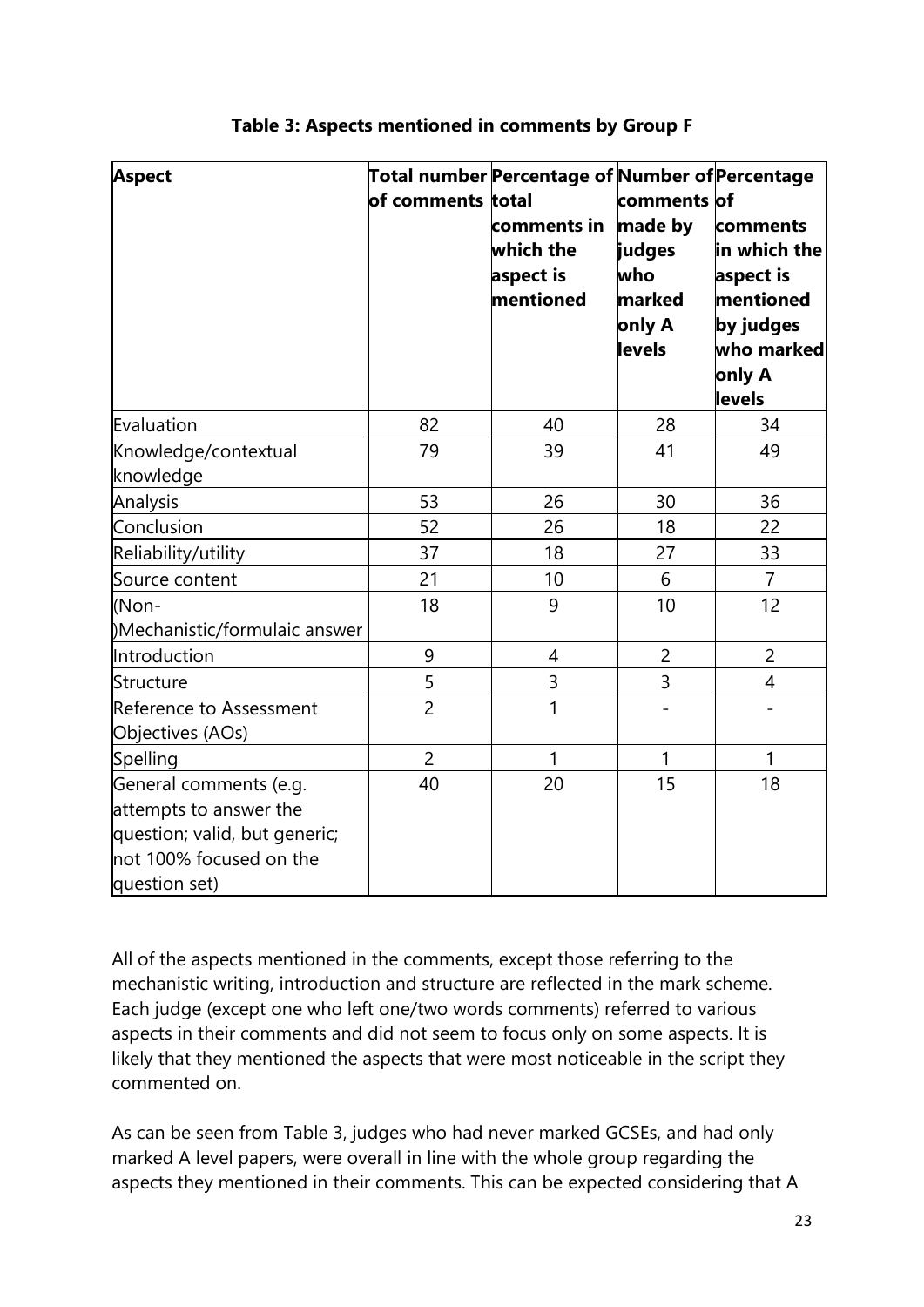level History NEA mark scheme emphasises the analysis and evaluation criteria as well. The language used in the comments suggests that these judges were, to a certain degree, guided by this mark scheme. For example, these judges mentioned whether the scripts reached or had a supported judgement, an aspect that is emphasised in the A level specification. For comparison, only two out of the remaining six judges mentioned judgement in their comments. These five judges also paid more attention to the knowledge aspect which again seems to be mentioned and weighted more in the A level specification. These observations could explain the low convergent validity (when ties were excluded) for this group, and also confirm that markers would rely on mark schemes when judging.

It is not clear what weighting was placed on the aspects mentioned in the comments. However, it is reasonable to assume that they played at least some role. From the table above and the comments made during the interviews, it is obvious that participants followed the aspects included in the mark scheme, which suggests that CJ could be a valid method of assessing extended writing responses, but this should be confirmed quantitatively by research with more robust design.

Even if participants used the mark scheme and the AOs as reference points, they felt that decision making during CJ was different from marking. When comparing, participants took a more holistic approach to assessing the responses because keeping the atomised approach that they would use during marking would not be efficient or reasonable.

Participants did not consider that using this holistic approach negatively affected their decisions. They also mentioned that holistic assessment should not be difficult to adopt, because, to a certain degree, it is already used when marking some subjects. A level History and Welsh Baccalaureate assessments were given as examples of such an approach. However, for some, this novel way of looking at the responses felt 'daunting' at the beginning, but they were able to quickly adapt.

To arrive at their decisions, participants used different approaches. For example, some participants answered the question, 'What do I think of this essay?'. This overall impression then was used to decide which response was better. Similar to findings in Marshal et al. (2020), other participants would assign a band to responses or, in the case of two participants, an approximative mark.

Regardless of their approach, it seems that many participants were unaware of all the aspects that affected their decisions. Participants often mentioned in this regard their reliance on gut feeling. They found it difficult to describe how gut feeling worked or what it was. When describing it they would use words like 'being in the zone' and 'having a feeling for the work'.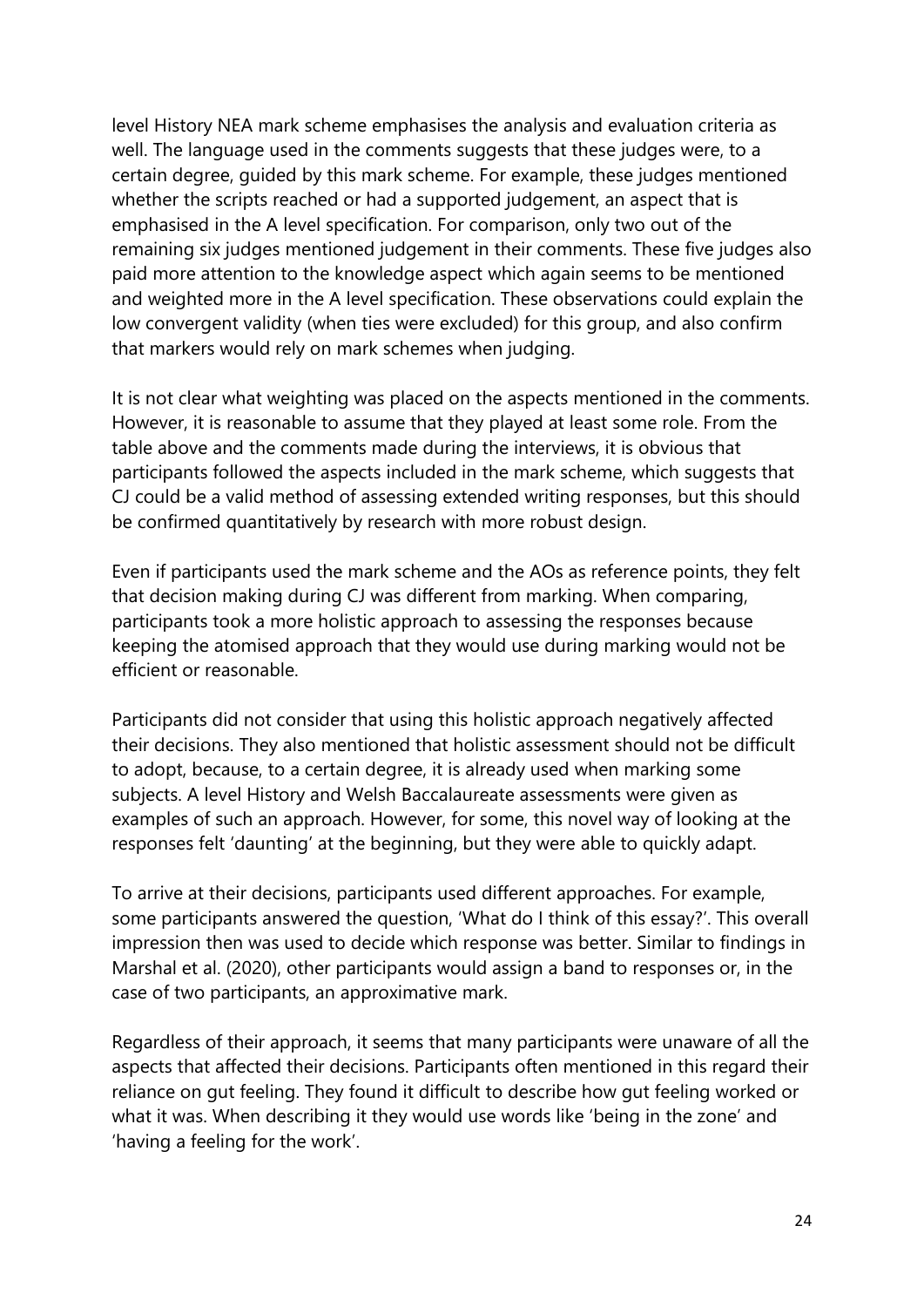Participants were sure that this intuition about a response comes with experience of assessing responses. Therefore, they thought that newly qualified teachers might have more difficulties in being consistent if not guided by the mark scheme.

#### 6.3.1. Evaluation and analysis of the reliability and usefulness of the sources

<span id="page-26-0"></span>During the interviews, participants mentioned the analysis and evaluation of reliability and usefulness of the historical sources as the most important aspects when judging the responses. Reliability and usefulness were mentioned in 37% of the comments, while evaluation and analysis were mentioned in about two-thirds of the comments (40% and 26% respectively). This is roughly reflective of the mark scheme in which analysis and evaluation are mentioned as part of AO3, with analysis also being mentioned under AO2.

Participants stated that when considering how well learners evaluated and analysed the utility and reliability of the sources, they used the same approach they would follow during marking. For example, when considering how well the learner analysed the reliability of a source, the participants would assess whether they considered bias, elements of exaggeration, and other factors that might affect reliability (e.g. propaganda or purpose of the source).

*The bulk of the mark then would be looking at the origin, seeing who wrote it and why they wrote it, how it came about that their conclusions come out the way they do. The date - that's in the origin as well. Is the date significant to why they wrote it? So, that all, that would come in there and then you've got the purpose then. Who is the audience? Why are they writing it? What are they trying to get across?*

#### 6.3.2. Knowledge

<span id="page-26-1"></span>Part (a) responses can be awarded only two marks for knowledge. These two marks also include aspects of quality of the written communication. Participants felt that during marking these two marks are usually easily given and, to gain them, the learner is not expected to have a great level of knowledge.

*So, when I'm reading the first paragraph, I normally expect to see some sort of knowledge about the question. Now in the mark scheme, there's not many marks for knowledge, so that knowledge is absolutely fine.* 

*…with [the mark scheme] being in my head, I know they don't have to have too much knowledge.*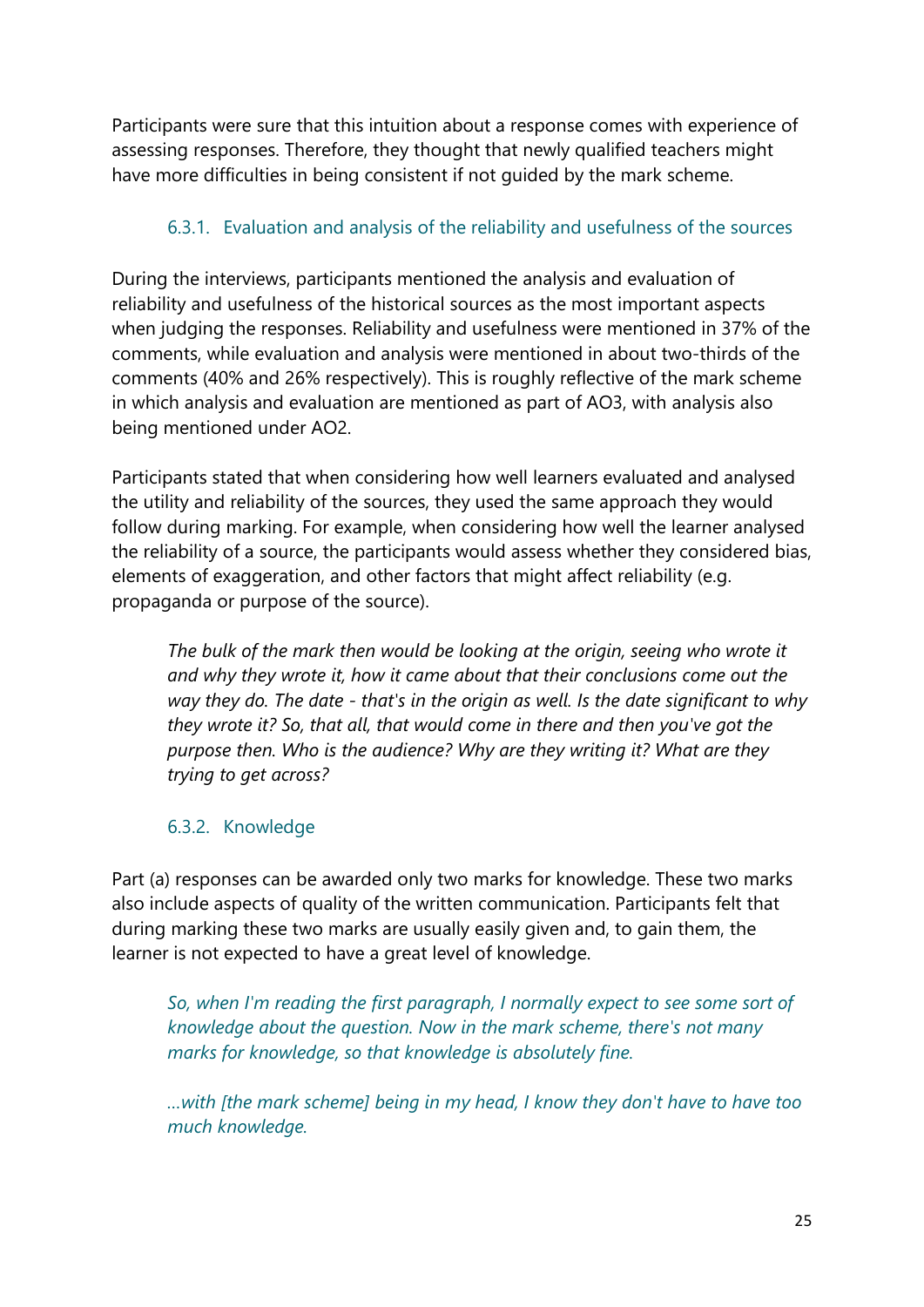When marking, participants would therefore pay more attention to aspects relevant to AO2 and AO3. The importance of knowledge, however, seems to be greater during CJ, and especially when participants encounter responses that display similar levels of historical skill. In conventional marking, the knowledge element of both responses would have been given two marks (barring the absence of obvious errors). However, during CJ, a response gains an advantage if the judges consider it to show more sophisticated or more detailed knowledge.

Therefore, it seems that CJ could place a greater emphasis on contextual knowledge used to support the evaluation. In fact, participants from Group NF mentioned knowledge or awareness of context in about 40% of their comments, which is similar to the proportion of the comments mentioned under evaluation. However, it is possible that during marking knowledge is also considered beyond AO1 as arguably learners can not analyse and evaluate the sources without showing a grasp of contextual knowledge.

#### 6.3.3. Complexity of the analysis

<span id="page-27-0"></span>Participants noted that the exhibition of broader historical skill was another important aspect considered during CJ. They regarded it as a further demonstration of the quality of a response in addition to the examination of the reliability and usefulness of sources. This skill consisted of taking the arguments about a source's reliability and usefulness and developing them further by, for example, explaining whether the arguments could be limited, or by comparing sources. Another aspect of this skill was the ability to integrate knowledge into evaluation and analysis which would also result in less mechanistic writing. A well-developed response would also explain the results of the analysis, highlight the insights, and consider the wider context, which is also important for the basic analysis of reliability and usefulness.

*This one's got quite a nice bit of sophistication the way the candidate weaves in. She analyses the source and then she contextualises it with what she knows and then she brings it back to the question and explains why it's useful. She has got a nice critical tone in it as well. So, she's still critiquing the evidence. It's nice and sophisticated.*

#### 6.3.4. Mechanistic writing style

<span id="page-27-1"></span>The avoidance of a mechanistic writing style was another aspect that participants considered during judgements. Although it seemed difficult to define concisely what a mechanistic writing style was, it mainly related to an exposition that aimed to tick the boxes in the mark scheme. For example, a mechanistic response would have each paragraph addressing a criterion of the mark scheme and/or would overemphasise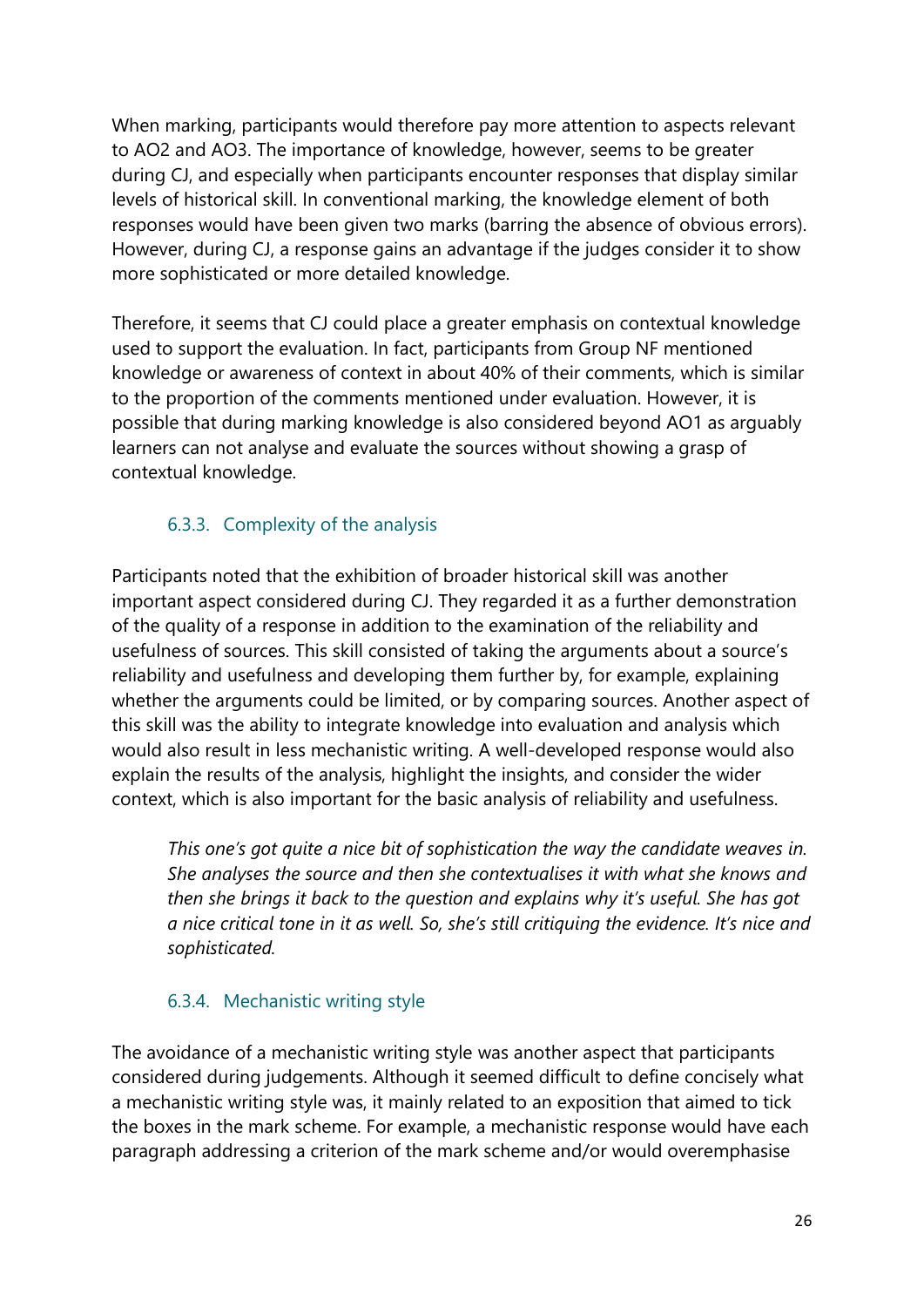certain key words (e.g. reliable, useful). Because of this formulaic approach, the response does not feel like an integrated work and lacks 'flair'.

Participants perceived that, when marking, such responses are likely to get the same marks as the more sophisticated answers, because they tick the marking criteria. However, during judging they were at a disadvantage when compared to responses that instead of 'going through the motions' overcame this mechanistic framework and showed more thinking.

*The other one is fine, but it is clearly, you know, they're talking about reliability but it's not really doing anything because it is doing it because they've been told to do it.* 

*So they've both done Source A3, so they've said about utility. It's... a more sophisticated style of writing as well in A; it seems far more mechanistic in B. They're, sort of you know, the way they're introducing things is repetitive and very much following a set structure, rather than flowing.*

*[B is] more aware of the importance of the key words than A. But A is ... it's, […] warmer. It's more human, you know. I'd rather have a chat with this student than this student.* 

#### 6.3.5. The role of the structural elements

<span id="page-28-0"></span>Apart from content requirements, at least some participants considered the structural elements of a response when judging. For some of them, a good structure that consists of 'an introduction, a conclusion and four paragraphs' was an indication that the response should be broadly in line with the requirements for a good essay. This does not contradict participants' point on valuing non-mechanistic writing to the degree that this concept is applied to the content of the response and not the structure. Even a non-mechanistic response needs to be organised and flow from one structural element to another.

#### *My initial processes were just to skim and scan and look at the actual structure.*

The introduction was considered helpful for getting an understanding of what the learner will cover or address in the paper. When marking, teachers would not explicitly consider giving points for the introduction because a response does not strictly 'have to have an introduction', but also because an introduction would usually contain generic information that would not count towards the candidate's marks. Nevertheless, learners might lose marks if the introduction is missing or weak, as it could create a negative impression of the response.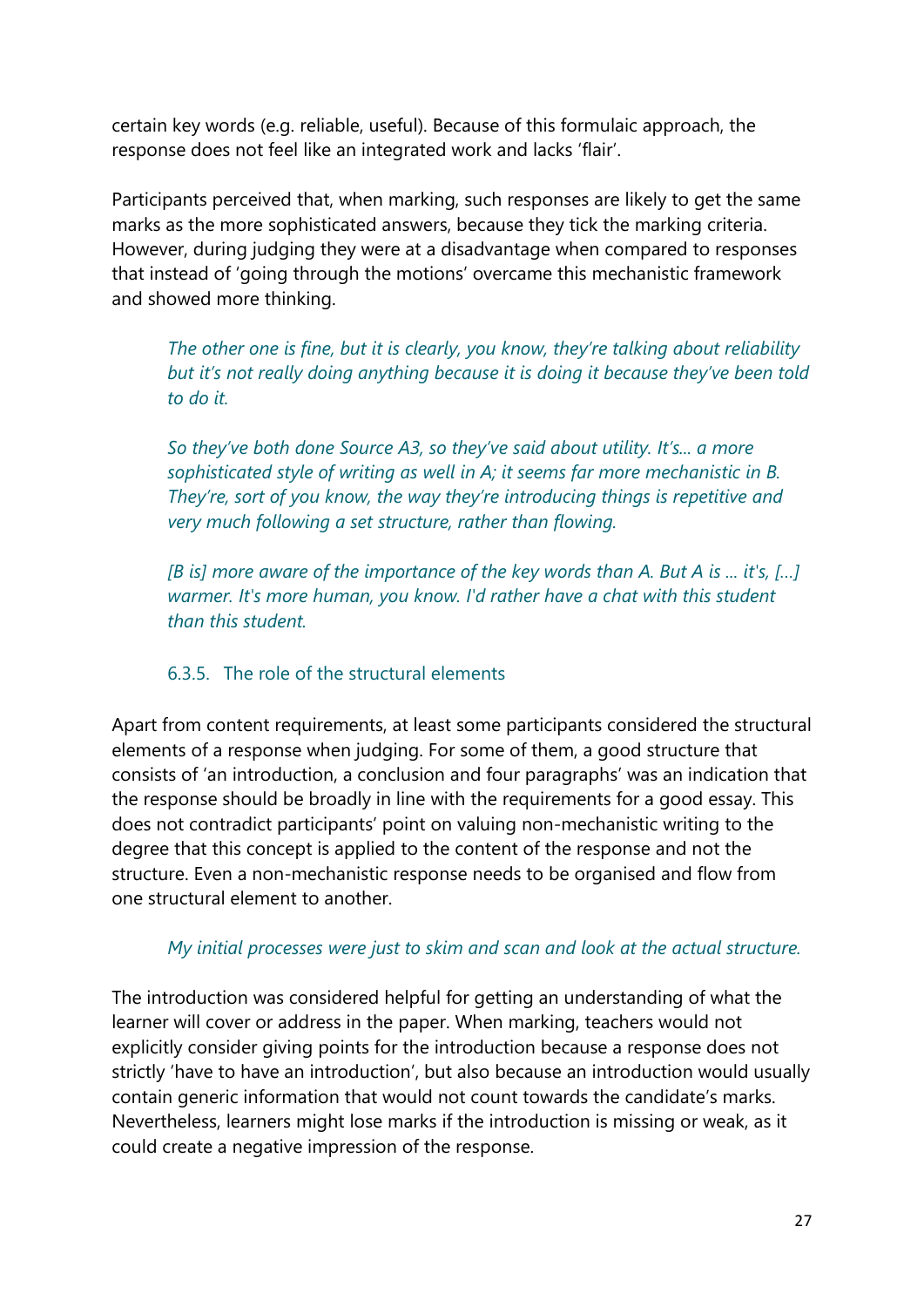During CJ, participants used the introduction as a deciding criterion when two responses were of similar quality. Participants in Group F mentioned the introduction in about 5% of the comments. However, references to the introduction were general statements, such as 'clear focus in the introduction'; 'generic introduction'.

The conclusion is an important structural element, and a weak conclusion or lack of it would lower the scores when marking. During CJ, the conclusion was used to create the overall impression about the response; as a tiebreaker for similar quality responses; and as an aspect that is considered in more detail when skim reading or not reading an answer fully. The participants mentioned the conclusion in more than a quarter of their comments.

#### <span id="page-29-0"></span>6.3.6. The importance of the key words

Participants used key words to make judgements about the quality of the response and to identify the text that they would read more carefully when skim reading. Overall, certain key words would create a more positive impression about the response.

The key words that participants paid attention to could be categorised into three types: subject words, assessment criteria words, and transitional/analysis words.

Subject words are specific to the topic of the response. Examples of these words are 'propaganda' and 'communism'. Assessment criteria words, such as 'reliable', 'biased' and 'useful' are relevant to AOs. Both these groups of words were used to identify the passages that needed more attention during skim reading.

The third type of key words, such as 'however', 'this suggests' flag the analytical elements of the response. For example, when learners use a 'this suggests' type of sentence, it would show judges that those learners were 'reading into the source' and thinking about what the source means. These words are also important during marking, although they are not necessarily reflected in the mark scheme.

*It talks about useful, useful, useful. Evaluative useful, highly useful, also useful, there we go. … Yeah, okay, so it's wordy but it's doing what it says on the tin.* 

[...] they've used the word [reliable]; have they actually assessed it? It may well *be biased … yeah, so it's very, very vague, […] not really properly examined.*

*I'm looking for a 'however', which is, which is what, you know, when a student looks at the balance, and there's not a 'however' in this at all.*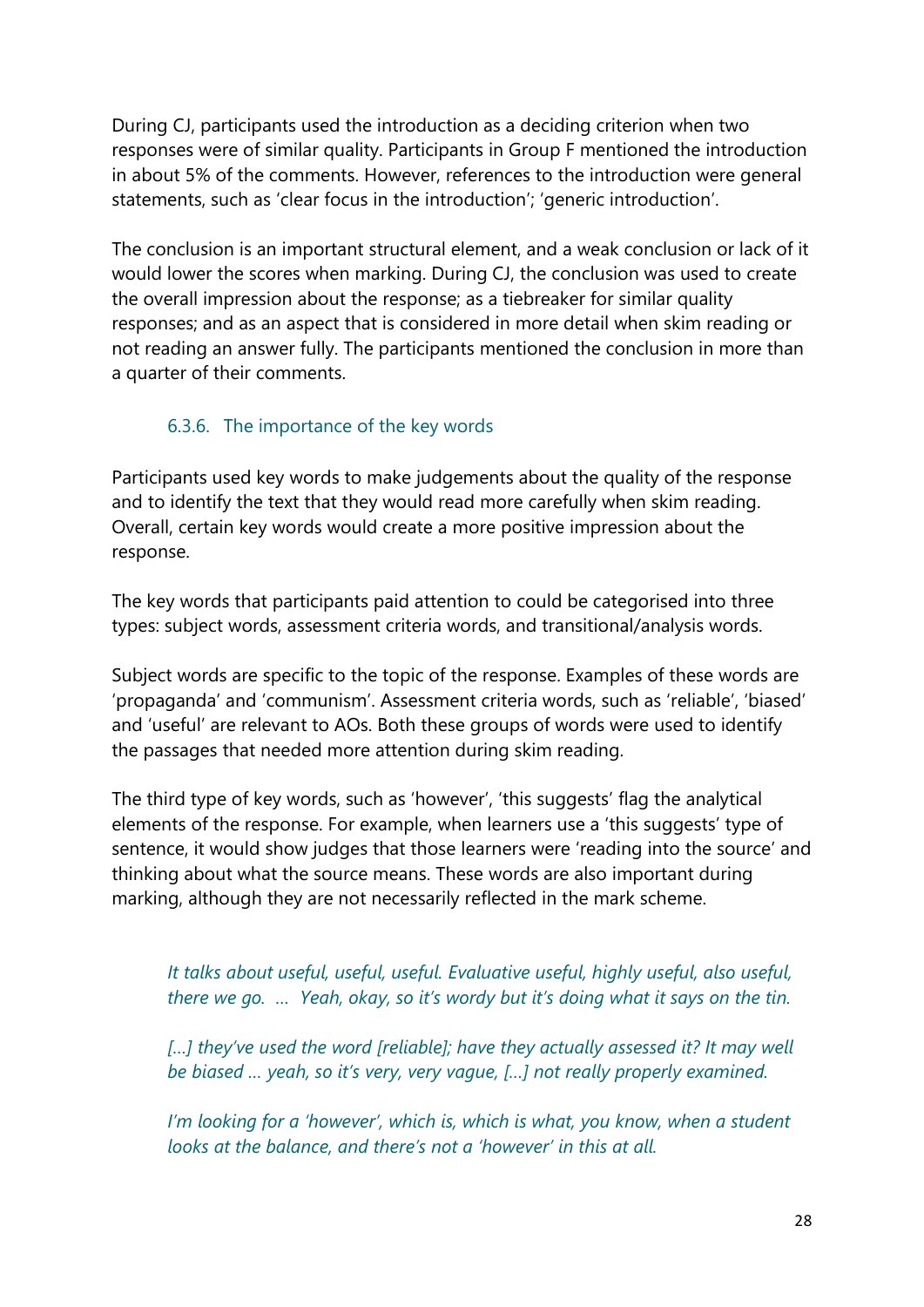*I haven't found a lot of [key words] in A, so it makes me think that candidate B is the, I don't know, the better one, you could say.*

*As soon as I see those words, I'm focusing on those sentences obviously to check the reliability comments and the usefulness comments and how they're applied to the answers.* 

# <span id="page-30-0"></span>6.4.Challenging aspects of judging

Most of the time participants did not have any difficulties deciding which response of the two was better. However, in a small proportion of judgements, participants found they needed to consider more aspects of the responses before deciding. This happened partially because of natural tiredness, but also because the responses presented certain difficulties which are discussed in the following subsections.

# <span id="page-30-1"></span>6.4.1. Judging responses of similar value

Participants felt that in the second half of the judging session, the paired responses were of a more similar value, which is in line with how the CJ algorithm would pair the responses. These responses needed more careful consideration and were more difficult to decide regarding relative quality. Of these responses, participants thought that it was particularly difficult to discriminate between two weaker responses because they 'all say the same thing' or 'sound the same'. At the same time, strong responses would always have something that would help scorers discriminate more easily between them.

Having to compare and decide a winner between responses of similar value was felt 'a bit artificial' because during marking, both responses would be given the same marks. During CJ, participants adopted various strategies to make these decisions.

Some participants would re-examine certain elements of a response, such as the text around the key words, the conclusion or other 'triggers' of the assessment objectives.

*When two are quite similar to each other, then I'd be thinking, "What am I actually looking for?" And I think ... and in those instances, I was looking at if they'd understood the bias of the source.* 

*I was focusing on to see is one more slightly sophisticated than the other, or have they included the audience and the other one hasn't?* 

Other participants did not focus on one aspect but tried to find any subtle differences between the two responses.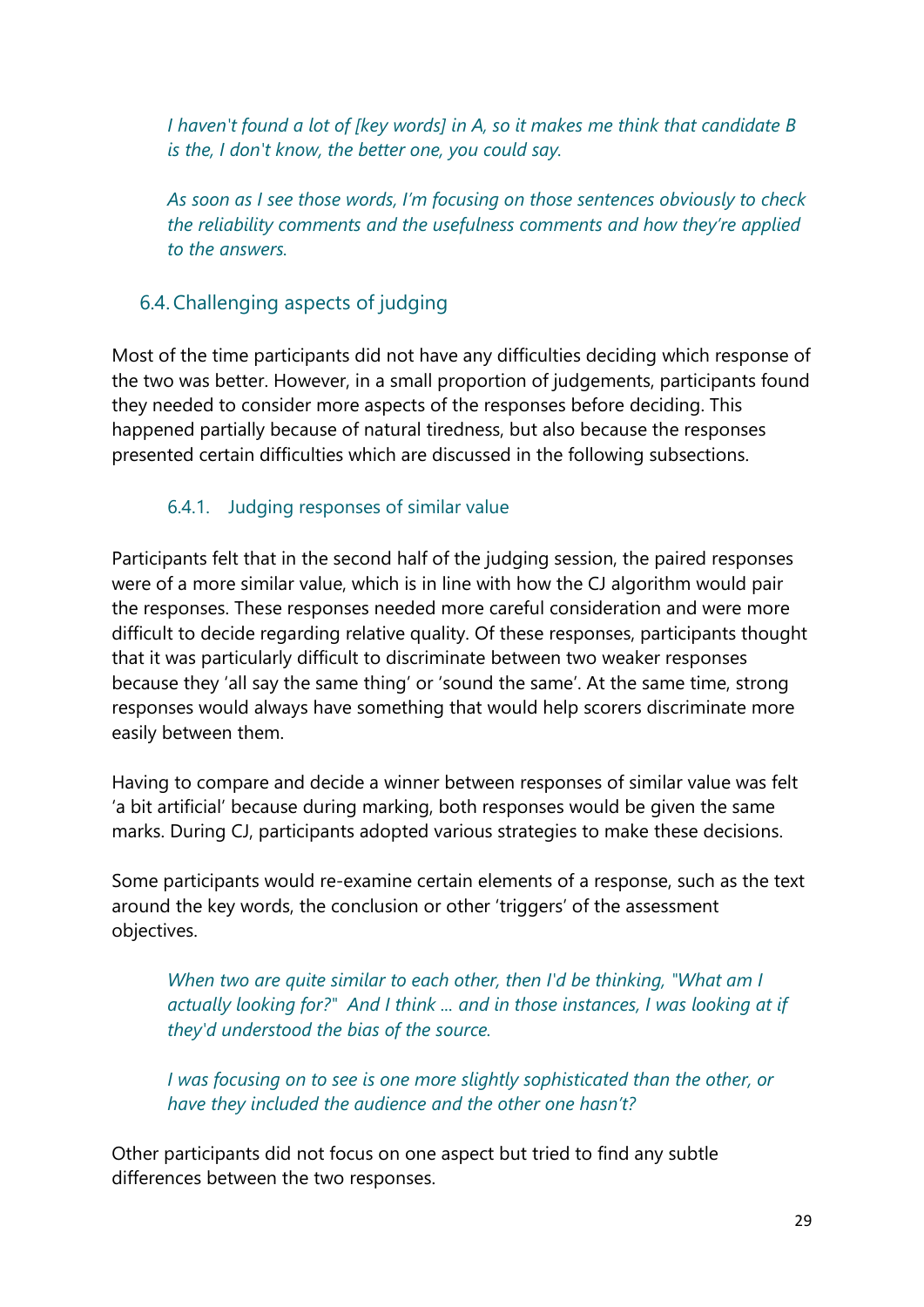*So, it could have been just something that perhaps in one there was ... it could have been something as simple as spelling, punctuation and grammar. As we mark this as well because AO1, it's about coherence, quality of written communication and knowledge understanding.*

Many times, participants would rely on their gut feeling or intuition to decide between two similar responses. Most participants were open about it, while some were more reserved in recognising it.

Participants were instructed that they could choose a response at random when not sure which response is better (e.g. by flipping a coin), but we are not aware if any of the participants did so. Those participants who were asked about this approach during interviews mentioned that they preferred to decide themselves than to leave it to chance. Theoretically, this could be a problem as the model would assume a random decision when the scripts have the same value on the latent attribute. Not deciding at random could create a bias depending on the aspect that is used to decide the winner. In our study, very few such instances were mentioned.

#### <span id="page-31-0"></span>6.4.2. Judging responses on different topics

Some participants found it difficult to judge responses on different topics, or thought that some teachers might find it difficult to judge such responses.

*So, I, I constantly felt like I was probably not going to ever be 100% accurate [judging] those. Whereas if they were all 19th century social conditions, or I think that's the one that we did for the other one, I, I feel like I would've been far more accurate if I was constantly doing the same one.*

Participants felt that knowing more about one topic than the other can affect the accuracy of the judgement, as judges might not be sure of the quality of the response on the less familiar topic. This might make them assess the response on the unfamiliar topics either more harshly or more leniently (allowing for the benefit of the doubt).

*So, it could be problematical if the person marking doesn't actually teach that area, doesn't know much about it. So how do you know what they're saying about the conditions of the East End? How do you know that that's factually correct?*

*[Before the workshop] I looked at the source and on the background, but that was maybe a little bit challenging. [...]I think it would be really useful if the person is teaching that particular topic.*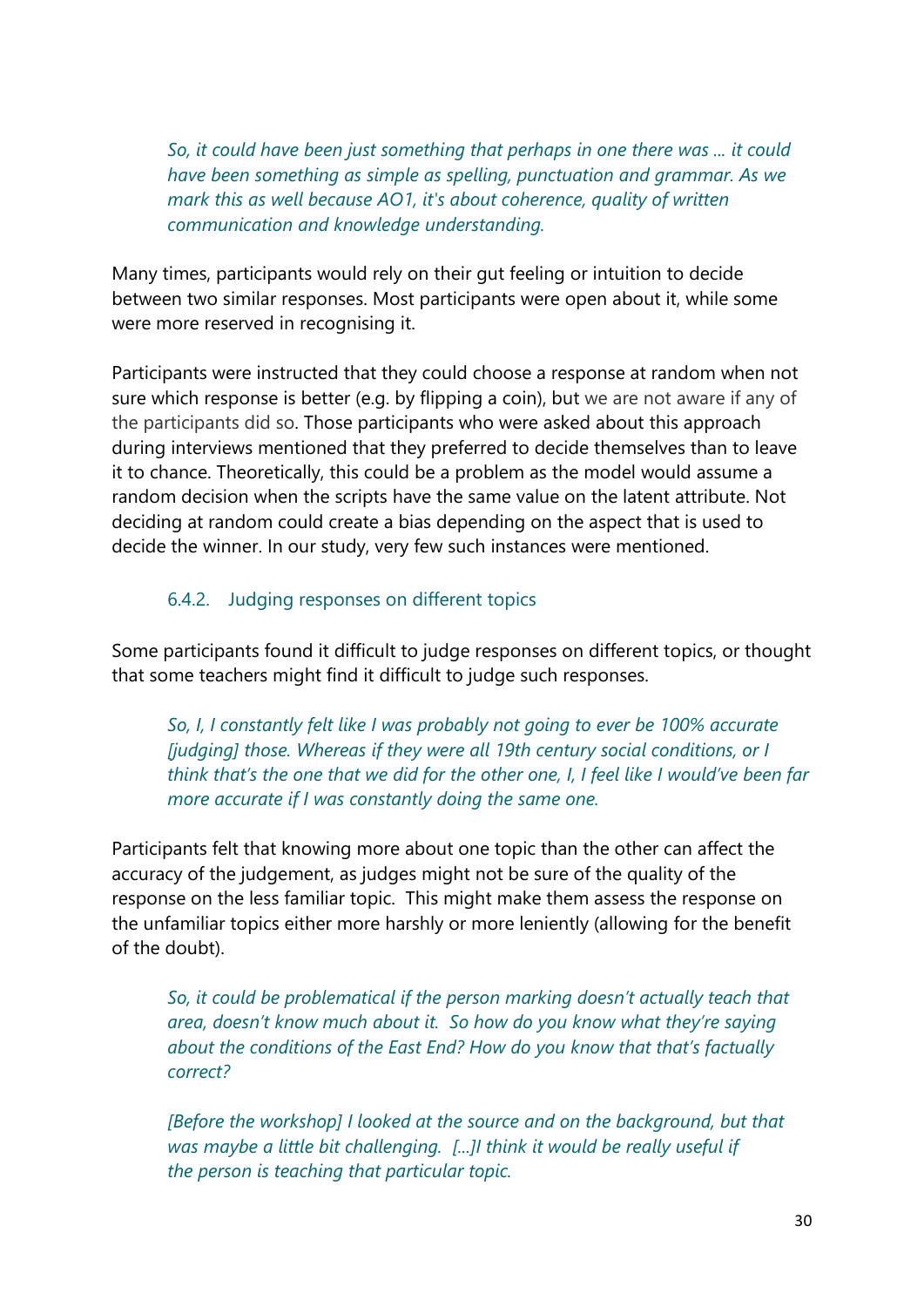Teachers might also enjoy one topic more than the other, and this can create an unconscious bias towards favouring responses on the preferred topic. As one participant explained, in such cases, judges can have a good feel about a response, but this might be for the wrong reasons.

Despite these difficulties, participants still considered that CJ could work well even when judging responses on different topics. It was felt that having responses on different topics could even make judges focus more on the skill of the learner as opposed to getting bogged down in the content.

However, these judgements would be more cognitively demanding, require more time and probably be less reliable. To make judging responses on different topics more accurate, it was suggested that teachers obtain some background knowledge on the unfamiliar topic before judging.

To make CJ feasible, it would be then required that the NEA topics are restricted to a reasonable number<sup>[7](#page-32-0)</sup>. Participants overall were not against this idea. Some stated that they would not mind if schools studied the same topic, as they felt this would level the playing field and make the assessment results fairer. However, other participants disagreed with this because it would advantage the schools that have more experience with the topic. These participants supported only the idea of a limited number of topics, as this would allow schools to choose a topic closer to their expertise and learners' needs.

*I think if everybody was doing something similar, you could monitor in terms of the support and the access to the sources that they should be finding independently easily.*

*I would be concerned about those pupils who've taken A level because they've got a natural passion for something and may want to do a topic that isn't necessarily within the syllabus. They could then be penalised for that.* 

Overall, participants agreed that it would be more difficult and less efficient to compare responses on different topics. They believed that it would be even more difficult to compare part (b) responses as those are more complex, and there was an even greater need to consider the historiography. However, more research would be needed to evaluate these opinions quantitatively.

<span id="page-32-0"></span> $7$  Another approach would be to ask teachers to compare the work of their learners mixed with a smaller proportion (e.g. 20%) of pairs using scripts from other schools. The scripts from other schools act as anchors and their estimated values are used to calibrate the values of all the scripts involved in CJ (see Wheadon, C., et al., 2020a). The drawback of this approach compared to the approach used in this study is that it does not remove some of the teacher bias and that it probably does not have a similar professional development impact.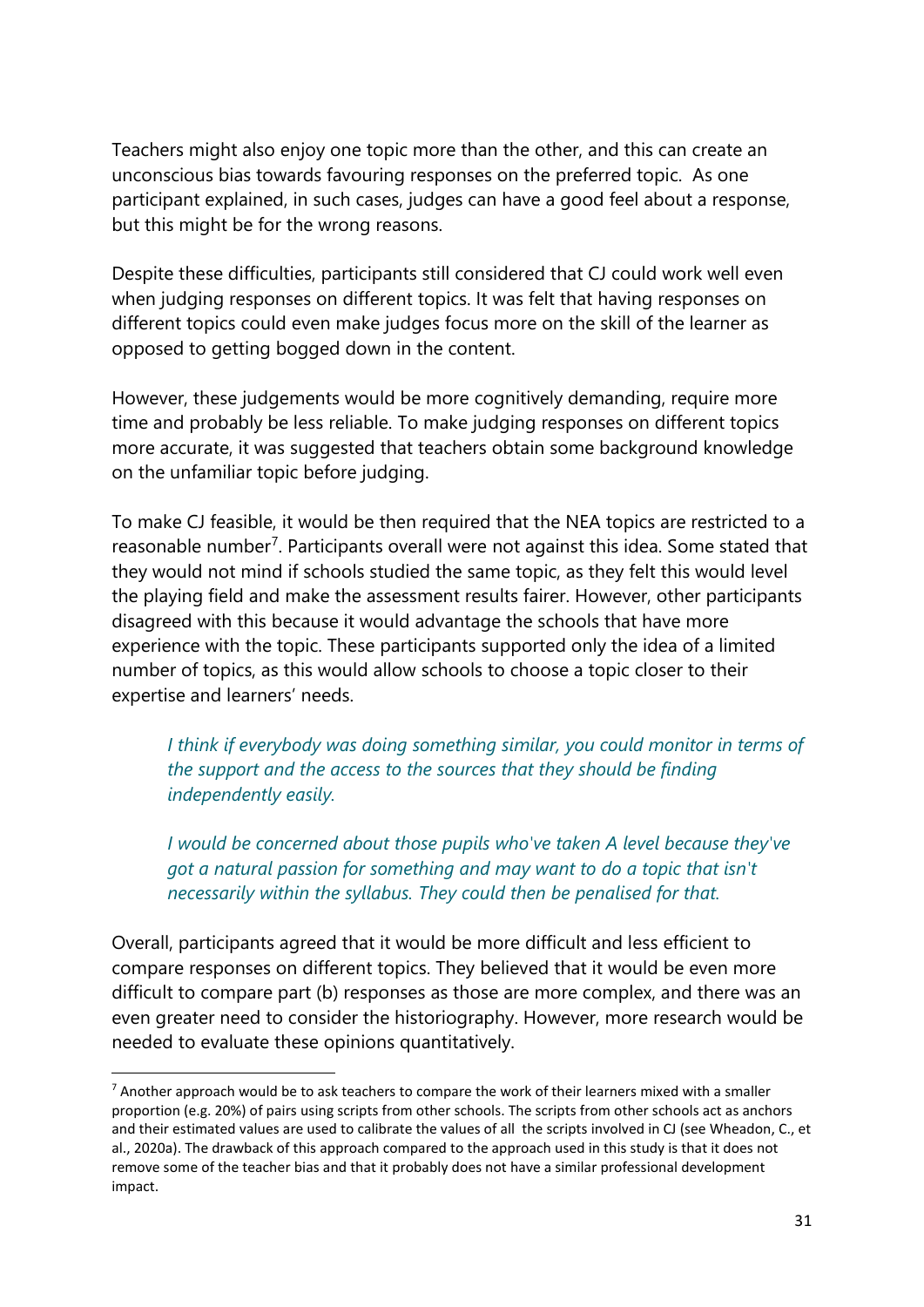As with the similar value responses, it was felt that weaker responses on different subjects were harder to judge because there is less evidence of higher order skills, and historical knowledge becomes more important to make the judgement. However, the judges would not be able to appreciate it because the topic was not familiar to them.

#### <span id="page-33-0"></span>6.4.3. Judging handwritten responses

Unsurprisingly, participants mentioned that it was much easier to read typed responses than the handwritten ones, especially those with less legible handwriting. Having to read scanned handwritten responses on screen made the reading even more difficult. But this did not seem to be an issue that had a great effect on judging, as a large majority of participants did not feel any inconvenience in the process of making judgements.

Having to read handwritten responses did not seem to affect the opinion about those responses. As mentioned earlier, we asked participants to rank the legibility of the handwritten responses. The ranking of response legibility did not correlate with the CJ rank order in any of the two groups.

But this does not mean that teachers are not paying attention to the quality of handwriting at all. During the interviews, for example, teachers commented on handwriting and characterised it as 'neat' or 'immature'. Sometimes teachers referred to the learner using the personal pronoun 'she', inferring the gender from the neatness of the handwriting.

Let's start with this one. And I do remember this one [from the workshop]. *'Cause I remember saying, "Must be a girl, you can tell." Be interesting you could do a girl or boy handwriting and I bet we'd get it right.*

Overall, participants mentioned that judging typed responses would be preferable. However, they doubted that all schools could ensure access to computers. Some also worried whether learners could type their responses quickly enough in the context of a time limited assessment.

*We've got a massive problem with access to computers for students that don't do IT, DT and subjects that need computers.*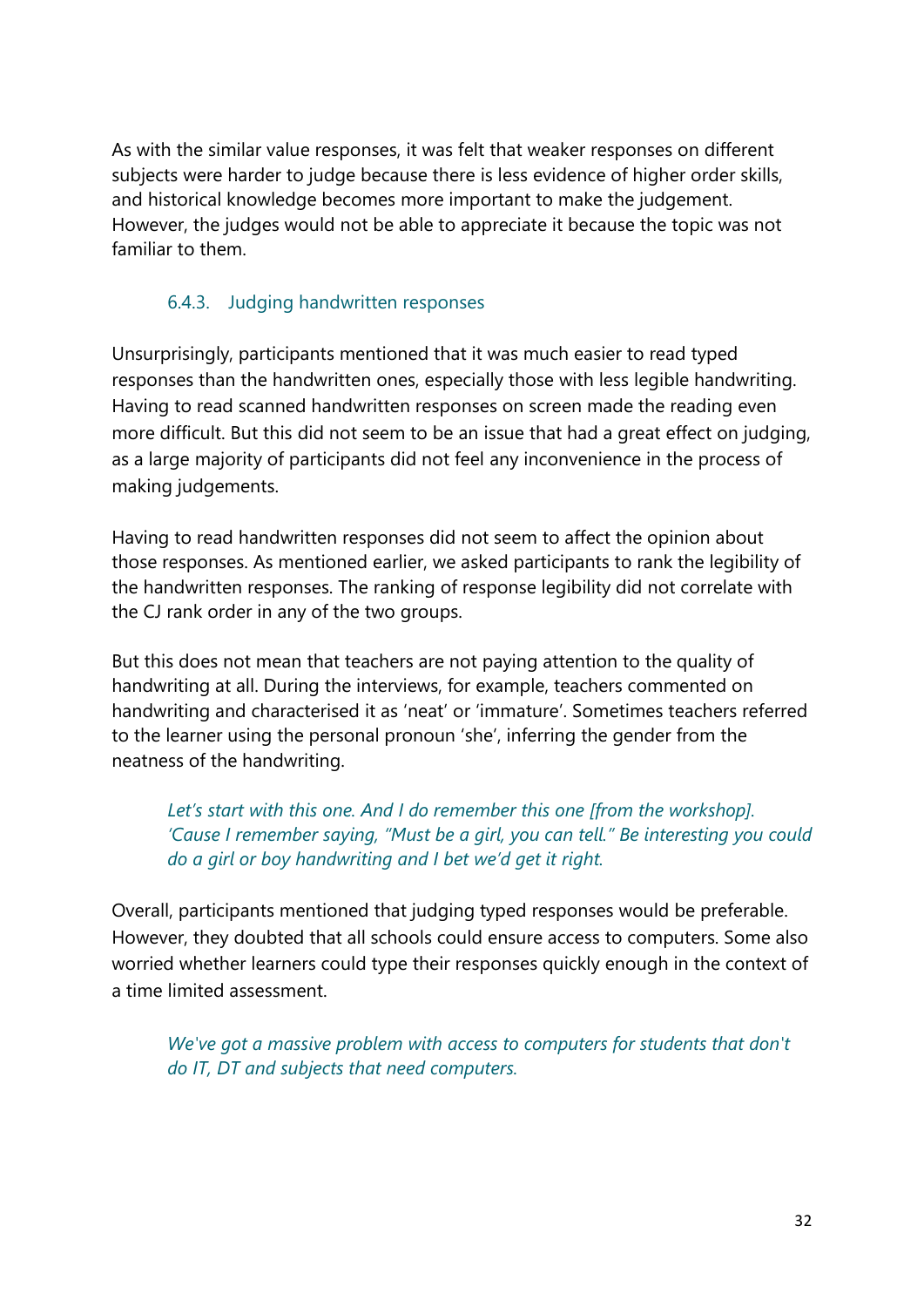#### <span id="page-34-0"></span>6.4.4. Making comments

As mentioned earlier, half of the judges were asked to provide feedback or comment on the responses.

Participants made 204 comments in total, making on average 9 comments per response and 18.5 comments per judge, which means that judges left approximately one comment per judgement they made. Of the total number of comments, 20 were made in addition to the initial ones. Comments ranged from two words to 64 words. Shorter comments were more general and probably less useful in contrast to more detailed comments, as can be seen from the below comments made on three different responses:

Participant 1: *Weak introduction* 

Participant 2: *Evaluates sources* 

Participant 3: *More generalised introduction, although focused. Analyses quotes and provides historical detail which is relevant. Analysis of usefulness is a little formulaic e.g. content then origin. Some simplistic points e.g Daily Mail might be biased as it was not American. Conclusion is on the question.*

Participants said that the comments they made were meant to help them judge and were not intended as feedback to learners, except one participant who addressed their comments in the form of feedback for the learner. For example:

*When making analysis of the reliability or utility of sources explain what this means for your judgements. Consider the purpose of the sources you investigate.*

Participants felt that making comments was easier than annotating during conventional marking. This is because conventional annotating is more detailed, while for CJ, the participants left more holistic and highlevel comments.

Although some participants considered annotating during marking helpful, others did not feel it was useful to them and felt that it made them spend more time with marking. In contrast, participants from both groups overwhelmingly preferred to make comments because they thought commenting would help decide when comparing the responses, especially when encountering the response the next time<sup>[8](#page-34-1)</sup>.

<span id="page-34-1"></span> $8$  We should note, though, that this would not be the case if CJ is implemented at a larger scale, as the possibility of encountering the same response could be lower.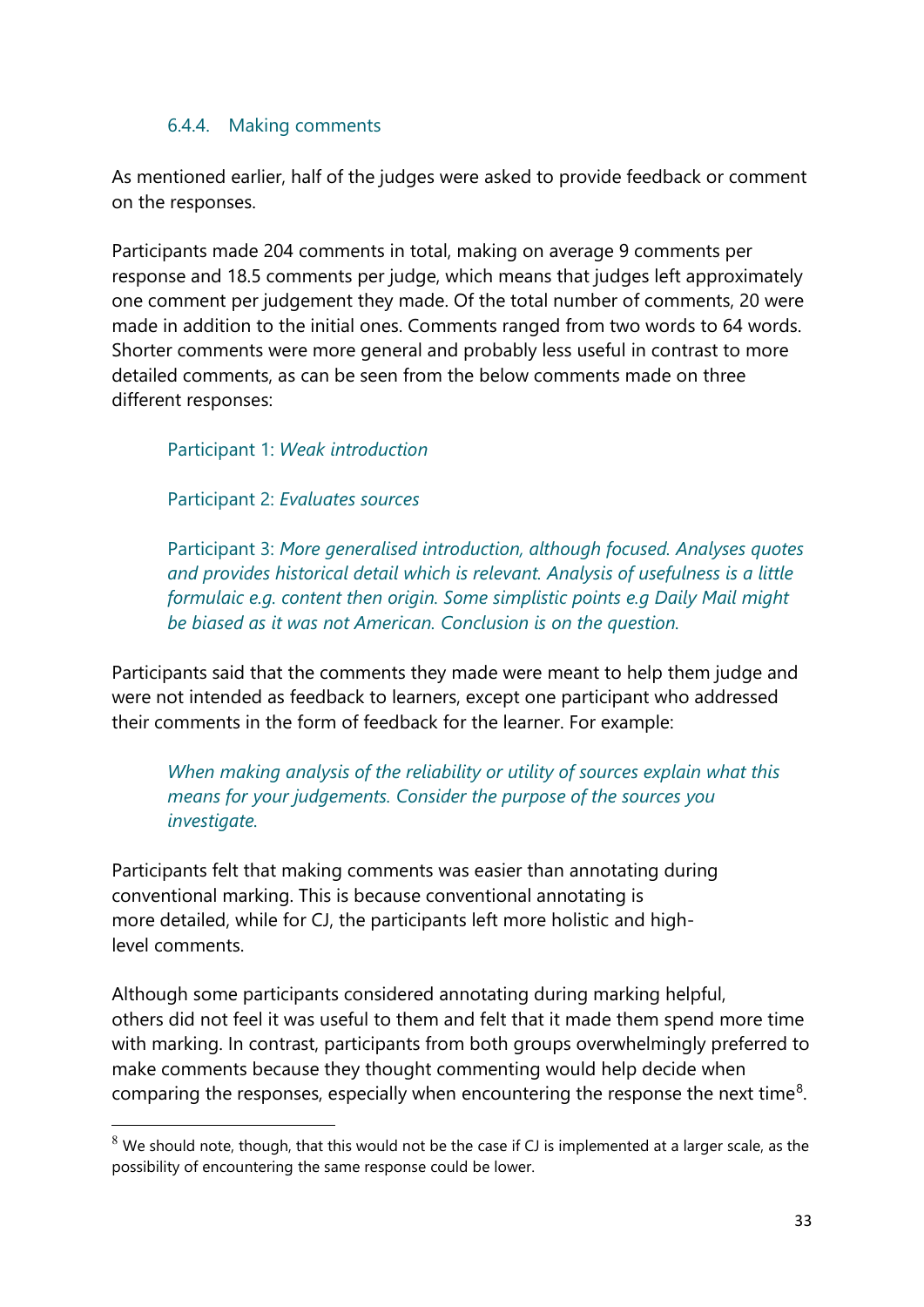Indeed, participants who commented often used their comments as a tiebreaker when looking at the response a second time and when the other script was of similar quality. Sometimes they primarily based their decision on the comments alone, quickly scanning the script for confirmation (or vice versa). Some participants felt that, sometimes, only reading the comments would be enough to make the judgement.

*If I'd written on it 'an excellent paper', [and], if the other paper then was appalling, very poor then I wouldn't read it again.* 

*Once you've seen [a response], you could just look at the comments [made about the response] to be reminded about [it]. Then you didn't have to read it again unless the B example was quite similar, and then you had to look at them again and then decide.* 

*So, I was looking at the comments to double-check, and sometimes I had comments on both of them, and I just, I'd just go back to quickly scan just to make sure that my comments were correct. And so, from the comment bank then, I, well, comments, I could decide which one was the best.* 

Participants believed strongly that making comments sped up the judgements. Even teachers who did not make comments shared this opinion, as they could observe that the colleagues from the other group were not behind them with the number of judgements accomplished. This subjective perception was confirmed by the average judgement time in each group. Making comments was thought to be especially useful for long responses, for example, part (b) responses, which can be as long as 18 pages.

Some participants (especially in Group NF) worried that existing comments would prevent judges from properly reading a script when it is encountered the next time, thereby affecting their accuracy. Conversely, some participants from Group F felt that reading comments made their decisions more accurate. However, there was a concern that judges might think a comment made previously referred to the response they were currently reviewing, whereas it was in fact a comment referring to a different response.

#### *You might see the comments and say, "Okay, that's the one," but then it might be the other one.*

These observations suggest that making comments can add to the variability of the judgements in at least two ways. Firstly, making comments can affect the judgement process and lead to different outcomes compared to when comments are not made.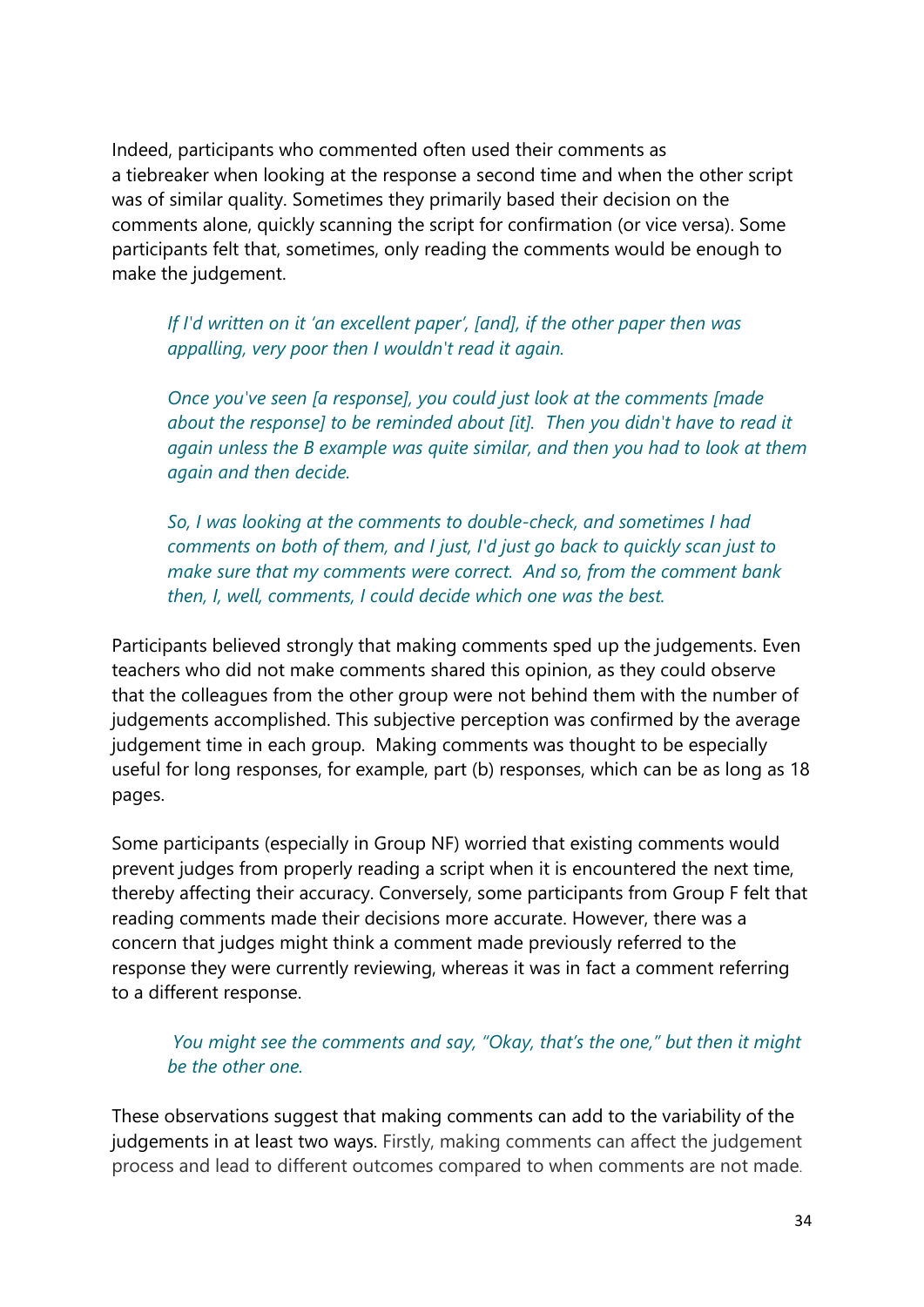It is possible, for example, that aspects that are included in the comments trigger an availability bias when the final decision is made, thus distorting the holistic judgement of the exercise. Secondly, relying on previous comments could affect the independence assumption of the statistical model used to analyse the data. Considering that judges in Group F felt that commenting was helpful, and it did not slow down the judgements, it seems that commenting could help judge longer written responses more quickly. However, this advantage probably does not exist when CJ is applied on a large scale, in which case the probability of encountering previous scripts is very low. Nevertheless, the effects of commenting should be further explored for when a small pool of responses needs to be judged.

Aside from being useful during CJ, comments could have a formative value if passed to the teacher, (e.g. to improve future coursework). However, for this to happen, comments would need to be more specific and detailed, rather than comprise a few generally descriptive words. Comments could also be used to examine the misfitting scripts or when examining appeals against CJ results.

Participants suggested that commenting could be further sped up by including ready-to-use comments in the software (e.g. 'detailed knowledge'). Some felt the need to annotate a response and suggested that the software could make available short codes that would resemble annotation, e.g. R for repetition. Participants also felt that it would be useful to be able to highlight text (e.g. use distinct colours for different AOs) and if possible, integrate comments in the body of the paper.

# <span id="page-36-0"></span>6.5. The CJ question

The question asked of judges can present some challenges if it is not clear. The majority thought that the question asked - *Which script represents a pupil who is better at History?* - was in line with what they would look at during marking.

#### *The one who I think would be better at history would be the one who'd get the most marks for reliability, usefulness. So, it does ... it did work.*

Some participants however thought that it might be interpreted differently as referring to the inclusion of other aspects than those considered during marking. They suggested that the question should be worded so that it is closer to the question the learners answer in their essays, e.g. 'Which learner is better at looking at the usefulness and reliability of sources?'.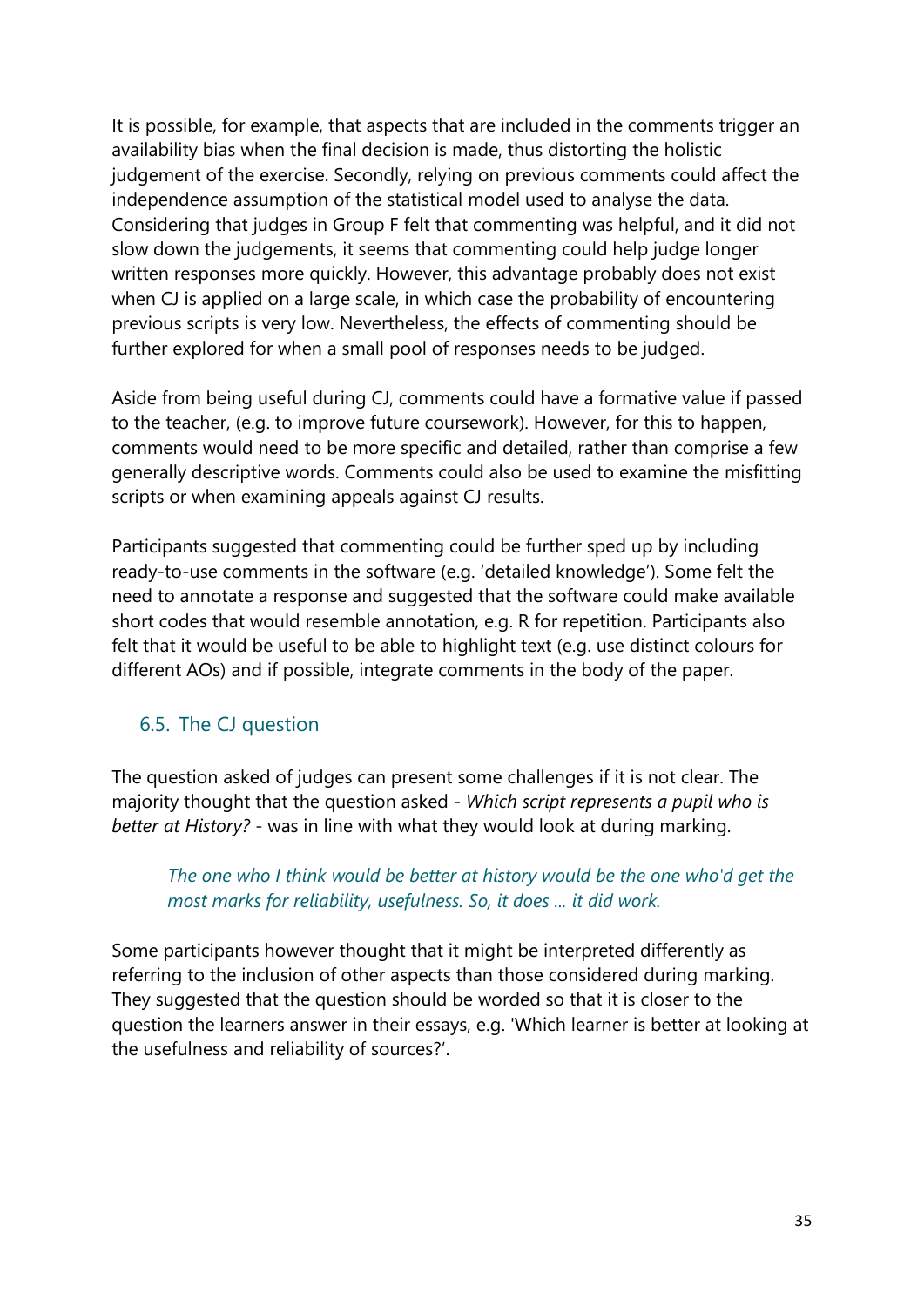# <span id="page-37-0"></span>**7. The perceived benefits of CJ**

#### <span id="page-37-1"></span>7.1. Effects on the assessment

#### 7.1.1. Effects on the validity and creativity of the responses

<span id="page-37-2"></span>Research studies (see Wheadon et al., 2020a) have found that the use of mark schemes for writing, although intended to increase reliability of assessing, could also negatively affect validity and learners' creativity, as they start to target the mark scheme in their responses.

Participants believed that using CJ in marking would eventually steer learners to be more creative and to focus on skills and understanding rather than on the 'ability to jump through hoops'. This is because CJ requires a holistic approach to assessing, and the value of a response is defined by the relative quality of other responses. They believed that while this steer would motivate the high-end learners to write better answers, the less able learners would not be disadvantaged, because writing responses should not be more difficult than it currently is. It was suggested that this shift would offer a better preparation for further progression in terms of promoting creativity when approaching their assessments.

*Students would perhaps be better rewarded for their individuality and their flair than perhaps they are if they're marked against the, just against the mark scheme. Because if they're marking just against the mark scheme, and they haven't done something that the mark scheme specifies they need to do, it might be as brilliant as you like but they're still not going to get the marks for it, whereas this allows you to reward that flair and individuality perhaps more.*

Participants felt that CJ would also encourage a teaching style that focuses more on the skills than on the elements that need to be included in their responses. The emphasis of correct knowledge of historical events by some participants when judging does not necessarily contradict this, as it could be considered as being integral to skill. Some participants thought that if CJ is used in marking, they would rather focus on exemplar answers (including A level and undergraduate papers) and teach historical skills from them. Some suggested that they could even use CJ as a formative tool for the learners by asking them to compare different responses.

#### 7.1.2. Fairness

<span id="page-37-3"></span>Participants considered that teachers marking their own learners were prone to a degree of subjectivity. This is because teachers' preconceived ideas about their learners' abilities makes objective marking difficult. They also pointed out that it is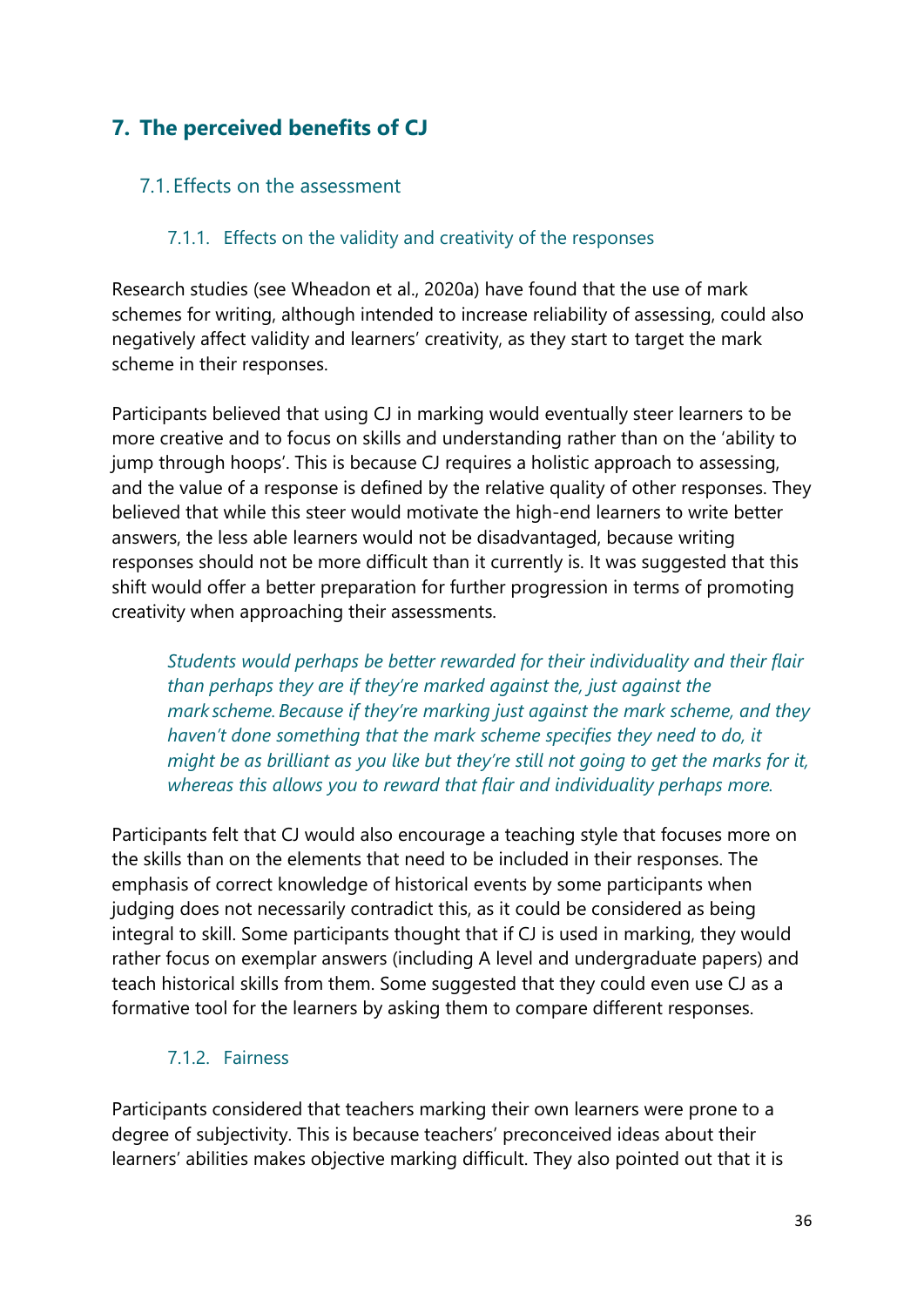likely that teachers become 'emotionally invested' in their own learners and therefore are more lenient when marking them.

*[CJ] would take some subjectivity away because there is, I think, a ... whether we like it or not, there's always a bias towards our learners. And you always try and be as, I would be honest, be as tolerant as possible.* 

Some participants also believed that teachers' approaches to marking might not be consistent across schools. For example, participants felt that there was a reluctance among some teachers to give zero or even one mark for a separate AO because this could be perceived as 'mean' or not supportive of the learner's effort. Conversely, some teachers would be more reluctant to give full marks than the others. These predispositions might unfairly discriminate against learners in some schools, especially when a limited range of marks is available, as it is the case for part (a) response.

Participants thought that assessing NEA responses using CJ would make assessment conducted in centres more objective than using conventional marking, as it would remove some biases of conventional marking. For example, they thought that comparing two responses removes the leniency or harshness bias that some markers might display when marking. The accuracy of the assessment would also increase because many more teachers would consider the same response.

#### *I mark it once, I take it to moderation, it might be moderated, it might not. So, that script goes in. Done. Never seen by another colleague.*

Regarding bias, it is worth mentioning that there was a possibility that if only a few of all the judges make the judgements in the first rounds, they could bias the adaptivity process if they were prejudiced in any way (e.g. they all placed the same disproportionate weighting on a certain aspect when judging responses, e.g. the neatness of handwriting). In our study, all judges started judging at the same time. However, out of 46 judgements in the first four rounds in Group NF, about 57% of judgements were made by three judges and 67% by four judges (out of 12 judges in total). In Group F, out of the same number of judgements and judges, 50% of judgements were made by three judges and 61% of judgements by four judges. We cannot tell if this biased the results in our study. However, the disproportionate number of judgements made by each judge in the initial rounds also suggests that it would be very difficult to ensure all judges would conduct similar numbers of initial judgements in a large-scale application of CJ if no restrictions are in place. One solution would be to design the sorting algorithm so that it does not allow the more active judges to proceed beyond the first rounds until all judges have participated.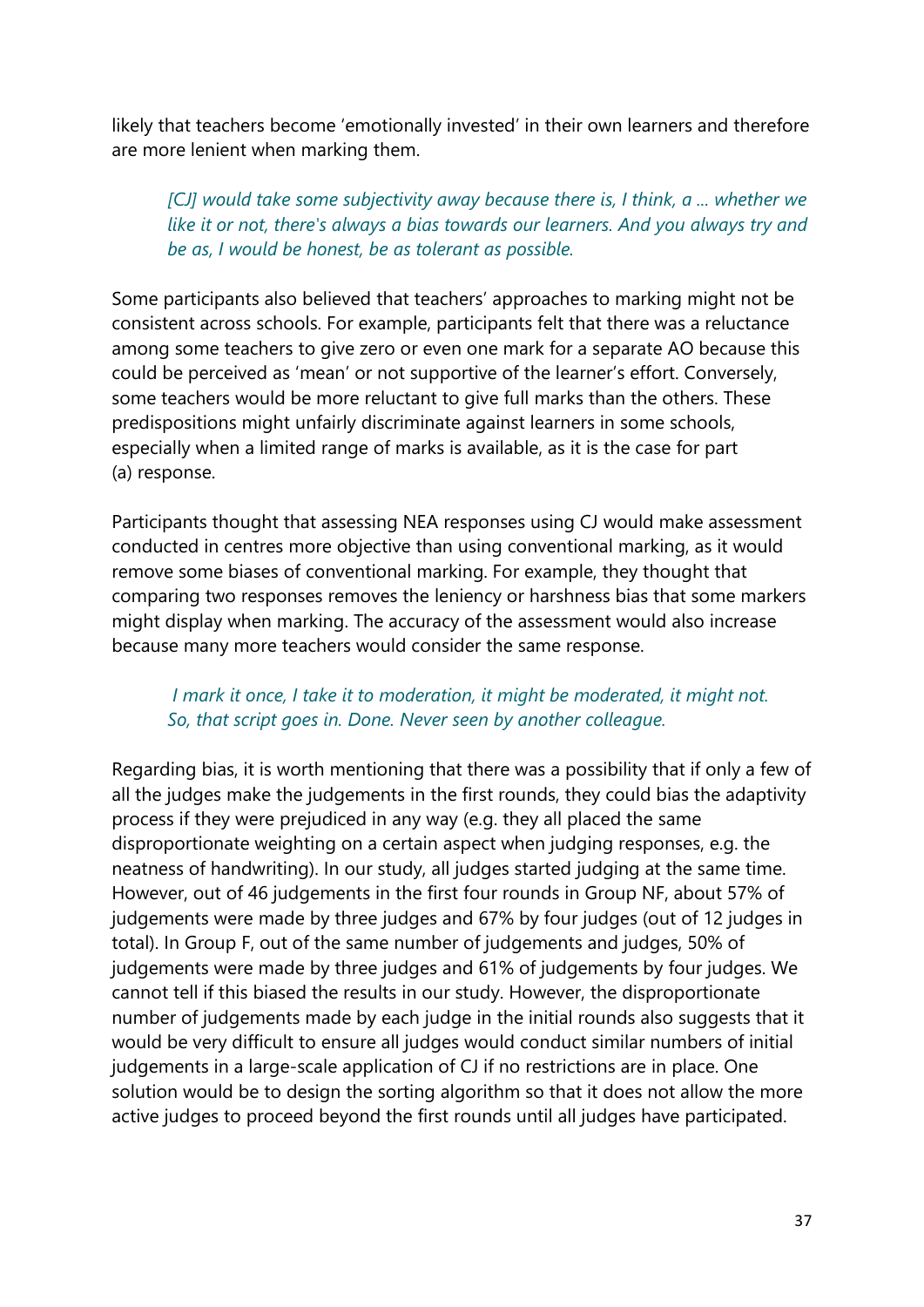Finally, several participants mentioned that CJ could reduce the possibility of cheating. They mentioned that it was possible that teachers could give more marks to all responses and then ask learners whose work was selected for external moderation to correct or add to their responses. Participants did not say they knew this had happened, but the mere possibility of this being possible seemed to be of concern to them. Although CJ would not entirely prevent this, it was believed that it could make it less likely, because teachers would not feel they need to defend a mark in external scrutiny. Besides, uploading the responses shortly after they are completed creates fewer possibilities for inappropriate reworking.

#### 7.1.3. The ease of decision making

<span id="page-39-0"></span>Participants considered that comparing responses was easier than assigning a specific mark to each response.

*When you first start out, marking an assessment, it is really hard and I, I don't think in teacher training, you ever really get an idea of how to mark. But I think everybody can judge. So, I think for newer teachers and for most people, you are able to judge the difference between something that's better or worse.* 

*If I had a new starter, I'd rather them compare these rather than try to put a specific mark on something. I think that's far harder.*

Participants mentioned that the ease of comparing is especially helpful for subjects such as history, which they considered to be highly subjective and therefore difficult to mark accurately. This perception of subjectivity echoes the findings that questions which are aimed at the exploration of sources are the most difficult to mark in History exams because of the possibilities of such varied responses and interpretations of the sources (Holmes et al., 2018, p.12).

*You could have three colleagues in a school that all mark a set and then come together. They've taught it the same way; they've marked it the same way. And they sit down to moderate, and they just don't agree.* 

*But then you've still got to try and work it out against the mark scheme as to what mark you're actually going to give it. And you're deliberating, "Oh, is that 11 or is that 12? I don't know." Whereas this, I think I find it easier to say, "No, that is better than that one."* 

The difficulty of achieving accurate marking places an additional psychological burden on teachers because they feel that given the narrow range of marks available, it is more likely that a one-mark error could make a difference for learners. To reduce this psychological pressure, participants said that sometimes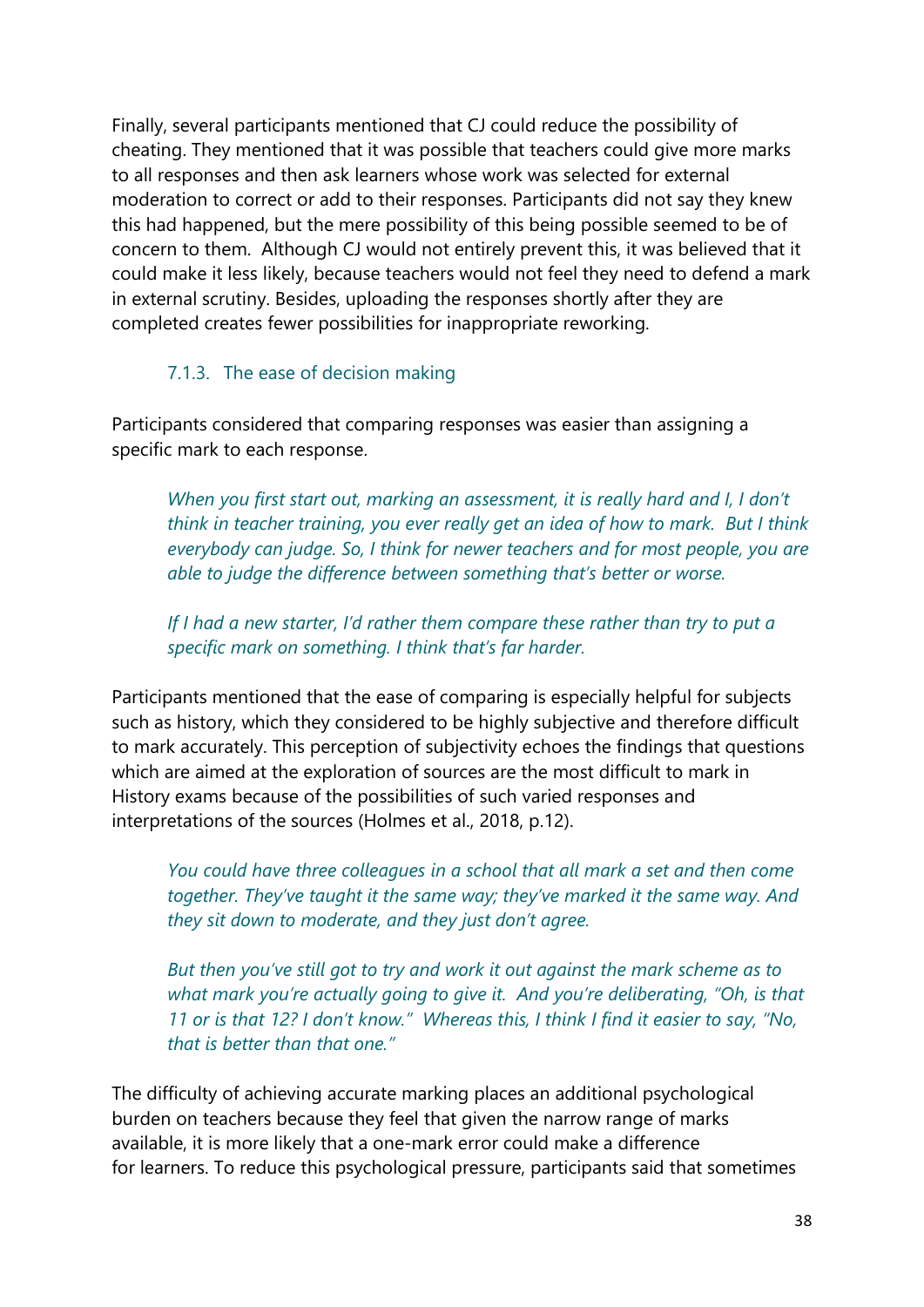they had to consider a response extensively or even, as one participant put it, 'agonise' over the correct marks.

*Because that's where I find marking coursework stressful, is when you're in that dilemma, "Do I give it this? Do I give it that? What mark am I going to give it?"* 

Participants felt that CJ would remove this psychological pressure, not only because comparing is easier but also because many more teachers would assess the same response, which reduces the likelihood of a mistake. This should hopefully result in each script getting 'its right place and right mark'.

Participants mentioned that aside from deliberating how many marks a response is worth, they would also compare different responses. This helps them calibrate their marking and ensures that marking is fair overall. Sometimes this means that they must go back to already marked papers to check that the awarded marks feel right.

*…you ask a lot of people in moderation, they're doing that anyway, it's almost like they're marking it twice in a way.* 

*You know it's all subjective. It takes time. You kind of second guess yourself for lots. You go back and re-read and, "Should I give that a couple more?"* 

The tendency to compare responses has been ascertained in other studies as well (e.g. Daal et al., 2016) and our participants thought it was even more prominent when teachers mark their own learners, because teachers might want to ensure that the marks reflect the rank order that they have assigned (if only mentally) to their learners.

CJ was considered more efficient, not only because it already addressed the need to compare the responses, but also because it removed the need to go back and recheck previous decisions.

A downside of CJ is the need to make many comparisons which can feel daunting.

*That's right, if you get a counter at the top that says 500, and then it marks down and you're thinking "Oh I've worked hard" and you look at it and go "I've got 394 left", I think that might be a little bit stressful.*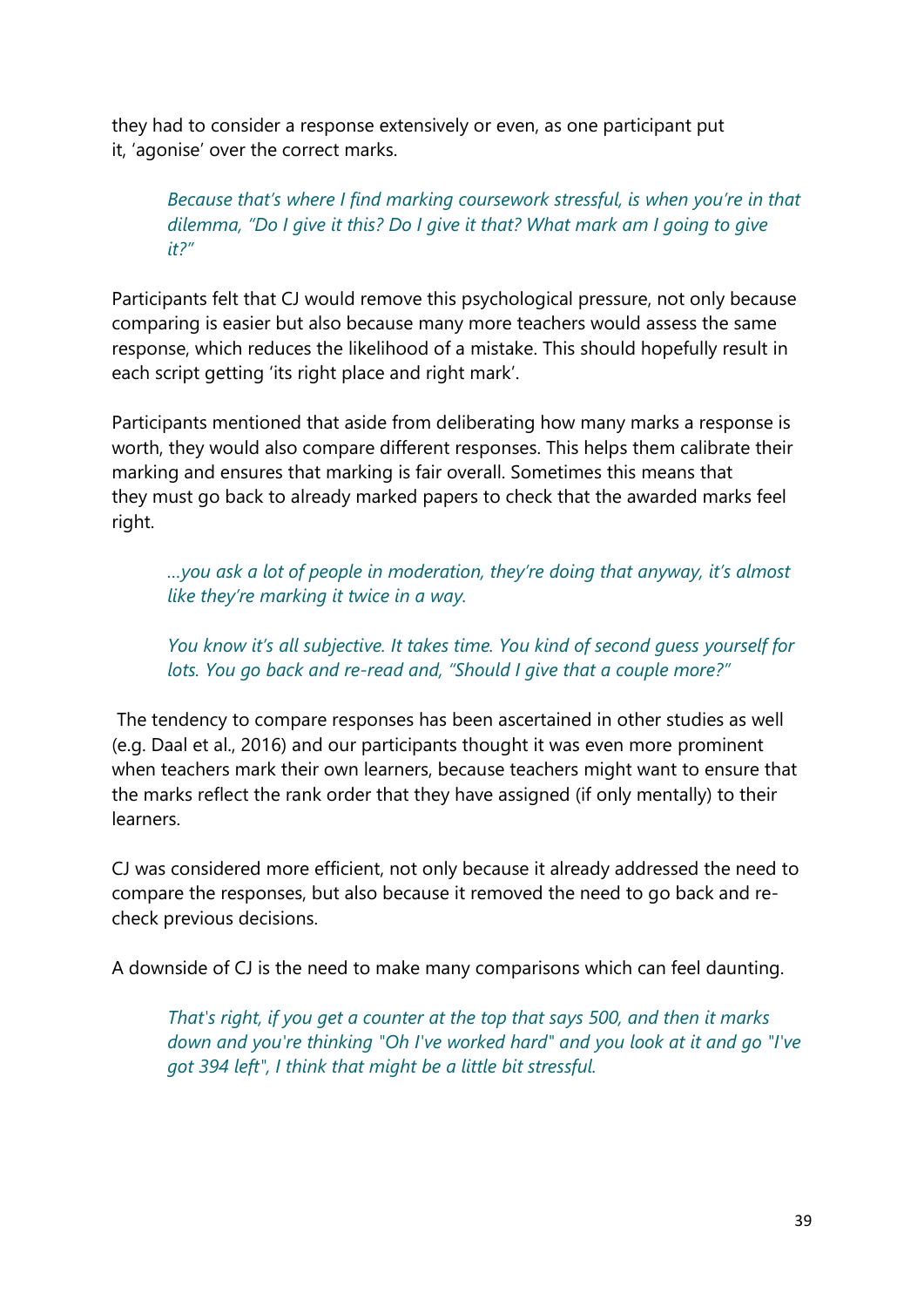#### <span id="page-41-0"></span>7.1.4. Convenience

Participants had mixed views on how convenient it would be to assess responses using CJ compared to conventional marking.

Some participants mentioned that because they wanted to ensure that marks are consistent across responses, they preferred to mark them during a short period. This pressure does not exist in the case of CJ, so assessing can be conducted over longer periods. This is a significant advantage, as CJ can be conducted whenever the teacher has a timeslot to do this, providing that controls exist so that teachers conducting judgements at different times do not distort the results of CJ.

However, some participants thought it might be more difficult to assess responses during school breaks or lunch time as they currently do when they mark. They believed that interruptions, which are likely in a school environment, would probably make them start reading the response from the beginning. This does not happen during marking, as teachers could use the annotations to remind them about the response quality.

*And the school environment does, I suppose, disturb you quite a lot from being able to sit there for two hours on something, or an hour on something.* So, I think *[CJ] would be something that most people would probably do outside of school rather than in the school, and then I don't know whether they would be so keen on that because teachers can be quite precious about time outside of a classroom ...* 

Participants had mixed views on the advantages of using a computer to assess responses. Some participants considered that the preference to mark paper responses is mainly a matter of habit. Once teachers get used to the CJ software interface, they would find it easier and quicker to assess the responses on screen than marking responses on paper. Participants said that onscreen marking gives them quicker access to the responses. In addition, having a touchscreen laptop or tablet makes the process even easier than when using a mouse.

*That's a bit of a weird one. I would have said in the past I did not like onscreen marking until I came to the judgement session, and then I was surprised how much I didn't mind it. I thought that I wouldn't be able, I thought I'd miss things on a screen that I wouldn't necessarily miss if I had it written down in front of me, and I was physically doing it. I didn't really feel like that ...*

However, marking paper responses has its own advantages. For example, teachers can take the papers away with them easily and mark whenever it is convenient. These opportunities are more limited in the case of CJ as it requires a computer/tablet with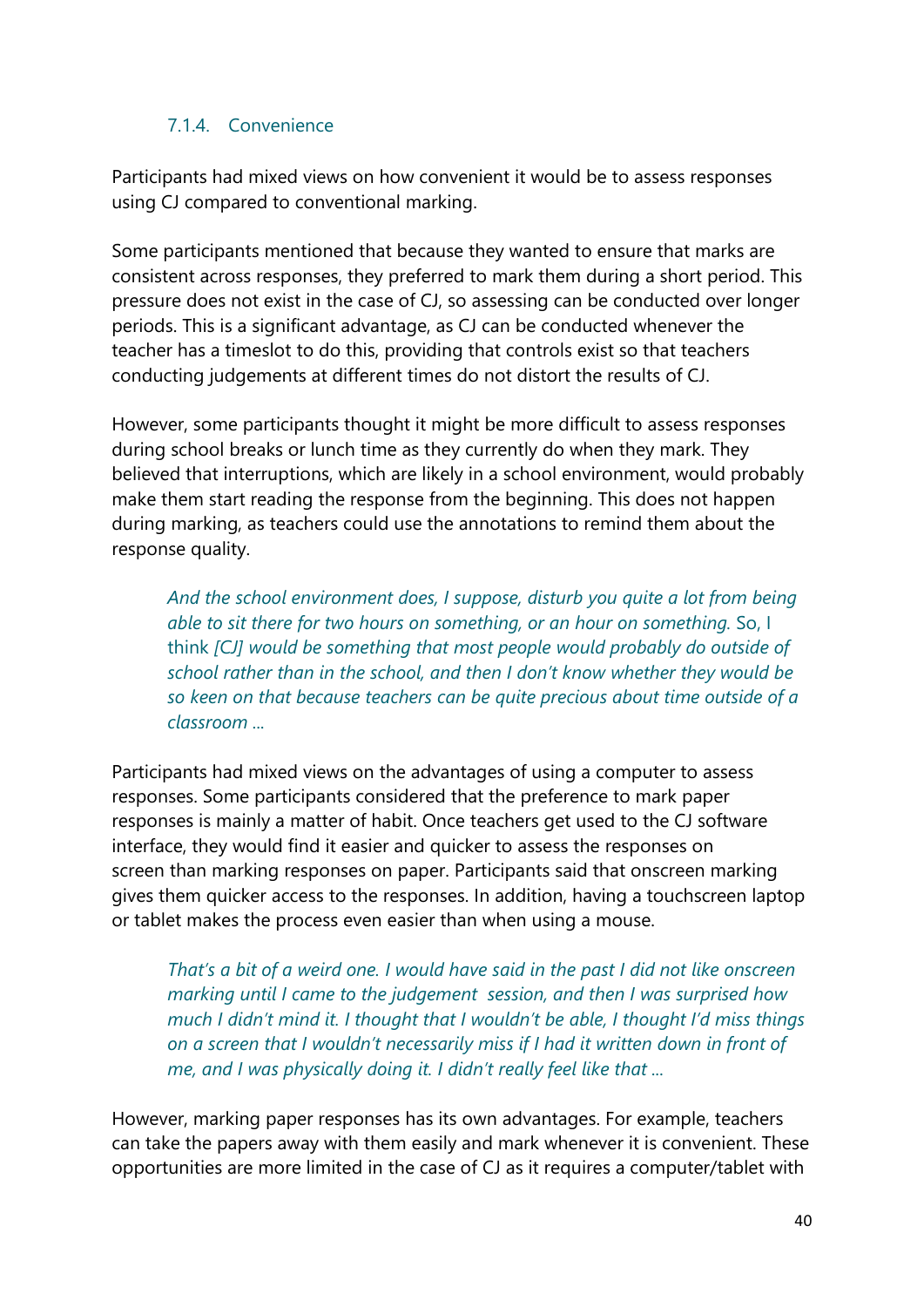a reliable internet connection. However, the upside is that teachers will no longer have to worry about the security of the responses.

*I think you're very much tied then to... you've got to be sat at your desk. Whereas with a hard copy you could do it on the train, you could do it anywhere.*

#### <span id="page-42-0"></span>7.1.5. Administrative burden

Participants suggested that CJ could ease the administrative work that is currently required in relation to the NEA responses.

When learners complete their responses, teachers collect a signed form from learners that confirms that the work they have submitted is their own. Teachers store the completed papers in a secure place until the marks are confirmed. Because the learners can undertake the tasks at any time during the duration of the course, the storage can take months. Some teachers mentioned that this can cause a certain amount of anxiety as they would worry about the safekeeping of the papers.

Once a sample of papers is selected for the external moderation, teachers need to mail them to WJEC. Some participants mentioned that this could create additional pressure if the submission deadline is around a bank holiday.

Participants felt that CJ would make this administrative process simpler because the papers would be uploaded to a dedicated site.

*I think the processes of paper marking […] is just so labour intensive and there's postage and worrying about scripts getting lost and those sorts of things. Where I think if everything's uploaded to a system there's a lot more peace of mind that it's kept safe.* 

However, this benefit assumes that learners type their responses. Handwritten responses must be scanned, and this would offset the advantage because it was felt that scanning could take even more time than is currently needed for the administrative work.

We should note though that the administrative and marking convenience are not only advantages of CJ, and this could be achieved with onscreen conventional marking as well.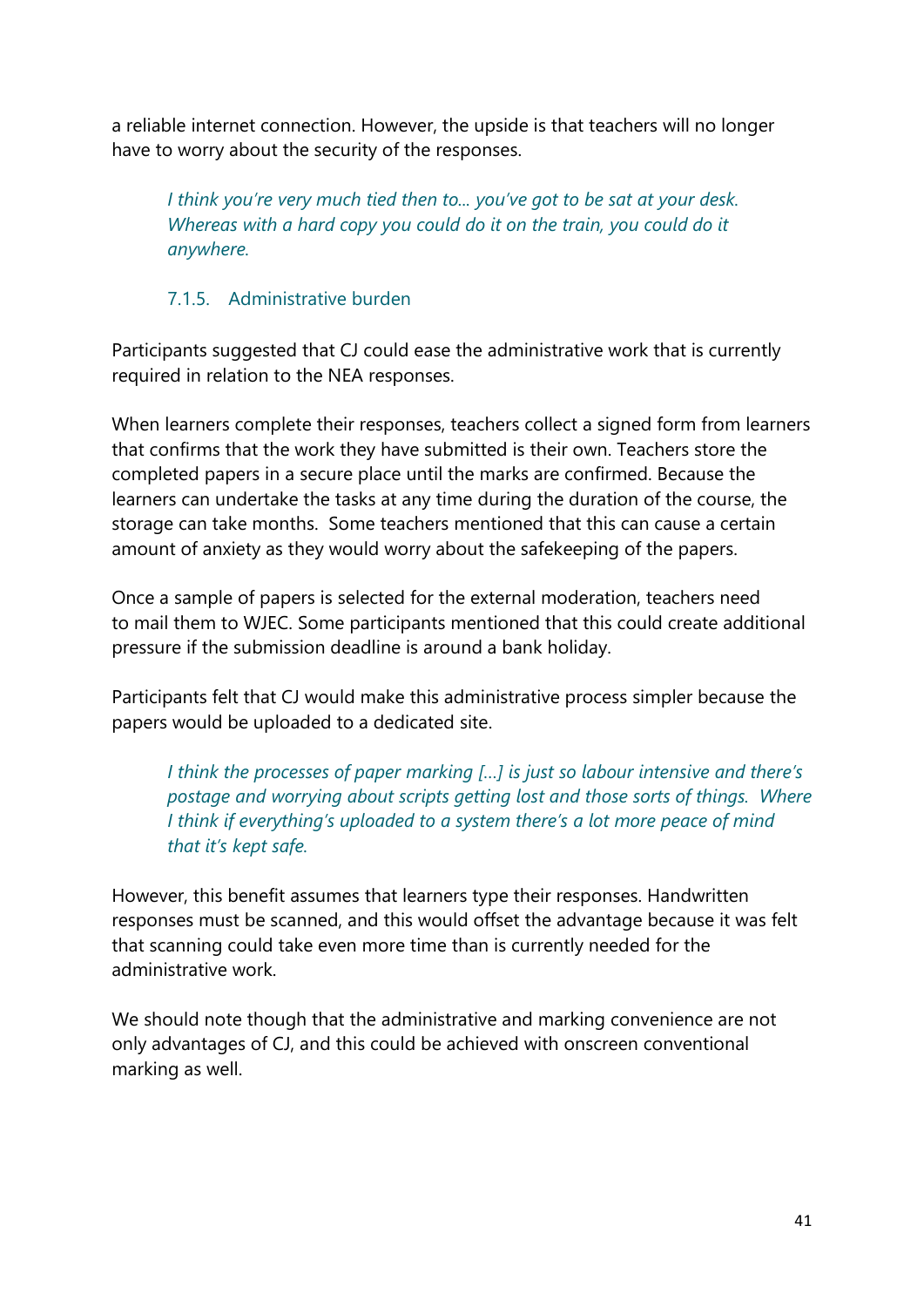# <span id="page-43-0"></span>7.2. Effect on professional development

Participants mentioned that receiving feedback on the quality of the responses their learners produce was an important avenue towards improving their teaching. The feedback they receive comes from internal or external moderation. Some participants found moderators' reports useful and worried that if CJ is implemented, teachers would no longer receive that feedback. On the other hand, participants mentioned that the moderation exists to ensure consistency of marking. So, any feedback coming from moderation covers only a limited part of the aspects that might be relevant for their professional development.

Moreover, some participants believed that the information received during moderation is not always helpful or reliable. They felt that groupthink affected internal moderation, while external moderation reports were not always specific, which limited how helpful they could be. The participants, for example, mentioned that the external moderation report would often contain only general phrases, such as the 'marking was fine' or the marking was 'too harsh or too lenient'. The usefulness of this report is further limited if the same moderator reviews the marking system of schools over the years.

*Well, it's not great at the moment, because at the moment you get a moderator's report, and it tells you if they agreed with your marking, if they thought you were out, but it doesn't actually give you any detail. So, they may tell you that you've been too generous, but it doesn't tell you how generous or was it at the bottom end or the top end. So, it's a bit of an enigma. You send this work off, somebody says, "Yes, it's okay," and then you just rinse and repeat the following year.*

In contrast, participants considered that judging other schools' responses was a great professional development opportunity because it allows teachers to see how other schools approach the NEA task and have a better understanding of how standards compare across centres.

*It was eye opening of how could we ... how could I set out the coursework for my own students and ... you know, like sharing good practice really.* 

*From seeing some of those [responses], particularly the Jack the Ripper ones that I teach, I'm like, "Oh yeah, I'm definitely on the right lines. I'm telling the kids the right things."* 

*... in our school we're in a little bit of a bubble. So, whilst I think my NEAs may be really good, I could look at somebody who is in another school in Cardiff and*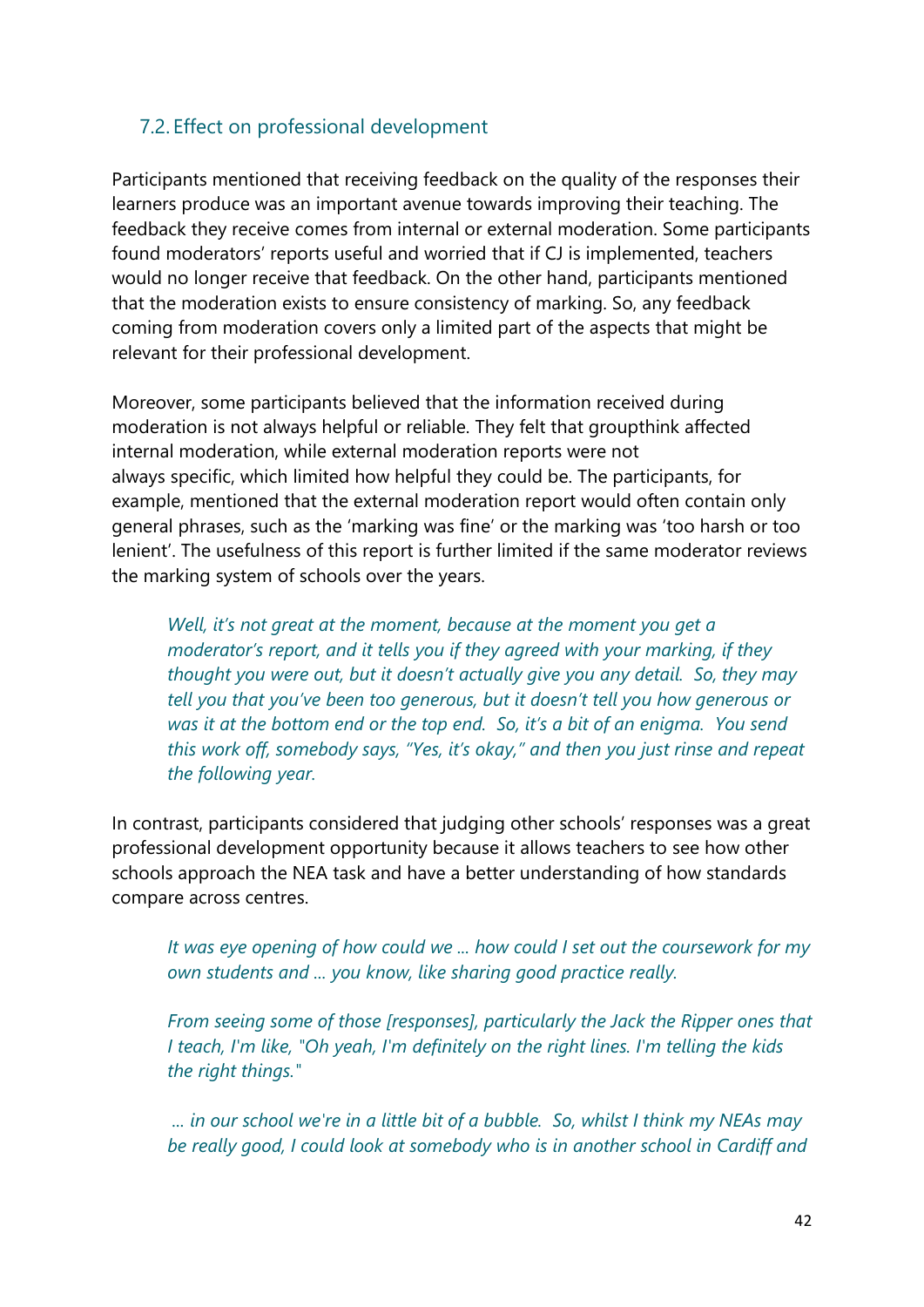*mine could be average. So, whilst I could scale internally, I'm not really scaling to the national picture. Whereas I think [CJ] would really help.*

# <span id="page-44-0"></span>**8. Implementing CJ as an alternative to conventional marking**

Participants felt that CJ would be easy to conduct by experienced and inexperienced teachers. A large majority of participants considered that CJ was better suited for assessing NEA part (a) responses than marking. If CJ would not take more or much more time than conventional marking, these participants said that they would prefer to assess using CJ.

This section explores the aspects that participants mentioned would need consideration before CJ could be implemented.

# <span id="page-44-1"></span>8.1. Involving and informing teachers

Despite CJ appearing to be a great tool for assessment, participants cautioned that teachers would resist its implementation if they feel it is imposed on them. Participants also mentioned that teachers might be reluctant to change something they already know, and are used to, for something new. The resistance to change was also invoked by a few participants as the reason they would still prefer conventional marking.

*I'd go for traditional but then I'm at the end of my career so, that's what I've been used to all along. If it was, if I was at the beginning of my career, I'd probably go for that. I'd go for the opposite way.*

*But from my own perspective I've been using traditional [marking] for over 20 years and I think I've got a natural confidence marking that. So, I'd be inclined to say traditional.*

Participants believed that teachers should be informed about CJ, and consequently involved in conducting judgements, so that they could get a feel for it (e.g. as a formative or professional development tool). Participants believed that most teachers would favour CJ once they try and understand it.

Participants suggested that some of their colleagues would be reluctant to move from marking on paper to onscreen marking. Some participants gave examples of markers who they knew refused to mark when the awarding body asked them to do so onscreen. Having this gentle introduction to CJ would help such teachers overcome their reluctance or even fear of having to work with technology.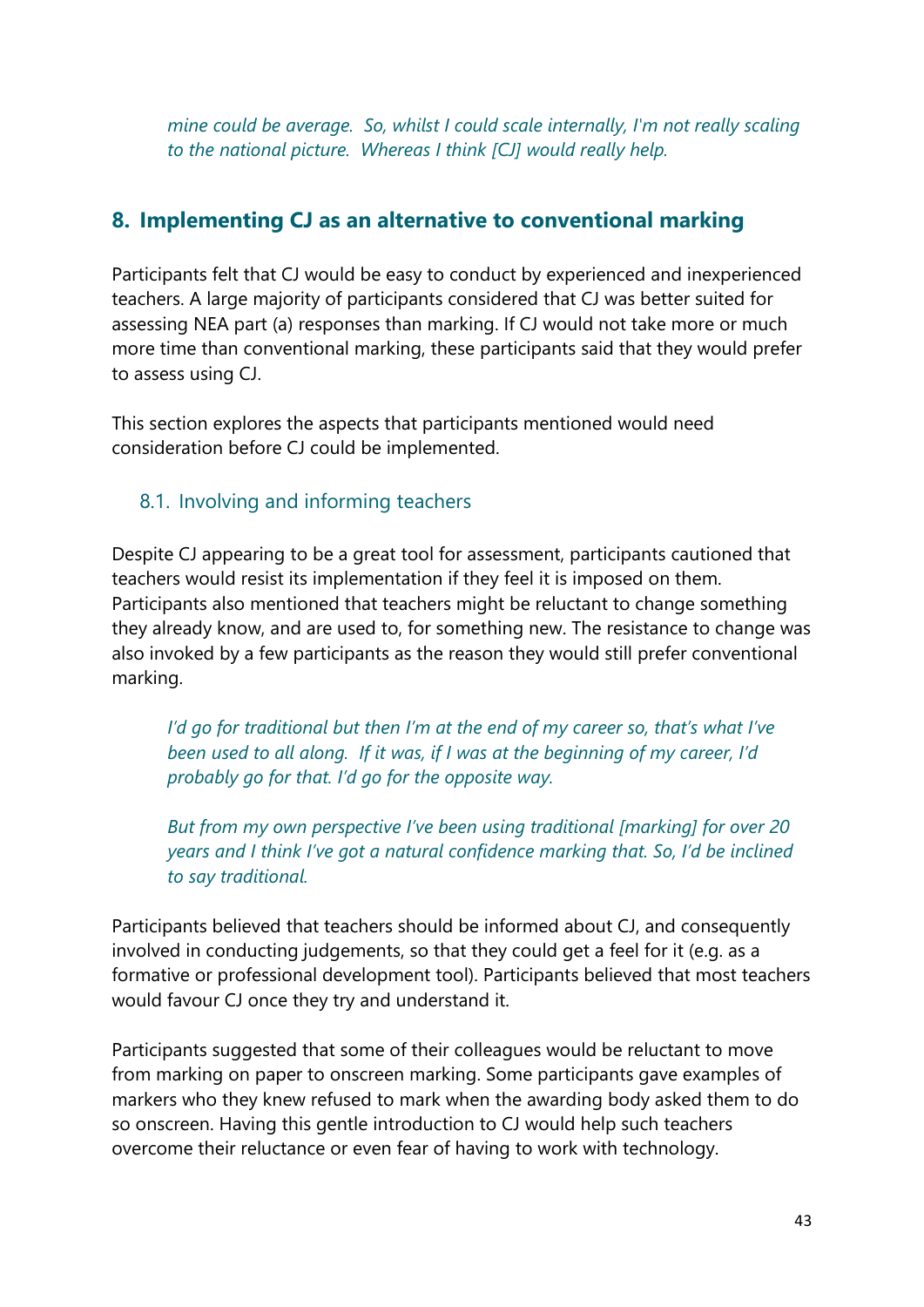Another aspect that participants suggested would make teachers reluctant to accept CJ was the uncertainty over the final results, and the concern over whether their learners would receive the grade they deserve. Participants mentioned that the current marking system gives teachers more certainty about this.

*I know pretty much that the mark that I give them is almost a 100% the final mark that they'll get. So that's the main thing. It's the unknown, it is.*

*I think people will think, "Well, how do I know the people making the judgements on our centre are viewing it as we would?" I think people would just be very unsure.*

*It would be scary as a teacher to think that, "I don't know where that mark's going to be now when it comes back," because, you know, I bank on, "Right, this is this way," do whatever, for their coursework.* 

The concern about the final marks also seemed to arise from the fear of teachers judging responses from schools that have different performance levels compared to their own school. Teachers from higher attaining schools were concerned that their learners would be marked down, as judges would not consider additional aspects that add value to a response. On the other hand, participants from lower attaining schools worried that their learners' work would look poor when compared to schools with learners coming from more advantaged neighbourhoods.

*I feel a little bit sort of uneasy that somebody else is marking my coursework, if their coursework is awful; that'll be one disadvantage.* 

*… because they're from really good areas, those pupils naturally can write better than some of the pupils I teach [who] find reading difficult. So if you're going to have an answer from one of the more prestigious schools and you're going to have an answer from one of my pupils […] so my pupil will always be put down in comparison to that and I would feel that that's really unfair because although they might be getting to the skills, their fluency might not be as good and I'd feel that that would be a bit of a disadvantage for them.*

Participants thought teachers might have similar concerns in relation to borderline C grade learners who they felt could be currently 'pushed' to get a C.

We believe these concerns could be addressed by properly informing teachers about how results can be arrived at when using CJ. Emphasising the safeguards of CJ to prevent arbitrary decisions (such as misfit), more teachers looking at the same response, the possibility of having a separate process of determining grades and grade boundaries, could also help.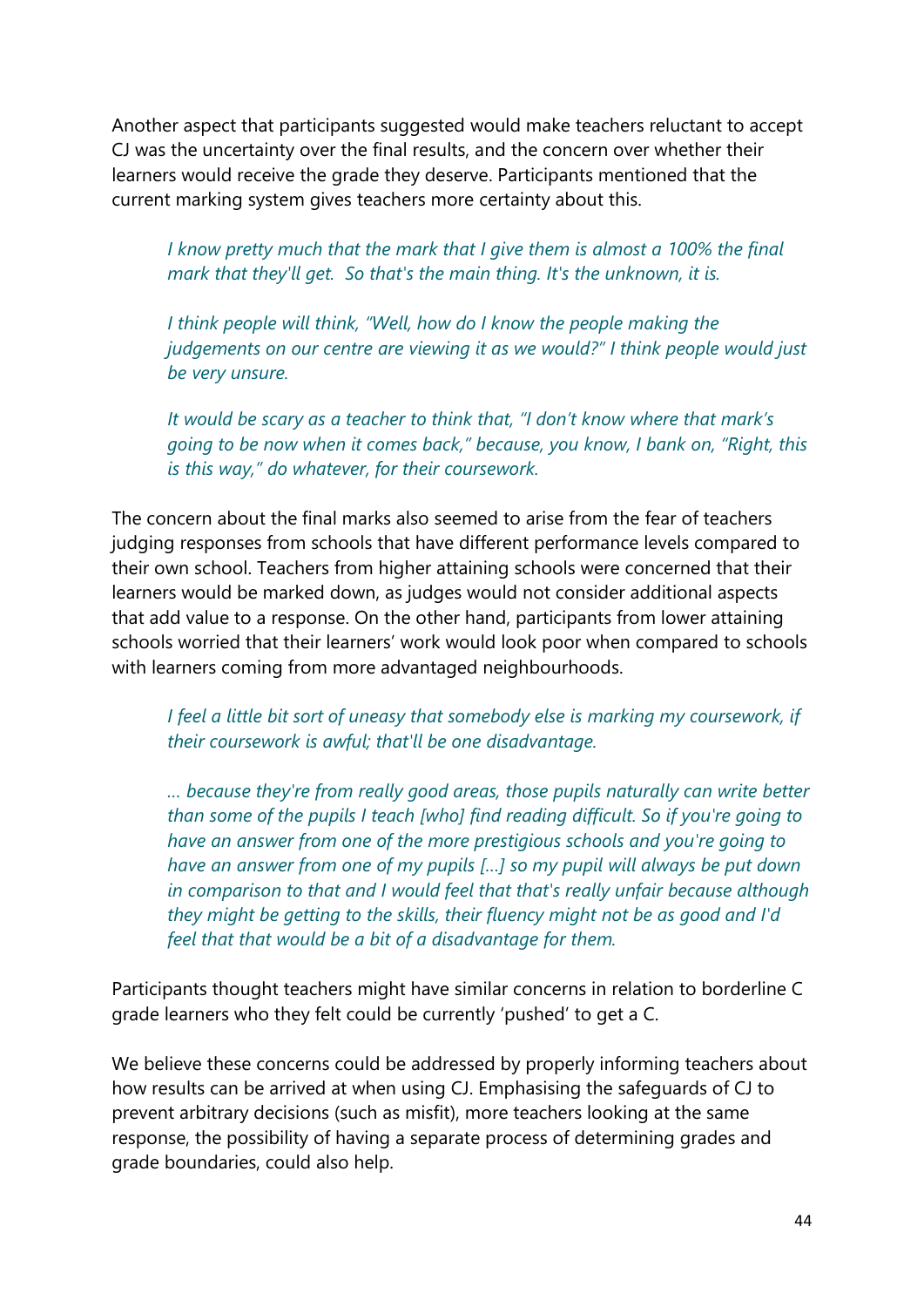# <span id="page-46-0"></span>8.2. CJ guidance for teachers and learners

Participants indicated that teachers would need clear guidance on how to choose the better response. They believed that the current mark scheme includes the relevant aspects, therefore, they suggested that it could be used as a starting point in drafting the guidance. However, it was perceived that the new guidance should be more holistic and offer more 'free rein' and ensure that learners have a chance to write more creative responses.

#### *So, you need to have some kind of reference points for the examiner to look to see what to look for. This needs to be as scaffolding without limiting creativity.*

Participants also suggested that the aspects included in the guidance should be described at a more general level and should avoid too much detail. They noted the A level History mark scheme for NEA as an example of such an approach. In their opinion the guidance should comprise bands of descriptors, for example, what is good, very good and excellent. They also felt that this is how the current mark scheme is used in any case.

*The mark schemes are not really that much of, of a guide, and sometimes it's more of a, of a gut instinct or the fit of that level. Even when marking. You know, you hear stuff in conferences where there's lots of dispute in terms of tolerance with responses because the mark schemes, it's very, they're just wordy. And it could be, just be a change of one word that then flips you from getting a level, a Band 5 to a Band 6. So, I think if we were going down the comparative judgement route, I think the mark schemes would need to change so that they're a bit more holistic ...*

Apart from guidance for teachers, participants felt that there would be a need for a framework that would outline the expectations or success criteria to learners. Participants thought that using guidance for teachers could be difficult for learners to understand, as is the case with the current mark scheme. Therefore, they opted for having a separate document in clear language for learners.

*Whereas, you know, we can't help but go, "Ladies and gentlemen, here's the mark scheme, what do you understand by that?" And they don't, and then it's this uphill battle.*

CJ can be used to create a scale of calibrated exemplars which can then be used when assessing responses (McGrane, J. A, 2018). This could be another way of maintaining consistency, although it would then be a different approach to assessing responses than the one discussed in this study.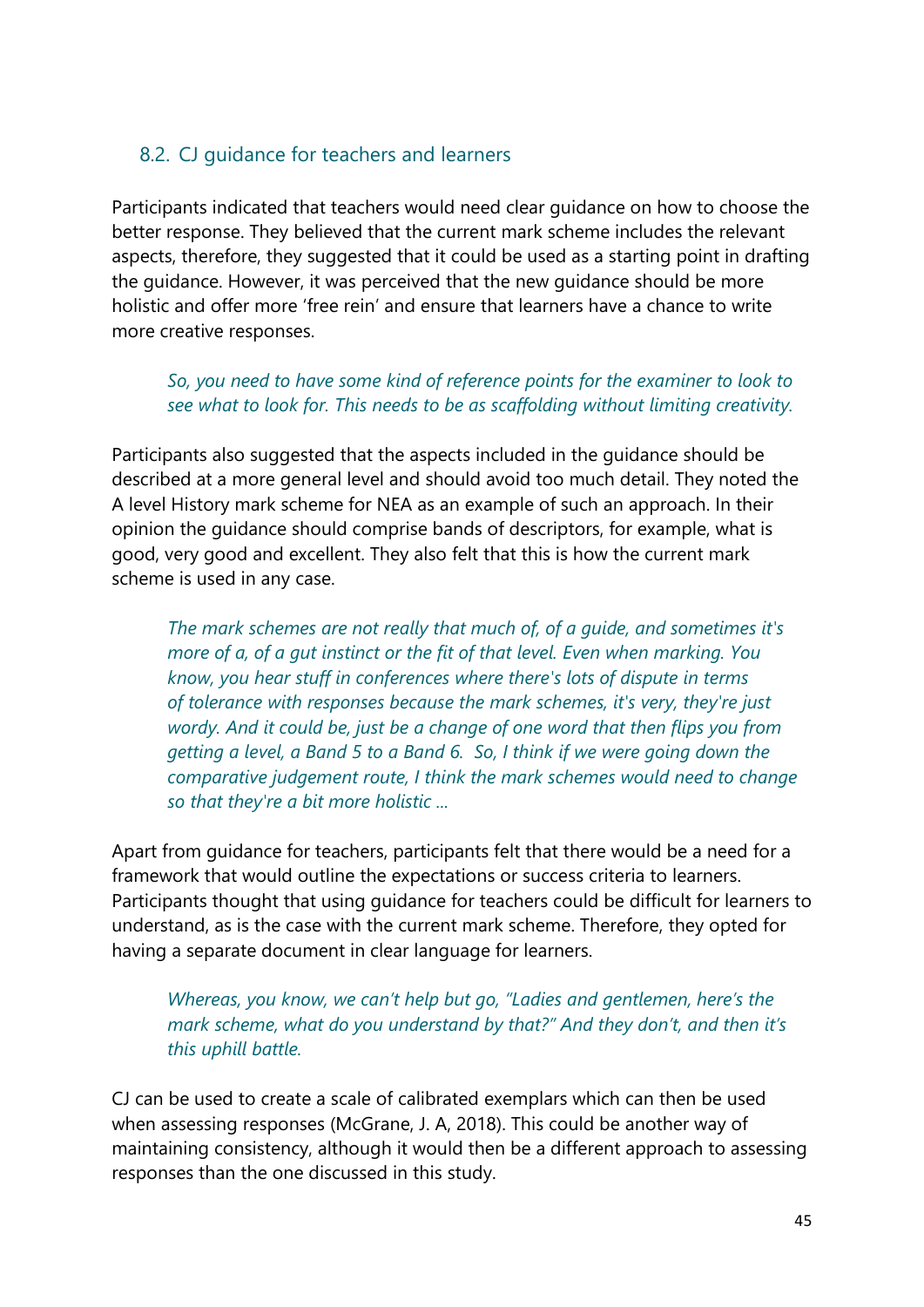# <span id="page-47-0"></span>8.3. Training

Participants felt that working with the CJ software was easy and some short practice exercises would be enough for teachers to get used to it. Some suggested that a short activity, like the one they conducted at the beginning of the workshop, when they compared the legibility of writing, would be enough for teachers to learn the technical aspects of navigating the software and making judgements.

Participants believed more training would be needed to teach judges how to correctly make the decisions. However, they thought that judging was relatively easy, and that there was no need for substantial training, or at least no need for training that is any more onerous than the training teachers already receive to become markers.

As part of their training, teachers would need to familiarise themselves with how CJ works (including the random order of responses in the pairs when not chained) and with the judgement guidance. This theoretical part should be then followed by a session of CJ conducted under supervision, or in groups, which would offer the opportunity to receive feedback on the judgements made. This stage should then be followed by a session of CJ using responses with known values.

Some participants thought that CJ training could be held within schools, whereas others suggested that it could take place online. It was also suggested that involving teachers as trainers would be desirable.

#### *I would say teachers giving training to other teachers would also be good because we tend to trust each other as professionals ...*

Participants felt that informing judges about the quality of their decisions (e.g. how far away from the consensus they were, or flagging responses that were difficult to judge) would further help teachers to calibrate their judging skills. The training could be complemented with additional insights into effective judgement once this information was available.

*Because I looked over my note as well and I thought ... and after ... yes, because several times whichever I chose for B appeared in A. That happened several times, and I was thinking, "Oh, why's that happening? Is B better than A?" Or vice versa.*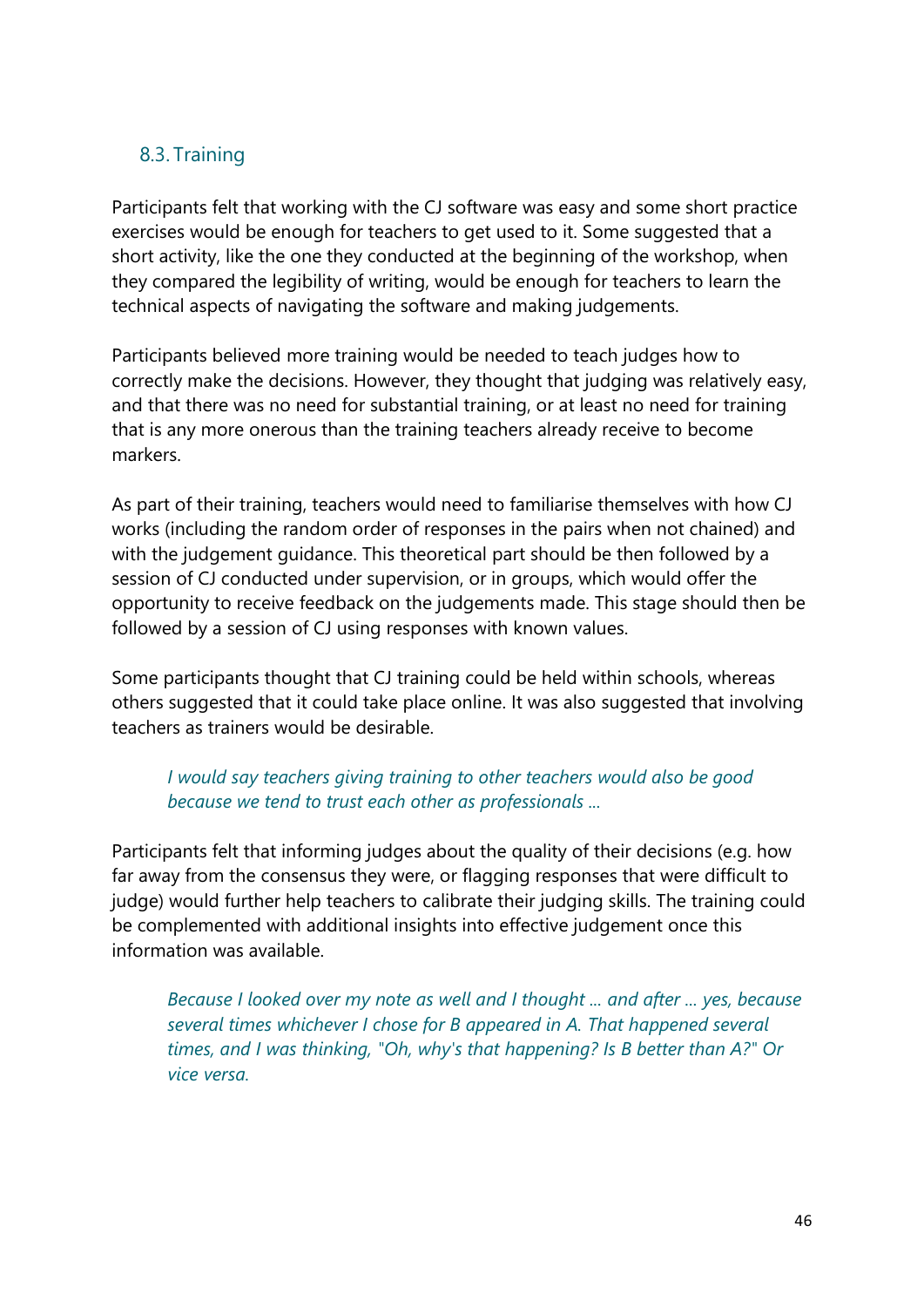# <span id="page-48-0"></span>8.4. The length of responses

Participants considered judging long responses to be more difficult than shorter ones. They felt that long answers make retaining the information more challenging and that skimming could become less efficient because important aspects could be missed.

Short responses are also easier to decide on because they create the sensation of quicker progress. On the other hand, exceedingly long responses could be judged more harshly as they can generate a negative bias against them.

As mentioned earlier, the specification indicates that part (a) responses contain about 1,000 words. But this is only a recommendation and is not mandatory. Therefore, many responses are much longer than the recommended length. Participants believed that a maximum number or range of words should be enforced, and most of them believed that a range of 1,000-1,500 words would be acceptable for part (a). This would increase the manageability of the CJ process with little risk to the validity of the assessment.

# <span id="page-48-1"></span>8.5. Response types

Participants had mixed views on whether judgements could become more, or less, difficult depending on what is assessed. Some participants felt that part (a) responses were straightforward to judge but part (b), which is an interpretation essay, would be cognitively more demanding. On the other hand, some participants felt that part (b) responses would be easier to compare because they are more complex, which means that it would be easier to discriminate between responses.

Similarly, participants thought that CJ could be appropriate to mark A level History NEA as the assessment approach in A level is more holistic than for GCSEs. The only downside to this suggestion is that A level responses are long (4,000 words) and are written on various topics, which would make comparisons more difficult.

It is expected that responses of different complexities could influence the ease of judging. However, it is not clear how this would manifest and whether the demand would differ from marking.

# <span id="page-48-2"></span>8.6. Time needed

As mentioned earlier, participants' opinions of CJ as a marking tool assumed that it would not require more, or much more, time than marking does. Under this assumption, most participants considered CJ to be preferable to traditional marking.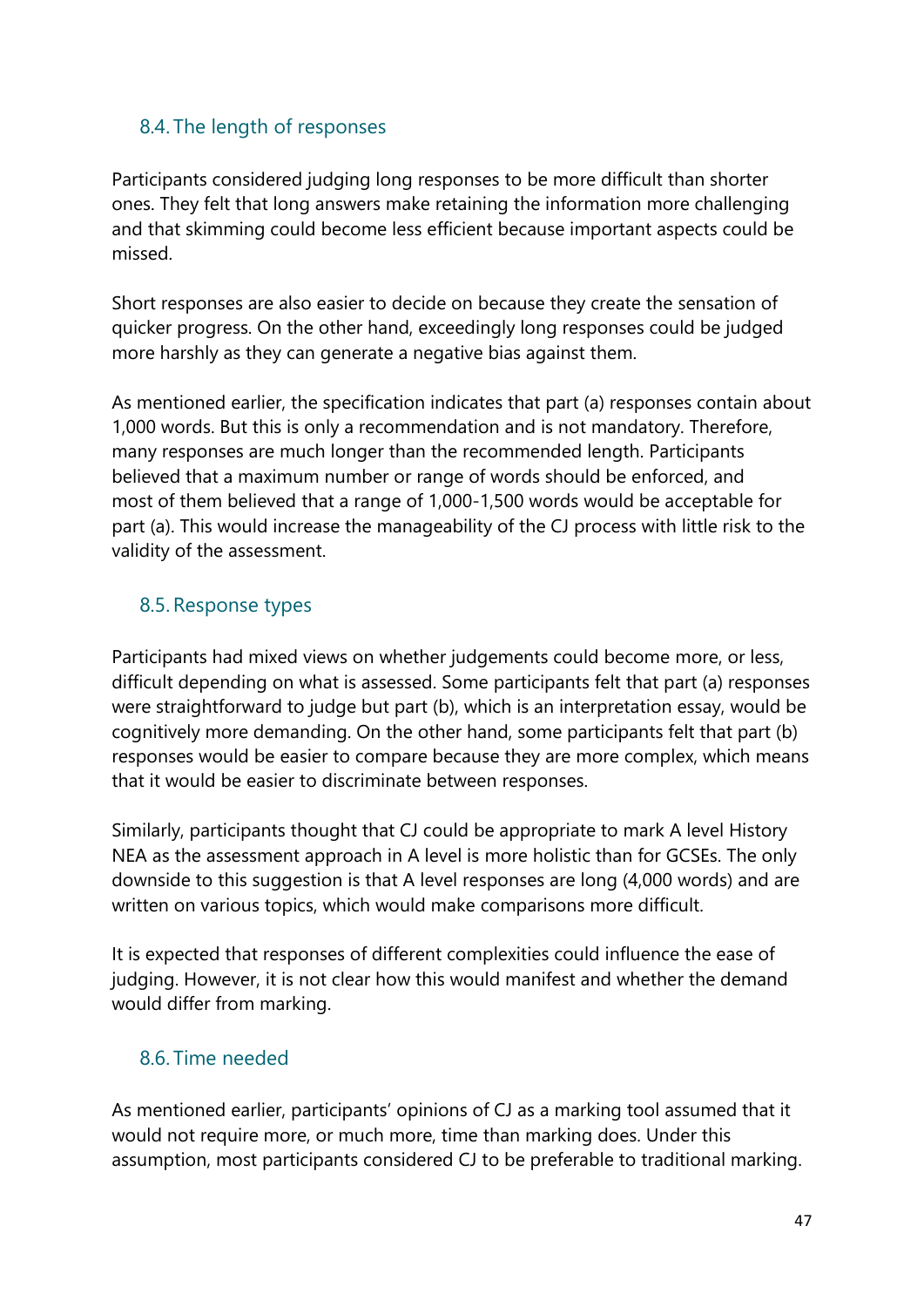An important question for the successful implementation of CJ then is whether the assumption of a similar amount of time is correct. Two variables have an important effect on the time needed to complete CJ: average judgement time and the number of judgements required.

The median time for making a judgement in Group NF was approximately eight minutes. If we assume that the responses for the part (a) task would be capped at 1,500 words and that they will be all typed, we might hope that on average a judgement should take about five minutes.

Table 4 illustrates the approximative time needed for various tasks under current marking arrangements, based on a class of 22 learners. Most of the participants said that they would mark three to four responses an hour. If we take this as an assumed average marking time, it means that a teacher would need about six hours to mark 22 responses. Participants also mentioned that it might take up to one day to complete the paperwork for one class, upload the marks, and send the selected papers for external moderation. It could take a further half day to one day to internally moderate the marking. Thus, the total time needed currently is about 18-22 hours.

#### **Table 4: Approximative time spent on traditional assessment based on 22 learners**

| Task    | Marking   | Administrative   Moderation |       | Total     |
|---------|-----------|-----------------------------|-------|-----------|
|         | responses | tasks                       | tasks |           |
| Time    |           |                             | 4-8   | $18 - 22$ |
| (hours) |           |                             |       |           |

CJ would not require internal or external moderation and, providing that the responses are typed, CJ would require an insignificant amount of time for the administrative tasks related to processing the answers. Considering this, we would assume that to achieve the same time efficiency, the actual judging should take no more than about 17 hours for a class of 22 learners (thus allowing 1-5 hours for administrative and reviewing tasks). This means that to achieve similar time efficiency, we would need to limit the number of judgements per response to about 9-10. This is similar to the number of judgements conducted in this study.

As we mentioned earlier, the reliability in Group NF was 0.74 (we are focusing on this group because we consider not providing feedback as the probable approach to CJ when used in a real assessment context, and also because they had a lower reliability which should ensure a more conservative approach to the discussion that follows). Bramley (2015) indicated that adaptability inflates the reliability coefficients and Bramley and Vitello (2019) suggested 16 judgements per object were needed to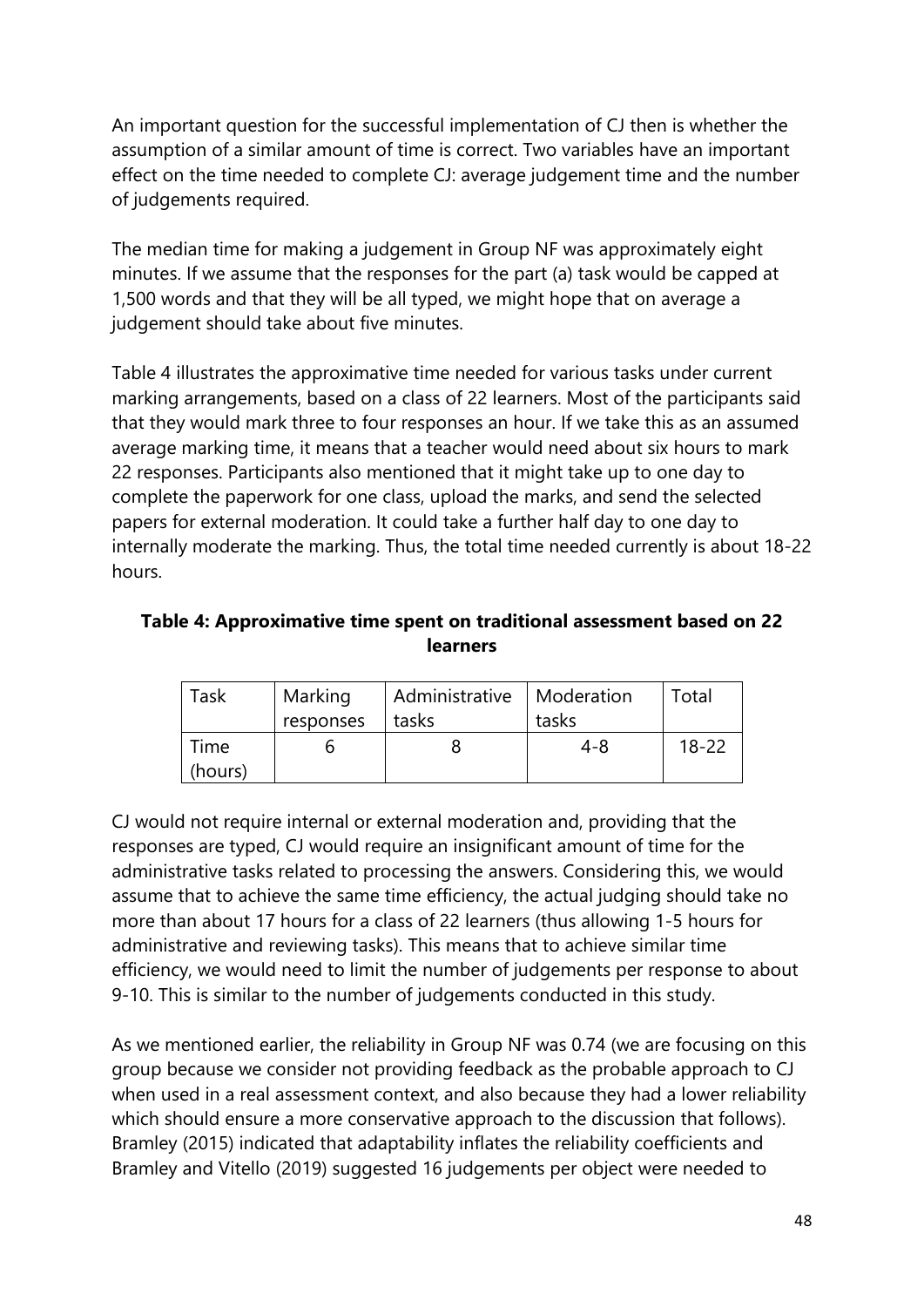achieve good reliability<sup>[9](#page-50-0)</sup>. As we noted earlier, inflation should not take place with the software we used, as its algorithm was optimised to reduce the inflation. As Kimbell (2021) indicates, Bramley agreed that the changes made by RM to its software would mean that 15 judgement rounds (i.e. 7.5 judgements per script) would remove the risk of reliability inflation. Given this, we would assume that the 0.74 reliability achieved by Group NF was not affected by inflation. If we take this as a base value, would it be acceptable if conventional marking were replaced?

Essay-type questions elicit the lowest levels of conventional marking reliability because unlike, for example, a mathematical test, it is very difficult to precisely determine how to allocate each mark included in the scheme (Kellaghan et al. 2019 p. 167). As mentioned earlier, a study conducted by Rhead et al. (2018, p.4) has shown that the probability of receiving a 'definitive grade' for exams in England was lowest for extended responses for English language and literature (0.52) and history had the second lowest consistency marking. Holmes et al. (2018, p.17) found that the reliability of marking AS History source-based exam writing questions from three different papers was in the range of 0.52 to 0.62.

We do not know whether the reliability of the conventional marking for these responses examined in this research is similar to what others have found. On the one hand, we can assume it might be lower, given that the responses were lengthier; on the other hand, it might be higher if we consider the external moderation. If we assume that the reliability of NEA GCSE history assessment is around 0.6, then 10 judgements per response would probably offer a rank order that is at least as reliable as conventional marking. However, additional research to establish this would be needed before a more definitive conclusion about this aspect of the CJ feasibility can be made.

Overall, we believe that for extended writing it is likely that CJ reliability is at least as good as that of the conventional marking, as it is generally accepted that assessors are better at relative than absolute judgements. In a study, Gill and Bramley (2013) asked a group of history teachers to determine the grades (A, B or C) of a set of History exam papers (probably A level) using relative and absolute judgements. Most scripts in this study were around the A/B boundary which made the decisions more difficult (scripts ranged from 57 marks up to 75 and the A/B grade boundary was at 68 marks while the B/C boundary at 61 marks). Although judges had approximately similar levels of confidence about their accuracy when using both approaches, they displayed less variability and were much more accurate when using relative judgement (66.1% of papers assigned the original grade as a result of comparative judgement versus 41.7% when making an absolute judgement).

<span id="page-50-0"></span><sup>&</sup>lt;sup>9</sup> In another simulation study conducted by Crompvoets, E. A. et al. (2020), it was found that one needs on average 20 comparisons to reach a reliability of .80.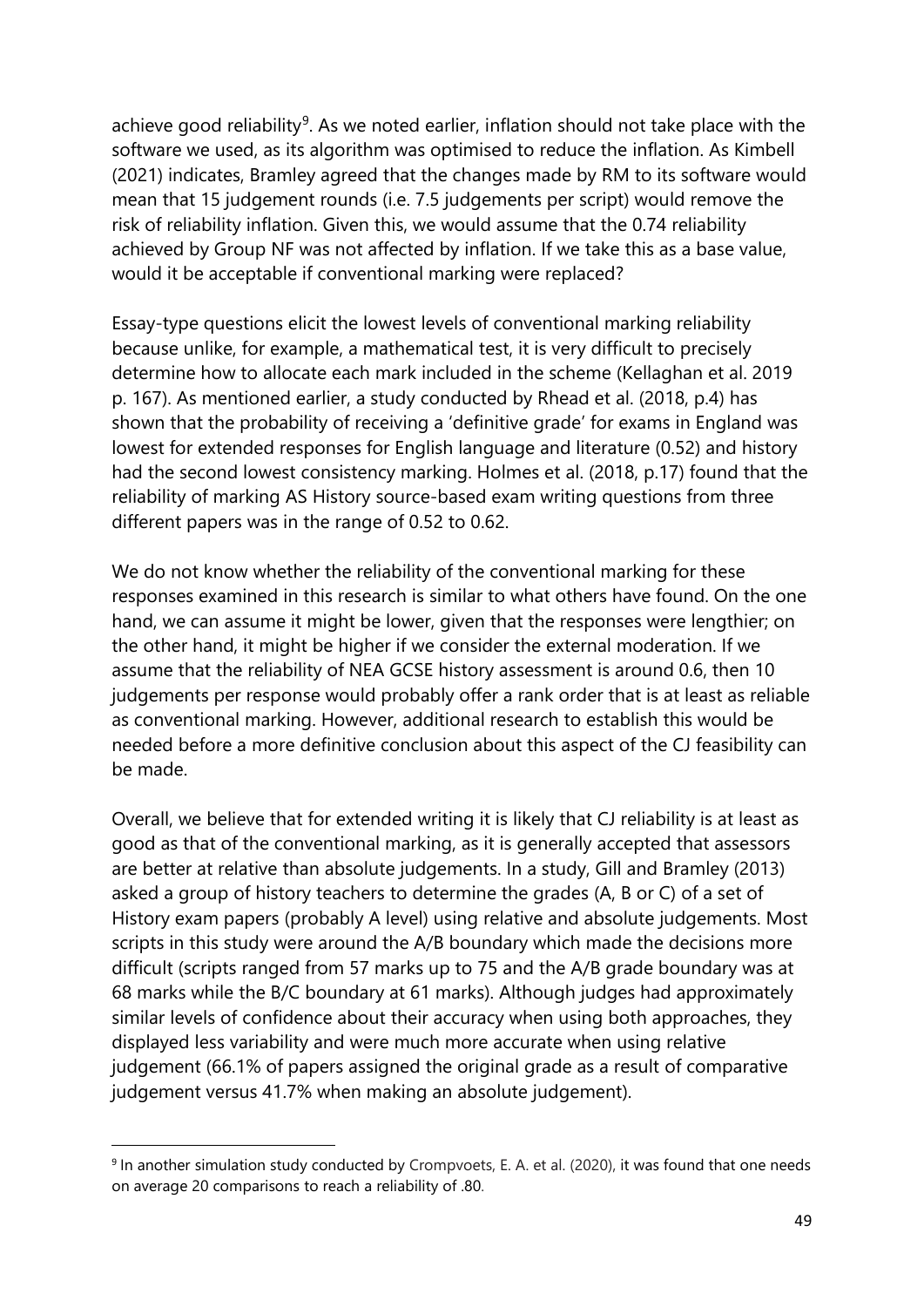If conventional marking reliability is higher than what can be achieved after 10 judgements per script, a possible way of dealing with this would be to test if guiding the initial selection of pairs by providing additional information about the value of responses would increase the reliability of CJ while keeping the number of judgements low (see more Bramley, 2015). As Bramley explains, overestimating of reliability indices during ACJ happens because the objects' values are not known beforehand. Therefore, all parameters are estimated concurrently as the data from the judgement are fed into the model. This produces 'spurious separation' of the objects. Introducing some information about the value of the objects will reduce the risk of overinflation. In our case, this could be some estimates provided by teachers based on the knowledge they have about the learners' work. However, this idea needs to be further investigated to check whether the initial values are not biased for various reasons, which could in turn create problems with the adaptive stage of the process.

# <span id="page-51-0"></span>**9. Study limitations**

The focus of the study was the qualitative analysis of the judgement process and teacher opinions of the method. The study is based on a convenience sample that ensured a reasonable representation of teachers. We cannot verify whether participants' views on CJ could be applied to the entire teacher population. Nonetheless, most of the opinions expressed regarding CJ are in line with what studies collecting feedback from judges have found (e.g. Pollitt 2012), although there are few studies of such sort. Therefore, additional research to confirm the findings and conclusions reached in the current study would be recommended.

The current study was not designed to collect data for robust statistical analysis. Therefore, the statistical findings of this study should be viewed critically. For example, it is possible that the small pool of scripts made judges see some of them more than once in a relatively short interval. This could have affected the assumption of independence which, in turn, would make it more difficult to interpret the statistical coefficients and indices. The use of comments in one of the groups could have further exacerbated this, as comments made previously were used when the script was judged again. Commenting could also have impacted on the holistic nature of the judgements. Finally, assuming that lengthier responses could be more difficult to judge consistently, probably a greater number of judgements per script were needed to observe the dynamic of reliability indices.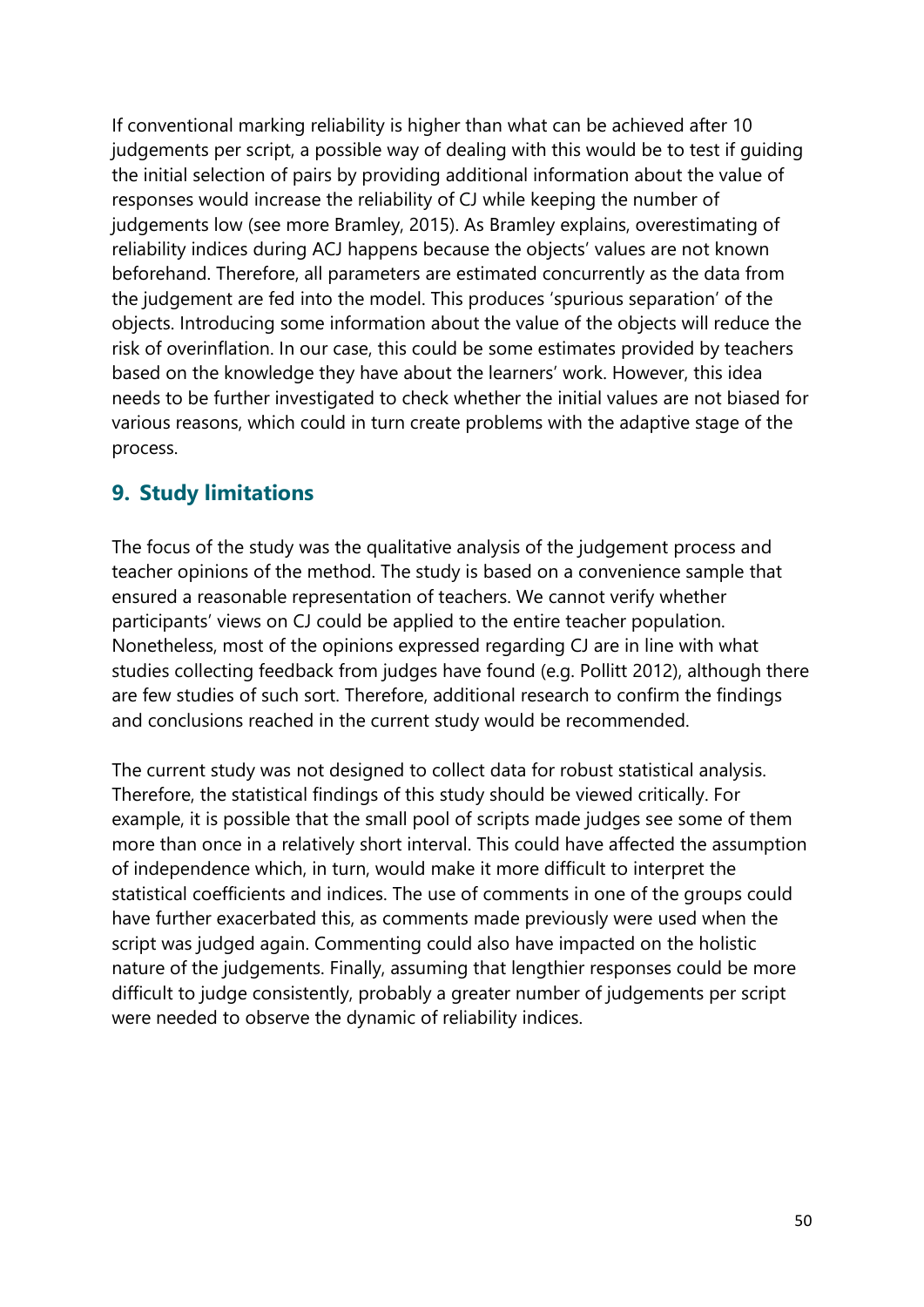# <span id="page-52-0"></span>**10. Conclusions and further research**

The key aim of this study was to explore teachers' opinions of using CJ to assess NEA GCSE History part (a) extended written responses and identify the aspects they consider when judging.

Participants believed that CJ had several advantages over conventional marking. The four prominent advantages were:

- the relative ease of making comparative judgements;
- the mitigation of certain biases in assessments conducted by a learner's teacher;
- the potential for professional development; and
- the potential to reduce the undesirable behaviours linked to targeting the mark scheme.

The method would also provide more assessment information (e.g. estimates of reliability based on the whole entry), which is not currently available for internally marked NEA. Overall, participants would be happy to use CJ, providing it does not take more or much more time than conventional marking.

This study shows that CJ is likely to be a valid alternative to marking and moderating NEA GCSE History part (a) responses. In agreement with Whitehouse  $(2013)^{10}$  $(2013)^{10}$  $(2013)^{10}$ , the findings show that teachers, overall, applied the same criteria that they would apply during marking. While Whitehouse (2013) found that judges omitted some of the mark scheme criteria, we did not find evidence of this, as all the aspects included in AOs were mentioned. However, in line with the mark scheme weighting, the aspects that carried fewer marks (e.g. quality of written communication) were mentioned less, which might suggest that they carried less importance during judging.

Participants were not entirely aware of the decision-making process. The findings suggest that some participants could have applied more frugal rules when making decisions (e.g. the participant who managed to judge much quicker than the rest) while others could have been inclined to use more complex, analytical type of approaches (e.g. judges assigning a mark to each script). It is likely that judges would not consider all mark scheme aspects in every judgement. This may especially occur when judges believe that they can make the decision based on skim-reading or on incomplete reading of the scripts. In such cases, it is possible that judges compare the two scripts by looking at one or two aspects that carry more weight. If there is a clear difference between the two scripts, they would decide without reading further or in more detail, although it is not necessarily always the case. If there is no clear difference, judges would consider other aspects, while also reading the scripts more thoroughly. This approach could explain why judges mentioned only some aspects in

<span id="page-52-1"></span><sup>10</sup> Daal et al. (2016) had similar findings in a university setting.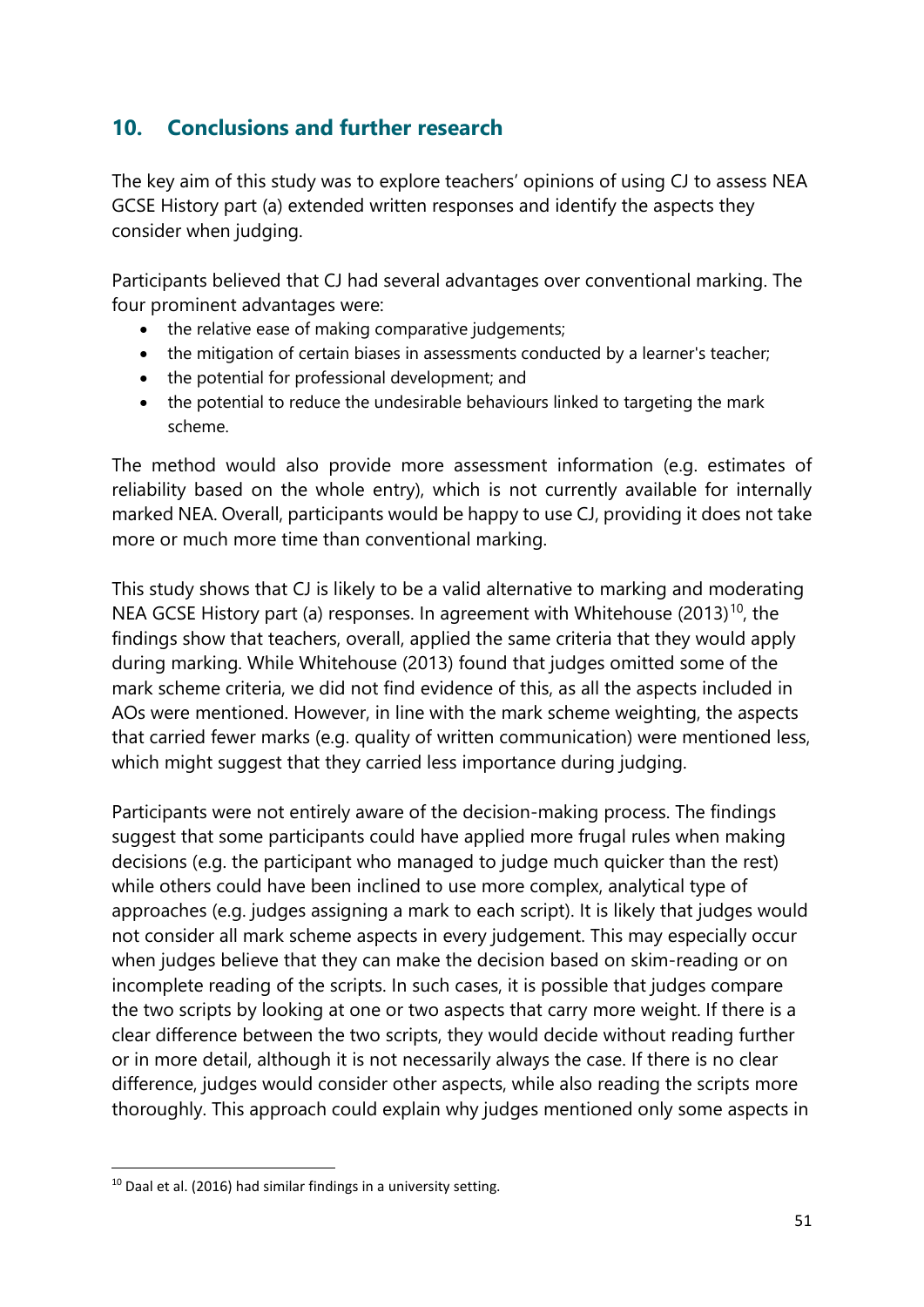their comments or during thinking aloud sessions and why the more important aspects were mentioned more often.

In this regard, it would be useful to explore how the selective consideration of assessment criteria can impact the validity of the judgements, and whether a set of rules or simple heuristic can be devised for comparing scripts that would increase validity and efficiency.

Similar to Whitehouse (2013), we found that participants relied on aspects that were not included in the mark scheme. In our study, participants mentioned the so-called mechanistic writing style. This aspect was used as a tiebreaker, but also had a role in creating an overall impression of a script. This could impact the validity of the judgements compared to marking, however an interesting question to investigate would be the degree to which these aspects have an impact during conventional marking as well.

There was some evidence that participants could have weighted some aspects of the mark scheme slightly differently. This was considered overwhelmingly to be an advantage of CJ, as it allowed participants to assess and weigh up more appropriately the aspects that they considered needed to be credited. This poses interesting questions about how the holistic approach is applied by each judge. Judges may be influenced slightly differently by different aspects when making the decision which creates variation. Further variation can be created by judges not reading the scripts in full, or by judges encountering more unusual scripts, such as scripts that are longer, or on less familiar or different topics. It is not clear how all these considerations impact the validity. Therefore, more robust research is needed to further investigate this aspect.

Even if CJ is as valid as marking, validity doubts would probably remain given that the holistic decision process does not have the transparency that conventional analytical marking has. Therefore, we consider that when using CJ, assessors would still need guidance akin to the current mark scheme, although the aspects to be considered will need to be formulated to reflect the more holistic nature of the decision making. They may also need training to maintain a common understanding of the assessment construct, and consistency in considering various relevant aspects of a response.

CJ as a method has been shown to be reliable, but its reliability depends on the number of judgements made for each script. As such, reliability is closely related to feasibility. Some studies have shown that a reliable CJ assessment would require no more time than traditional marking (e.g. Kimbell, 2012; Steedle and Ferrara, 2016, but see Wheadon et al., 2020b as an example of opposite findings).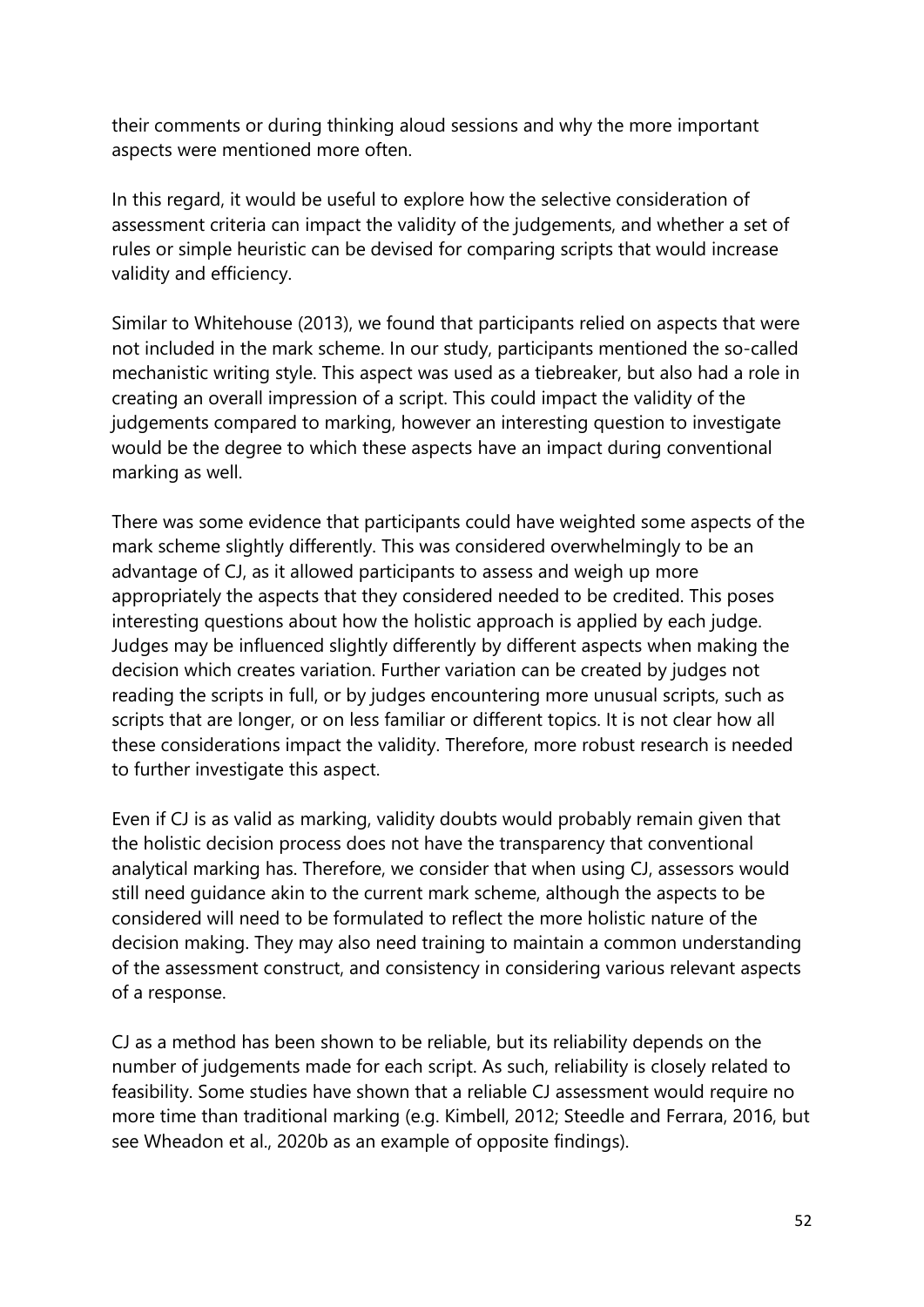Our findings do not rule out the possibility of CJ being a feasible approach when assessing part (a) NEA History and probably similar types of extended answers. However, this would depend on what levels of reliability (and therefore the number of judgements required to reach those levels) would be acceptable when using CJ for a specific subject or even assessment task. Even if we take the reliability indices obtained in this research at face value, we do not know how they compare with the reliability of conventional marking because we do not have data on the reliability of the latter.

This research suggests that to maintain the same amount of time for assessment, teachers would need to conduct between 9 to11 judgements per script. Increasing the number of judgements with the aim of achieving higher reliability would make the implementation of CJ for these responses less feasible, unless the process is further optimised. For example, teachers could assign each response a provisional grade that would increase the information gained following the judgements, increase the reliability of CJ, and not be a substantial burden. Therefore, this option could be further explored if higher reliability is desired.

Apart from the number of judgements needed, several other aspects (out of those explored in this study) must be addressed to make CJ workable. Firstly, in order to reduce the time needed to process responses, learners should type their answers. Secondly, the length of responses should be capped to a maximum of 1,500 words. This would not only reduce the time needed for judging, but also may improve the quality of judgements. Finally, because judging responses on different topics was considered to be more challenging and is probably less reliable and efficient, we may consider limiting the number of topic areas that one judge sees to two, if not even one. However, further research should be conducted to explore how multiple topics impact the results of judgements and how to address the potential problems.

Chaining the responses, that is, seeing one response two times in a row, is another factor that speeds up the judgements. The law that Thurstone formulated, and the statistical model, assumes that judgements are independent, and a decision made in one judgement does not affect the decision in another judgement. We did not find strong statistical evidence that the chained response was selected more often as the winner, but we can't rule out the effect. This issue needs further exploration because chaining is important in ensuring that CJ is feasible for the extended writing responses.

As an aside, consideration might be given to using CJ as a formative assessment tool for extended writing of such levels of complexity. As noted above, some participants mentioned that they would have liked to use it for peer feedback in their classes. When used like this, CJ would give instant feedback to each learner about their performance that can be updated by using CJ repeatedly over the course of a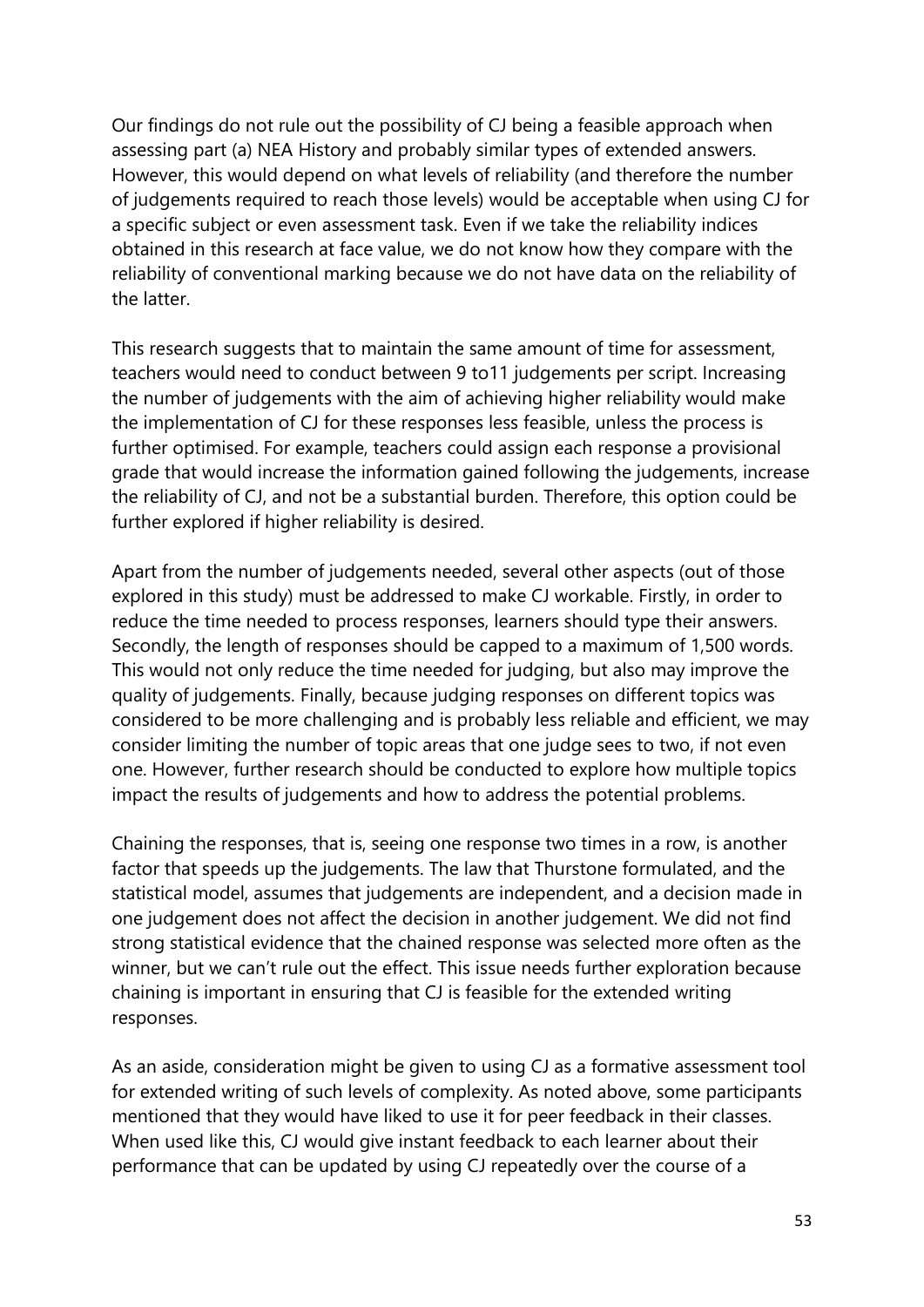subject. In addition, when used for peer feedback, CJ has been shown to improve significantly the achievement of learners that were initially ranked lower (Seery et al., 2019). If used at the national level, CJ could offer teachers information about standards across schools and facilitate an exchange of professional experience. This seems especially useful if more autonomy is granted to schools in relation to the curriculum content. It is worth mentioning that the Independent Review of Curriculum and Assessment Arrangements in Wales by Professor Donaldson (2015, p.97), which served as a basis for the current curriculum reform, mentions that sharing good practice among schools is one of the ingredients for the successful implementation of a good curriculum. Employing CJ for formative assessment would also be easier given that this does not face the same pressures as the high-stakes summative assessment.

An interesting avenue of further investigation would be to examine the assessment of responses that have a higher level of complexity than those used in this study, such as part (b) responses and A level History, or responses given for other subjects.

If CJ is to be considered as an alternative to the conventional marking, further work is needed to investigate how this method could be used in a high-stakes assessment context and consider aspects that go beyond the actual assessing; for example, explore such aspects as the right of learners to appeal, and the organisational aspects of implementing CJ.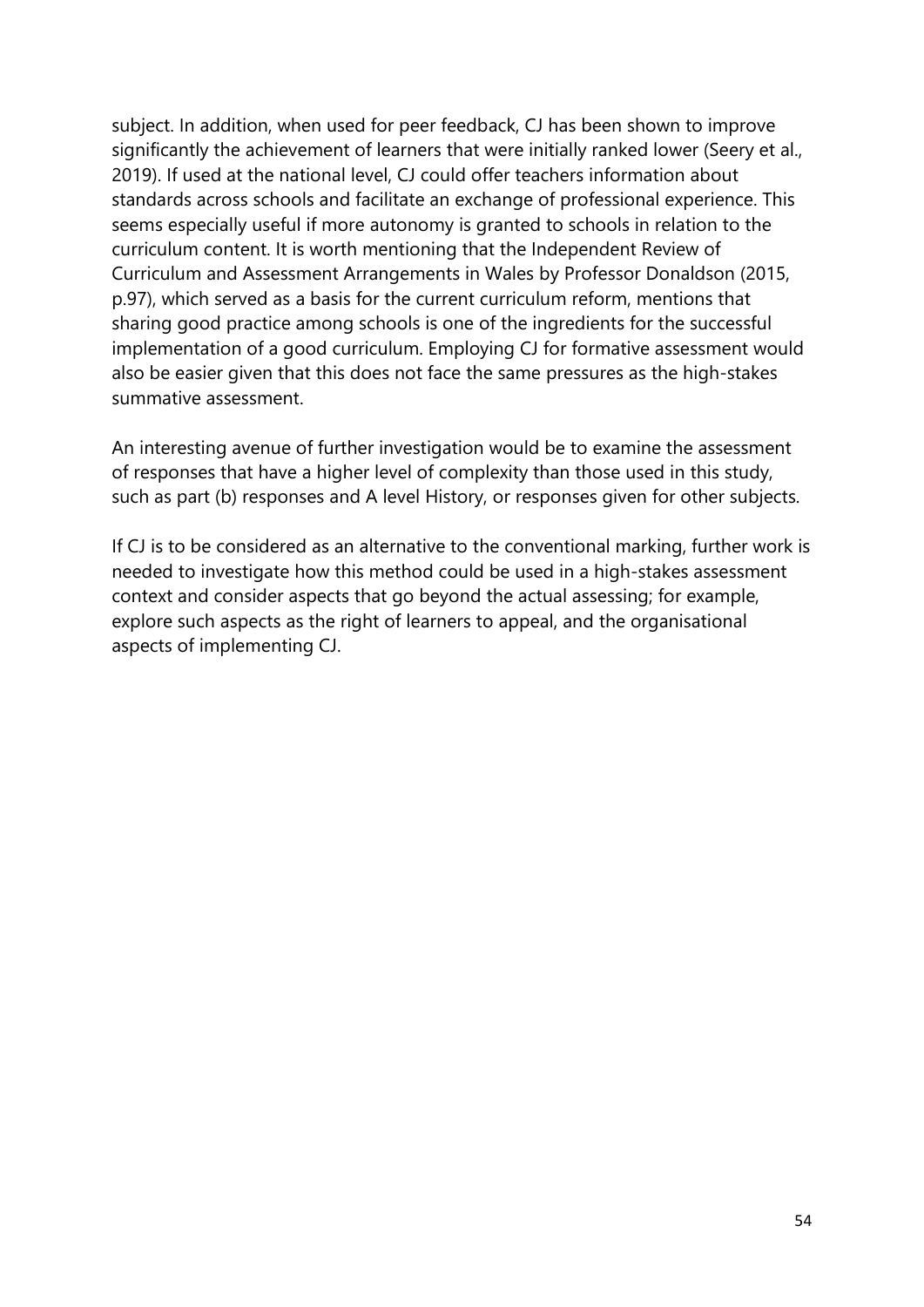# <span id="page-56-0"></span>**References**

Barkaoui, K. (2011). Effects of marking method and rater experience on ESL essay scores and rater performance. *Assessment in Education: Principles, Policy & Practice,* 18(3), 279-293.

Bramley, T. (2005). A rank-ordering method for equating tests by expert judgement. *Journal of Applied Measurement,* 6(2), 202–223.

Bramley, T. (2007). Paired comparison methods. In P. E. Newton, J. Baird, H. Goldstein, H. Patrick & P. Tymms (Eds*.), Techniques for monitoring the comparability of examination standards*. (pp. 246-294). London: Qualifications and Curriculum Authority.

Bramley, T. (2015). *Investigating the reliability of adaptive comparative judgment.* Cambridge Assessment Research Report. Cambridge, 36.

Bramley, T. and Vitello, S. (2019). The effect of adaptivity on the reliability coefficient in adaptive comparative judgement. *Assessment in Education: Principles, Policy & Practice*, 26(1), 43-58.

Brown, T. & Peterson, G. (2009). *An enquiry into the method of paired comparison: reliability, scaling, and Thurstone's law of comparative judgment*. Gen Tech. Rep. RMRS-GTR-216WWW. Fort Collins, CO: US Department of Agriculture, Forest Service, Rocky Mountain Research Station, 98 pages.

Coertjens, L., Lesterhuis, M., De Winter, B. Y., Goossens, M., De Maeyer, S. & Michels, N. (2021). Improving Self-Reflection Assessment Practices: Comparative Judgment as an Alternative to Rubrics, *Teaching and Learning in Medicine*, 33(5), 525-535.

Crompvoets, E. A. V., Béguin, A. A., & Sijtsma, K. (2020). Adaptive pairwise comparison for educational measurement. *Journal of Educational and Behavioral Statistics*, 45, 316-338.

Daal, T. V., Lesterhuis, M., Coertjens, L., Donche, V., & Maeyer, S. D. (2016). Validity of comparative judgement to assess academic writing: examining implications of its holistic character and building on a shared consensus. *Assessment in Education: Principles, Policy & Practice*, 26(1), 59-74.

Donaldson, G. (2015). *Successful Futures: Independent Review of Curriculum and Assessment Arrangements in Wales*, WG23258.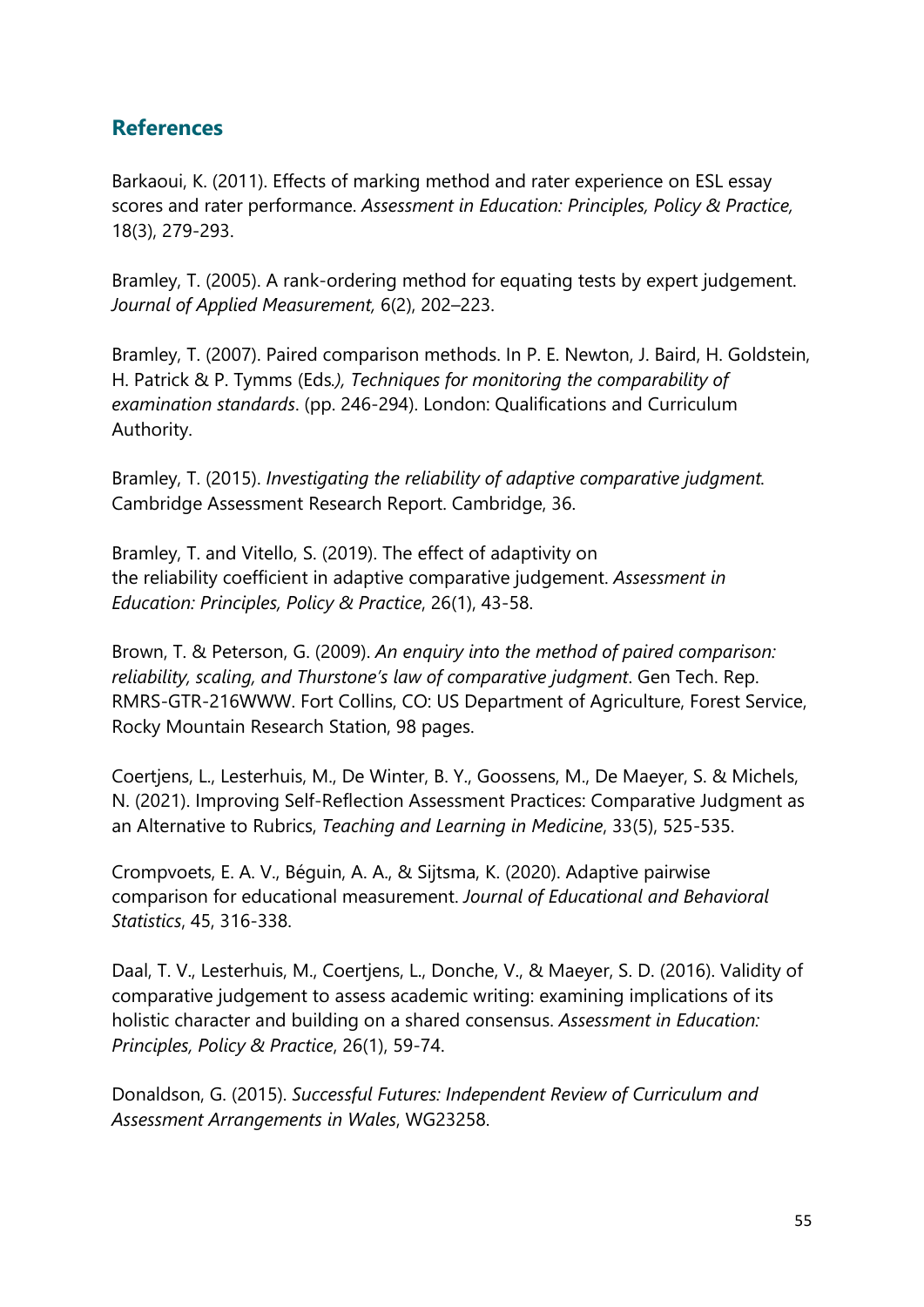Gill, T. & Bramley, T. (2013). How accurate are examiners' holistic judgements of script quality? *Assessment in Education: Principles, Policy & Practice*, 20(3), 308-324.

Hodge, K.J., & Morgan, G.B. (2017). Stability of infit and outfit compared to simulated estimates in applied setting. *Journal of Applied Measurement*, 18(4), 383-392.

Holmes, S., Black, B., & Morin, C., (2018). *Marking reliability studies 2017: Rank ordering versus marking – Which is more reliable?* Ofqual publication. 33p.

Jones, I. & Iglis, M. (2015). The problem of assessing problem solving: can comparative judgement help? *Educ Stud Math*, 89, 337–355.

Jones, I., Swan, M. & Pollitt, A. (2015). Assessing mathematical problem solving using comparative judgement. *Int J of Sci and Math Educ*, 13, 151–177.

Kellaghan, T. & Greaney, V. (2019). *The Reliability of Public Examinations, Public Examinations Examined*. Washington, DC: World Bank. © World Bank. https://openknowledge.worldbank.org/handle/10986/32352 License: CC BY 3.0 IGO.

Kimbell, R. (2012). Evolving project e-scape for national assessment. *International Journal of Technology and Design Education*, 22, 135–155.

Kimbell, R. (2021). Examining the reliability of adaptive comparative judgement (ACJ) as an assessment tool in educational settings. *International Journal of Technology and Design Education*., 1-15.

Marshall, N., Shaw, K., Hunter, J. & Jones, I. (2020). Assessment by comparative judgement: an application to Secondary Statistics and English in New Zealand. *NZ J Educ Stud,* 55, 49–71.

McGrane, J. A., Humphry, S. M., & Heldsinger, S. A. (2018). Applying a Thurstonian, two-stage method in the standardized assessment of writing. *Applied Measurement in Education*, 31(4), 297–311.

McMahon, S. & Jones, I. (2015) A comparative judgement approach to teacher assessment. *Assessment in Education: Principles, Policy & Practice,* 22(3), 368- 389.

Murphy S., & Yancey K.B., ( 2009). Construct and Consequence: Validity in Writing Assessment, in *Handbook of Research on Writing: History, Society, School, Individual, Text*, Routledge, p. 450-464.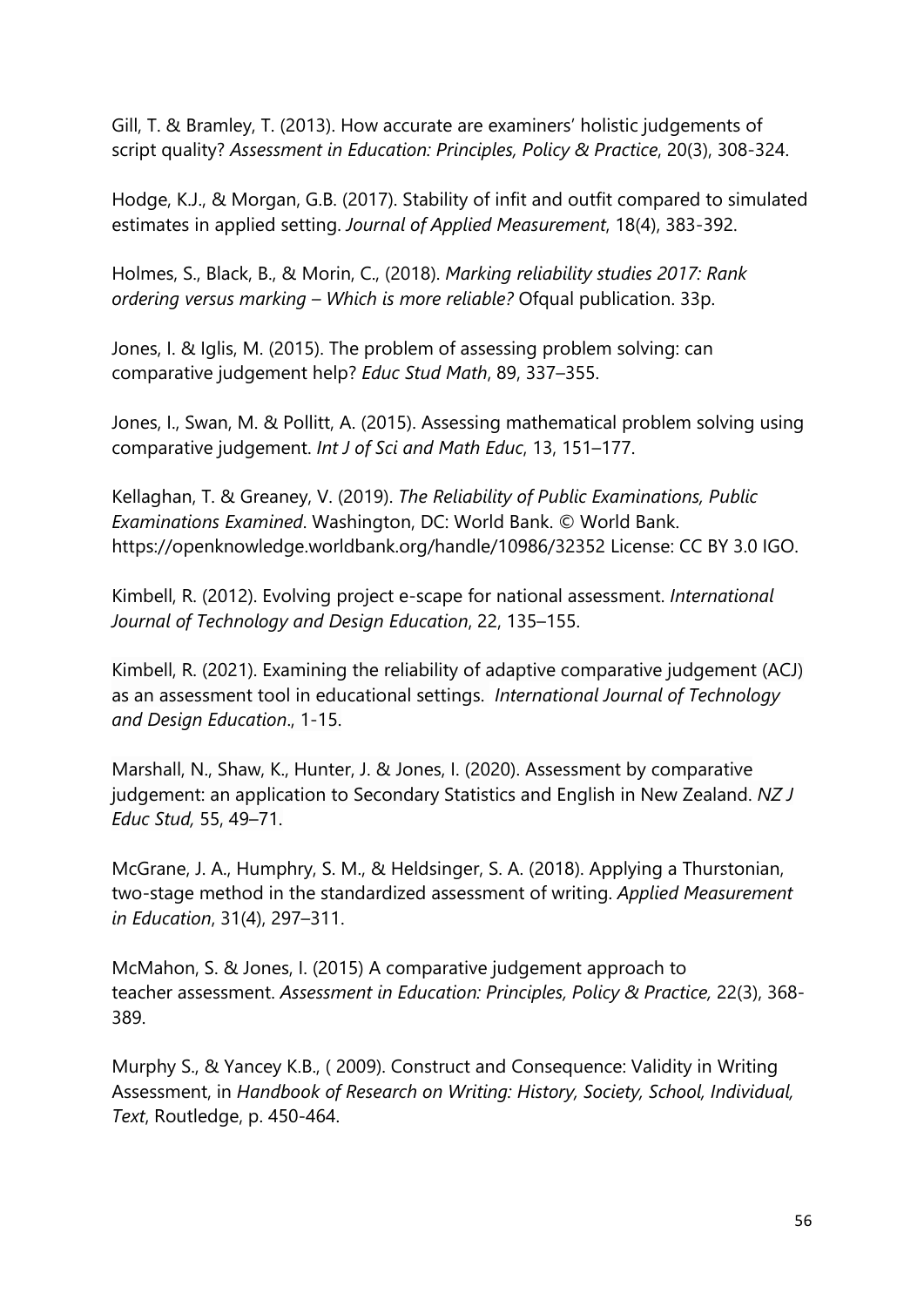Newhouse, C. P. (2014). Using digital representations of practical production work for summative assessment, Assessment in Education: Principles, Policy & Practice, 21:2, 205-220.

Pollitt, A. (2012b). The method of adaptive comparative judgement. *Assessment in Education: Principles, Policy & Practice*, 19(3), 281-300.

Pollitt, A. & Crisp, V. (2004, September). *Could comparative judgements of script quality replace traditional marking and improve the validity of exam questions?* Paper presented at the British Educational Research Association Annual Conference, UMIST, Manchester.

Rangel-Smith, C. & Lynch, D. (2018, 18th – 21st June). *Addressing the issue of bias in the measurement of reliability in the method of adaptive comparative judgment*. Conference presentation at 36th International Pupils' Attitudes Towards Technology Conference Athlone Institute of Technology, Co. Westmeath, Ireland.

Rhead, S., Black, B., Pinot de Moira, A., (2018). *Marking Consistency Metrics*. [Ofqual](https://assets.publishing.service.gov.uk/government/uploads/system/uploads/attachment_data/file/759207/Marking_consistency_metrics_-_an_update_-_FINAL64492.pdf)  [report,](https://assets.publishing.service.gov.uk/government/uploads/system/uploads/attachment_data/file/759207/Marking_consistency_metrics_-_an_update_-_FINAL64492.pdf) 48 pages.

Seery, N., Canty, D., & Phelan, P. (2012) The validity and value of peer assessment using adaptive comparative judgement in design driven practical education. *International Journal of Technology and Design Education*, (22), 205–226.

Steedle, J.T. & Ferrara, S. (2016). Evaluating comparative judgment as an approach to essay scoring, *Applied Measurement in Education*, 29(3), 211-223.

Tarricone, P. & Newhouse, C. (2016). Using comparative judgement and online technologies in the assessment and measurement of creative performance and capability, *International Journal of Educational Technology in Higher Education*,13-16.

Thurstone, L.L. (1927). A Law of Comparative Judgment. *Psychology Review*, 34, 273- 286 [https://brocku.ca/MeadProject/Thurstone/Thurstone\\_1927f.html](https://brocku.ca/MeadProject/Thurstone/Thurstone_1927f.html) 

Verhavert, S., Bouwer, R., Donche, V. & De Maeyer, S. (2019). A meta-analysis on the reliability of comparative judgement, *Assessment in Education: Principles, Policy & Practice*, 26(5), 541-562.

Wheadon, C., Barmby, P., Christodoulou, D. & Henderson, B. (2020 a). A comparative judgement approach to the large-scale assessment of primary writing in England, *Assessment in Education: Principles, Policy & Practice*, 27(1), 46-64.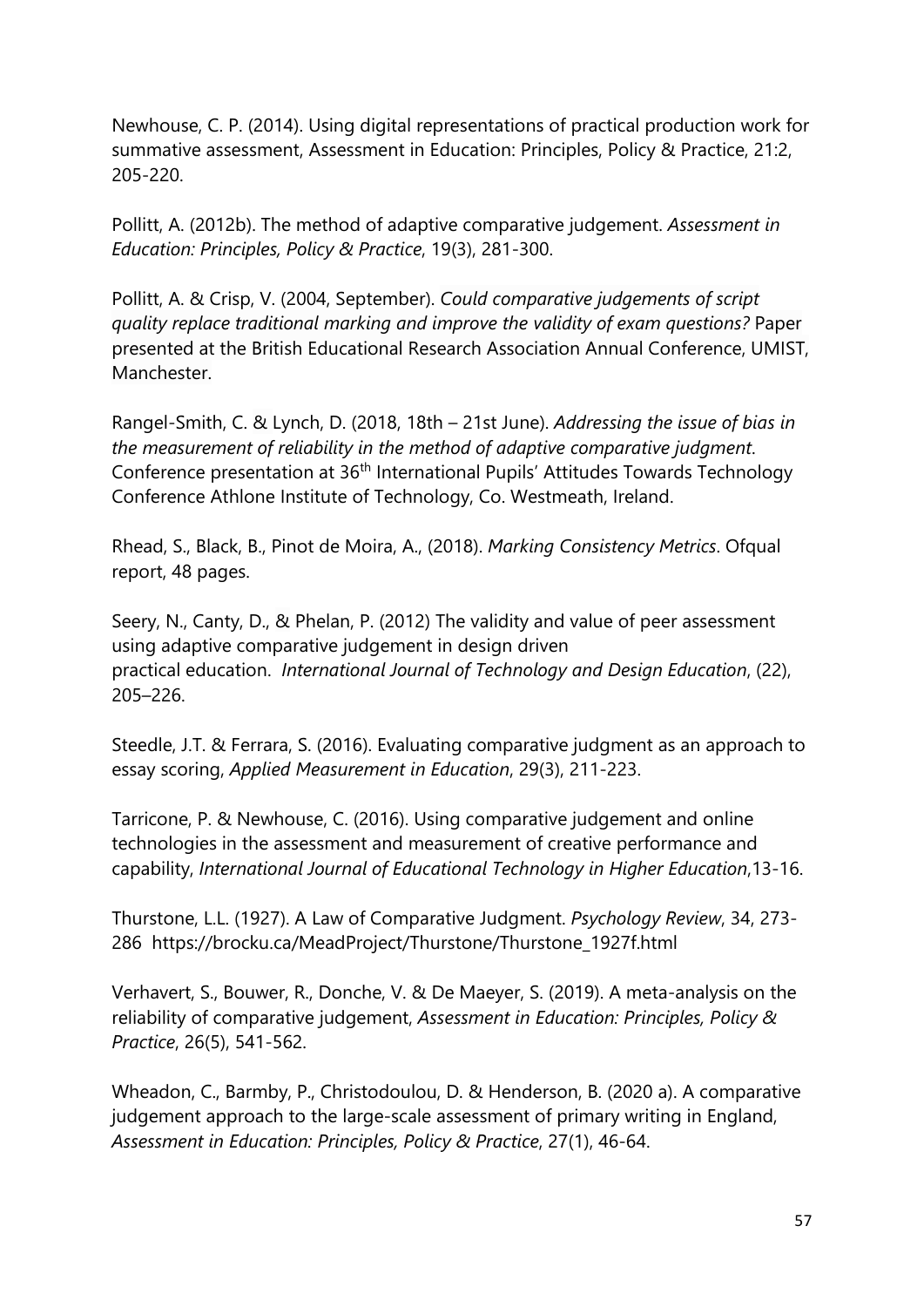Wheadon, C., de Moira, A. P., & Christodoulou, D. (2020 b). The classification accuracy and consistency of comparative judgement of writing compared to rubric-based teacher assessment. SocArXiv https://doi.org/10.31235/osf.io/vzus4

Whitehouse, C. & Pollitt, A. (2012). *Using adaptive comparative judgement to obtain a highly reliable rank order in summative assessment*, AQA Centre for Education Research and Policy, Manchester.

Whitehouse, C. (2013). *Testing the validity of judgements about geography essays using the adaptive comparative judgement method*, Centre for Education Research and Policy AQA Education.